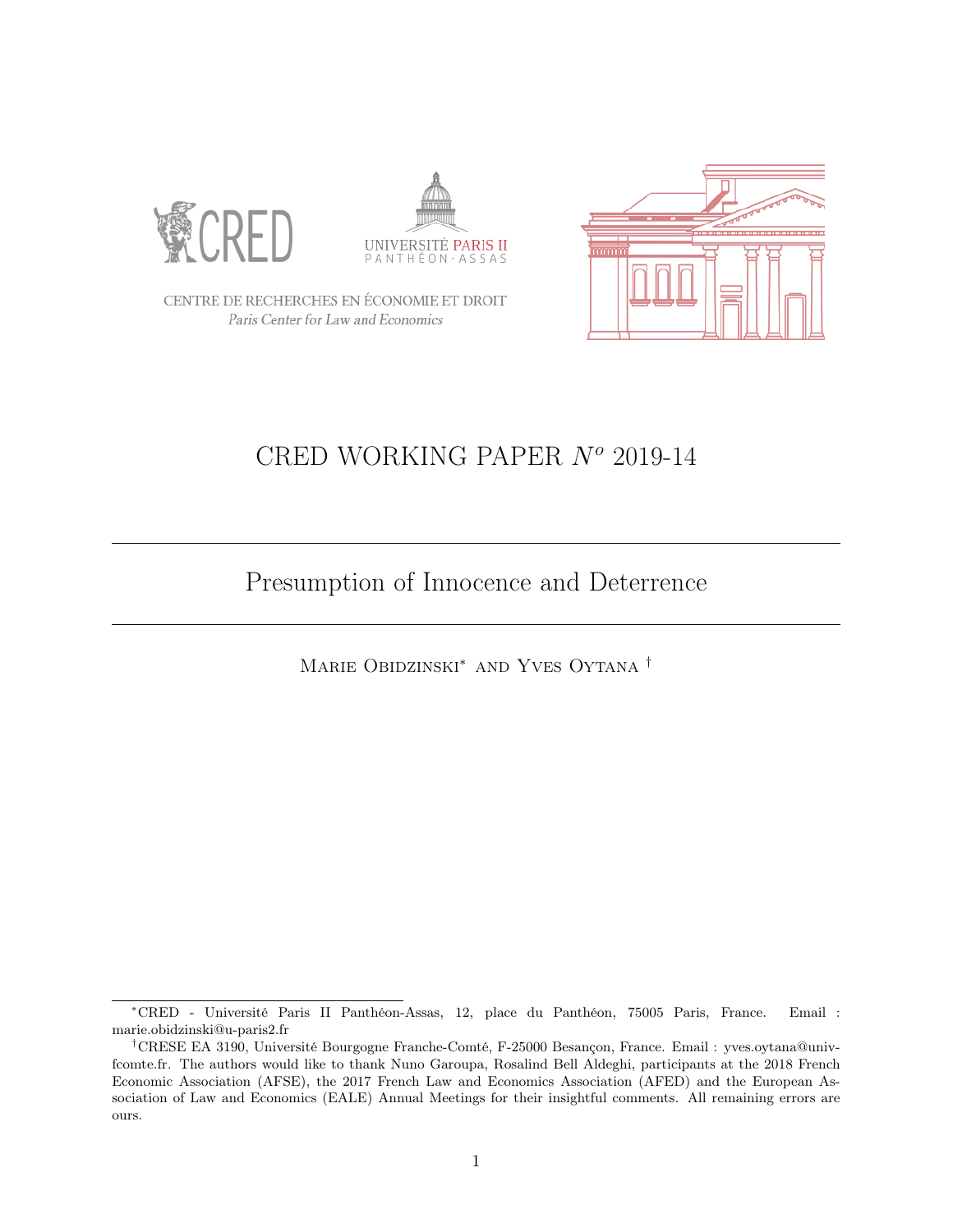#### Abstract

Pro-defendant rules in criminal procedure, such as the principle of the presumption of innocence, are usually suspected of undermining deterrence. In this paper, we investigate the soundness of this claim, in a model in which a policymaker (who minimizes the social costs induced by criminal activity) has to choose between two alternative principles: the presumption of innocence and the presumption of guilt. Criminal law enforcers are strategic actors who choose their investigating effort under each principle. We show that if the law enforcer's effort is relatively efficient compared with its cost, and if the external harm from a crime is high enough, considering the law enforcer's effort as an endogenous variable tilts the balance in favor of the presumption of innocence. Indeed, the presumption of innocence may induce the law enforcer to increase investigative efforts, thereby improving deterrence. Thus, there is not necessarily a trade-off between pro-defendant rules and deterrence.

Keywords: Evidence acquisition, presumption of innocence, standard of proof, deterrence.

JEL codes: K4.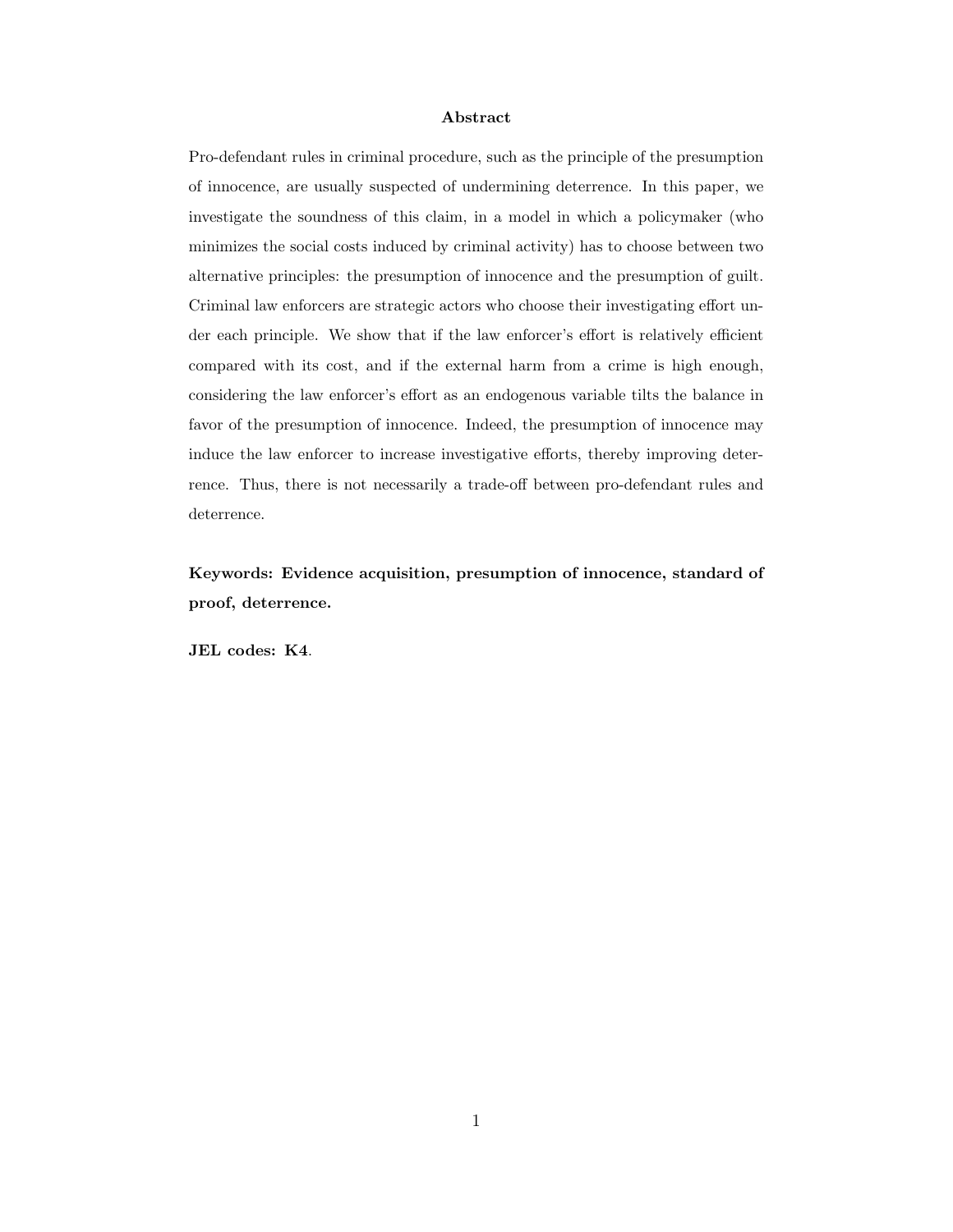# 1 Introduction

Motivation. Criminal law enforcers such as policemen or prosecutors are not inanimate objects but strategic actors.<sup>1</sup> Somehow, criminal law enforcers seem to be torn between (i) the objective of justice (punishing wrongdoers while avoiding convicting innocent individuals) and (ii) more prosaic career concerns. The second motive refers to the private gains (or losses) obtained through law enforcement activity, such as bonuses, career advancement or rent.<sup>2</sup> Hence, there is no doubt that their strategic behavior should be considered when analyzing optimal public law enforcement policy, since investigating agents' decisions affect law enforcement. This is of particular importance when it comes to legal errors.

However, the criminal law enforcers' objectives are not necessarily perfectly aligned with those of society. This misalignment can be addressed in part by using criminal procedure rules which affect the choices made by law enforcers. Those rules refer to a large set of legal instruments, such as the rules surrounding the admissibility of evidence, the allocation of the burden of proof, or the level of the standard of proof. In this paper, we study the effect of imposing such pro-defendant rules on deterrence. More specifically, we focus on the principle of the presumption of innocence, which gives the law enforcer the burden to prove the culpability of the defendant. Under this principle, and as defined by Garoupa and Rizzolli (2011): "In statistical terms, the innocence of the defendant is the null hypothesis  $(...)$  that the prosecutor tries to reject." In other words, in case of doubt or "uninformative evidence", the innocence hypothesis is not rejected: the defendant is acquitted.

<sup>&</sup>lt;sup>1</sup>A standard criticism of the public law enforcement literature is that it fails to take the strategic behavior of criminal law enforcement agents into account (Friedman, 1992; Gordon and Huber, 2009; Dharmapala et al., 2016). Indeed, as explained by Friedman  $(1992)$ , "expanding the [standard model à la Becker] to take account of the incentives of the enforcers makes the problem of optimal punishment more difficult", but it "also provides explanations for features of our legal institutions that seem puzzling under the traditional analysis." However, such analyses are scarce in the literature, with the exception of rent-seeking (Garoupa and Klerman, 2002), corruption (Bowles and Garoupa, 1997), or electoral concerns (Langlais and Obidzinski, 2017), and the issue of effort has rarely been addressed (to the recent exception of Dharmapala et al., 2016).

<sup>2</sup>See for instance Gordon and Huber (2009) for a discussion of the prosecutor's preferences, as well as Lemos and Minzner (2014).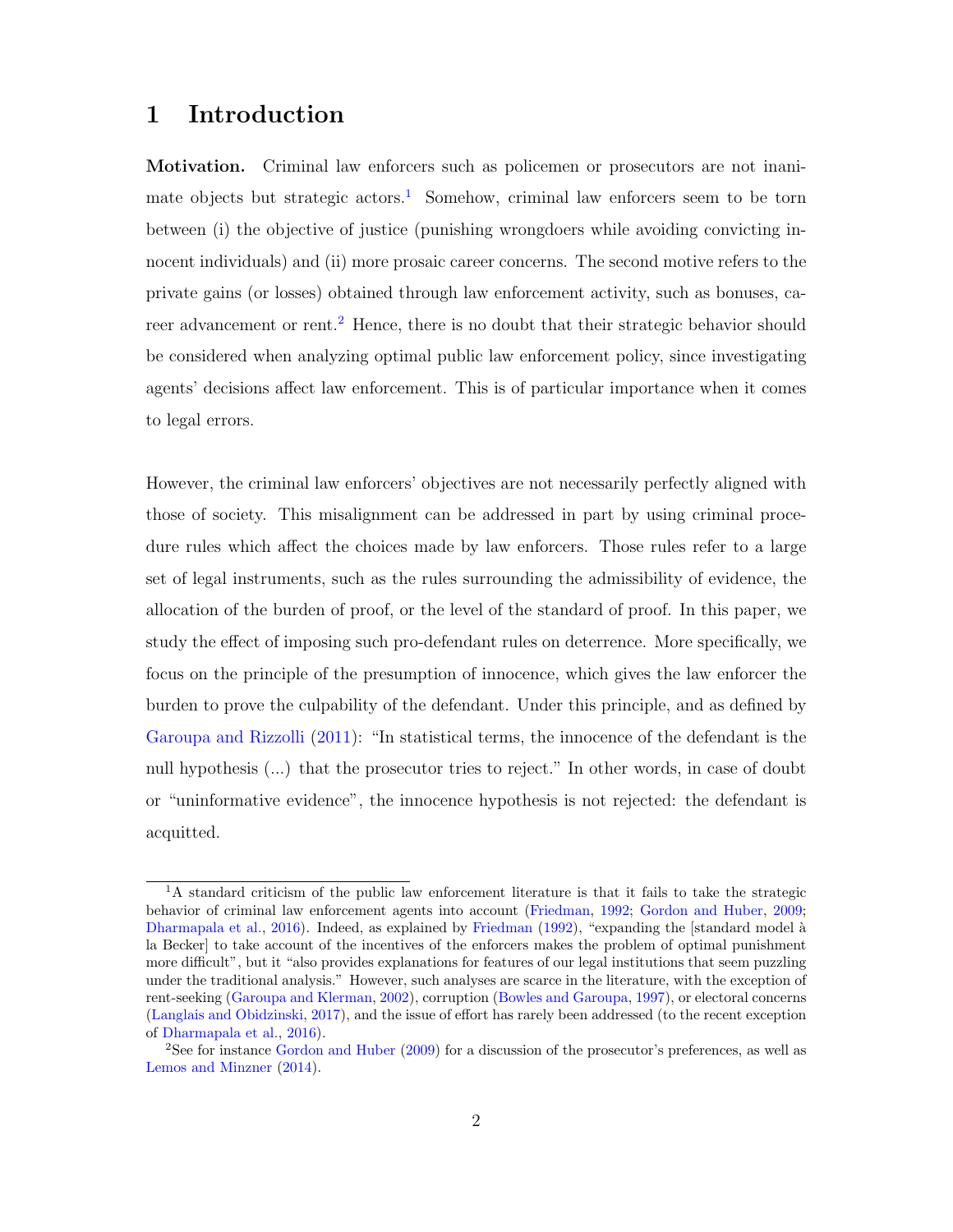Pro-defendant rules are suspected of having important consequences on deterrence. Indeed, complaints are often heard that the pro-defendant bias in criminal procedure undermines deterrence, and so provides grounds for questioning the presumption of innocence (Tadros, 2007). This is what our paper is about: Does the presumption of innocence reduce deterrence (by comparison with the presumption of guilt)? More precisely, what should be done with uninformative evidence? To investigate those questions, we consider a framework in which a public authority could adopt the principle of the presumption of either innocence or guilt. Under the former (latter), the innocence (culpability) of the defendant is the null hypothesis, and the alternative hypothesis may prevail only if the law enforcer finds enough incriminating (exculpatory) evidence.

The central point of our approach is to take the law enforcer's investigative effort into account. Criminal procedure rules and the investigating agent's effort should not be considered independently. Indeed, rules of procedure may greatly affect investigating agents' incentives.<sup>3</sup> More specifically, the two are related in the following way: the quality/quantity of investigations depends on the resources (personal or not) devoted to investigative effort; the choice of that level of effort might depend on its marginal impact on the probability of securing a conviction and sanction; and that marginal impact depends, in turn, on rules of procedure (Stephenson, 2011; Kahn et al., 2017). However, rules of procedure and the investigating agent's effort are determined at different stages. Rules of procedure, such as the principle of the presumption of innocence, are defined ex ante by the public authority (Parliament), and applied at the end of the legal procedure when the court makes its decision. In contrast, the investigating agent chooses his level of effort when collecting evidence ex post, in the shadow of those rules of procedure.

While the presumption of guilt (the case where uninformative evidence results in the defendant's conviction) might be perceived as theoretical and quite unrealistic, we believe it is helpful to consider this antagonistic case in order to understand on what grounds the principle of the presumption of innocence may be justified. Moreover, there are

<sup>&</sup>lt;sup>3</sup>Note, however, that our objective is not to study how to incentivize the law enforcer to make a high investigative effort to find incriminating (or exculpatory) evidence. Instead, we study the effect of the principle of presumption applied on deterrence, through its effect on the law enforcer's effort.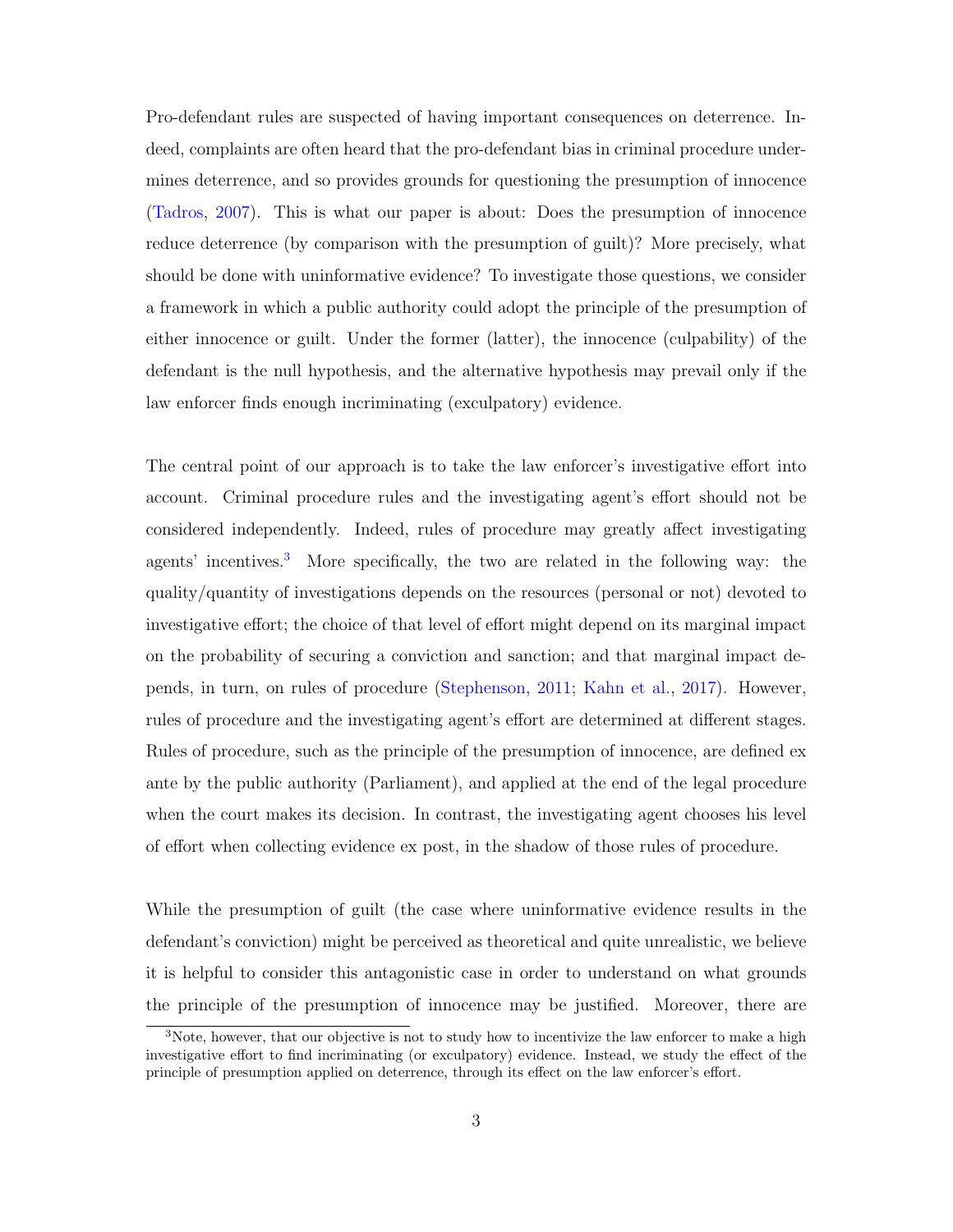situations in which the presumption of guilt is applied. Let us consider two examples. The first one relates to pretrial detention, the practice of incarcerating individuals with the aim of preventing them from committing offenses. This practice may conflict with the principle of the presumption of innocence. Indeed, Kitai-Sangero (2009) argues that "detention for the purpose of preventing the commission of further offenses inherently undermines the presumption of innocence" and claims that "the argument that a danger exists that the detainee will commit further offenses reflects a presumption of guilt and a negative appraisal of his character." The second one relates to the low standard of proof observed in substantiation of child abuse and neglect. Indeed, Levine (1998) explains that "some states use a lower standard of proof of some credible evidence (or similar terms) to substantiate cases after investigation", while other states prescribe a higher standard of "preponderance" of the evidence. With a standard of "some credible evidence", the court may decide to substantiate allegations of abuse and neglect even if its belief that these allegations are true is lower than  $50\%$ , possibly implying a presumption of guilt.<sup>4</sup>

Contribution. The law and economics literature on the presumptions applied in criminal procedure has been developed through the spectrum of the standard of proof. Indeed, both notions are closely related. The standard of proof refers to the degree of certainty required for the court to convict a suspect. Thus, the standard of proof and the principle of presumption both relate to the strength of evidence needed to convict: stronger evidence will be required to secure a conviction if there is a presumption of innocence or a high standard of proof, such as "beyond any reasonable doubt" or "*intime conviction*". On the contrary, the presumption of guilt can be compared to a low standard of proof such as the "preponderance of evidence" where weak evidence may be sufficient to secure a conviction.

Quite paradoxically, the high standards of proof observed in criminal law are hardly (if at all) explained by deterrence (Png, 1986; Rizzolli and Saraceno, 2013). Some rational explanations for a high standard have been given in the law and economics literature, such as the higher relative cost of wrongful convictions compared to wrongful acquittals

<sup>4</sup>See also Kahn et al. (2017) on the subject of child substantiation.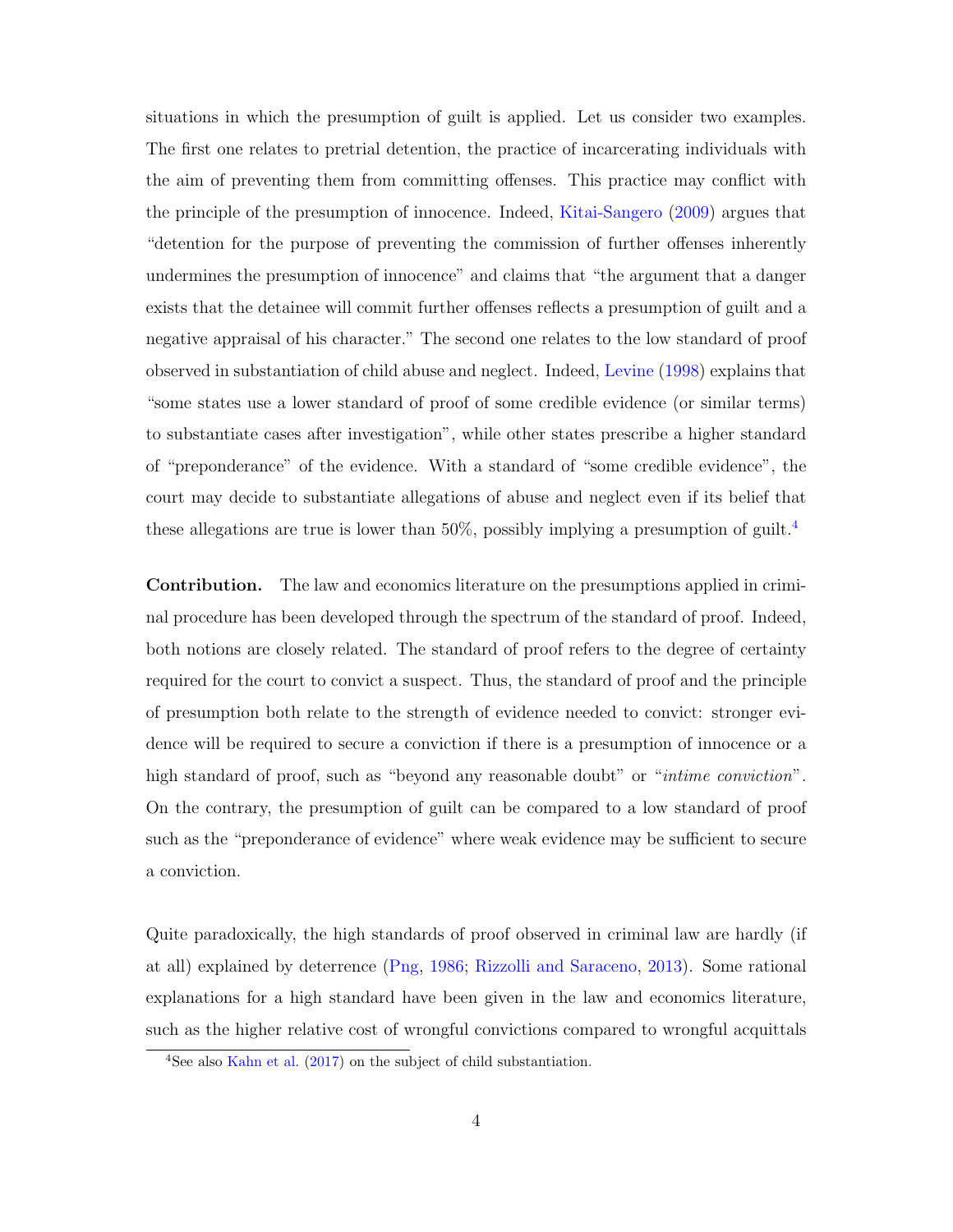(Miceli, 1990; Miceli, 1991; Lando, 2009), the risk of chilling desirable behavior under a low standard of proof (Kaplow 2011a,b), the attitude toward risk of potential criminals and various behavioral biases (Nicita and Rizzolli, 2014), the high cost of the penalty in criminal cases (Rizzolli and Saraceno, 2013), the victim's incentive to invest in precaution and tortfeasor's incentive to invest in precautionary effort (Mungan, 2011), stigma dilution (Mungan, 2018), or the risk of mistakes as to identity (Obidzinski and Oytana, 2017). Our approach differs in the sense that we do not consider that type 1 errors are exogenously costlier than type 2 errors, or that those errors have an asymmetric effect on the citizens' behavior. Instead, we assume that these errors may have an asymmetric effect on the law enforcer's incentive to acquire information.

More recently, a new explanation of the pro-defendant bias in criminal law has been developed by Dharmapala et al. (2016) and Garoupa (2018), on the ground that law enforcers exhibit punitive preferences.<sup>5</sup> In Garoupa (2018), law enforcers may distort evidence (*i.e.* lie). However, a high standard of proof reduces the distortion of evidence by making it costlier. Our contribution differs in the sense that we are interested in showing under which conditions a pro-defendant bias (illustrated here by the presumption of innocence) can go hand in hand with the deterrence objective of criminal law. Furthermore, in our model, law enforcers cannot lie, but choose whether to exert a high or a low investigative effort.

Assumptions and main results. We present a stylized model in which a citizen (who may be innocent or guilty) may be suspected of a crime; if detected, a law enforcer (prosecutor) is in charge of investigating the case by making (or not) a costly effort to obtain evidence. This evidence may be incriminating, exculpatory, or uninformative. If the evidence obtained is uninformative, the court's decision depends on the null hypothesis: the citizen is acquitted if the principle of the presumption of innocence is applied, and is otherwise sentenced *(i.e.* if the principle of the presumption of guilt is applied).

<sup>5</sup>See also the seminal articles by Friedman (1999) and Hylton and Khanna (2007). As noted by Friedman (1999), society promotes costly punishment in order to limit law enforcers' power to extract rent. Hylton and Khanna (2007) adopt a public choice approach to explain the pro-defendant bias in criminal procedure.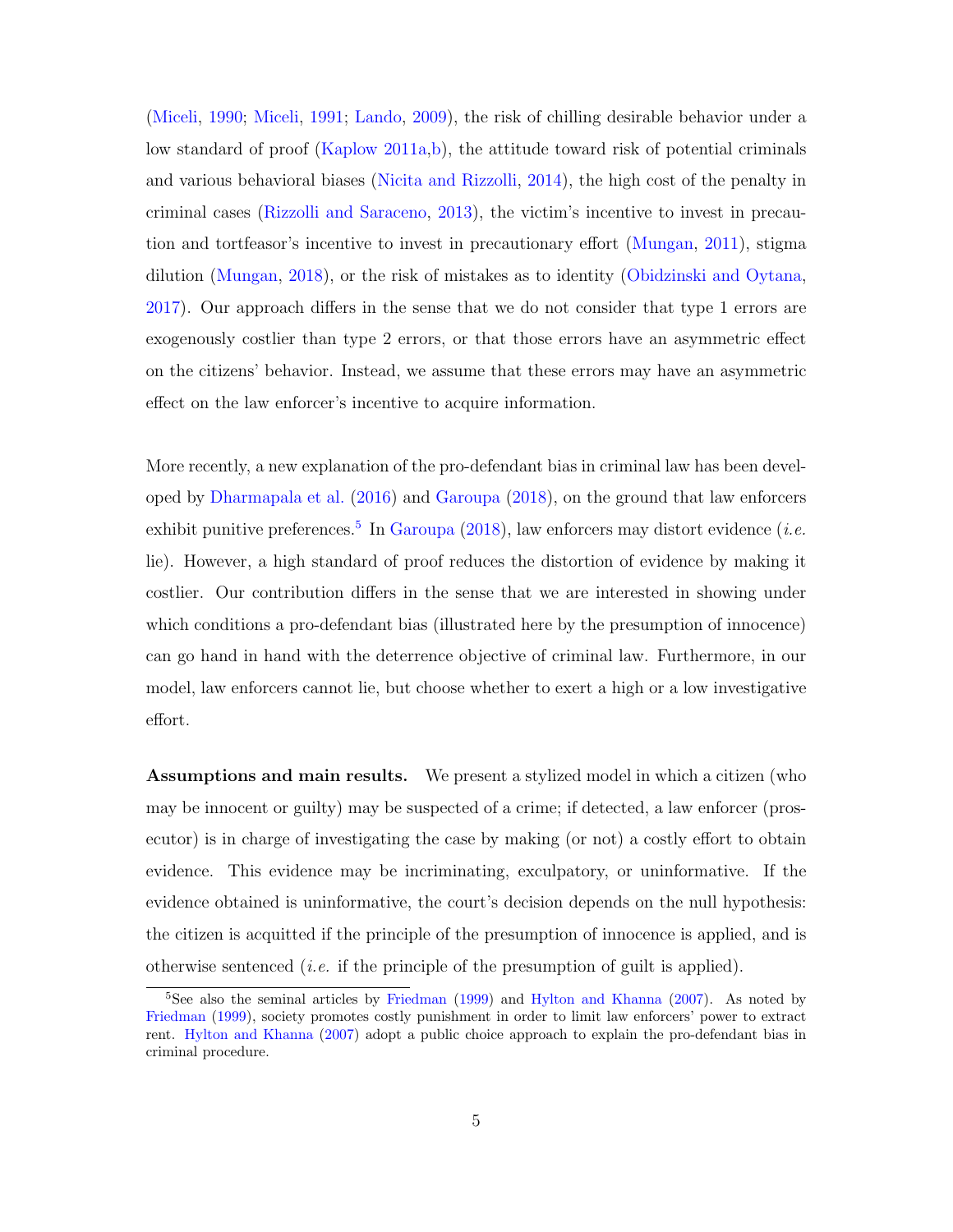Our main results are the following. Assuming the law enforcer's objective is to maximize the expected punishment (eventually weighted by the defendant's type) minus the cost of his effort, he may choose a high level of effort if and only if there is a presumption of innocence. Also, for a given level of effort by the law enforcer, the presumption of guilt induces higher deterrence. This is no longer the case when the law enforcer chooses his investigative effort. Thus, for the policymaker, adopting the presumption of innocence may encourage the law enforcer to choose a high level of effort, and thus to potentially increase deterrence as a side effect. This is our main result: pro-defendant rules, such as the presumption of innocence, do not necessarily conflict with deterrence. In an extension, we show that this result holds even if the law enforcer is averse to type 1 errors, as long as that aversion is not too great when compared to his aversion to type 2 errors. We also discuss the optimal sanction. We find that deterrence increases with the level of the sanction (which is consistent with the standard result of Becker, 1968), even if, interestingly, increasing the sanction may reduce the law enforcer's incentive to exert high effort. Moreover, we show that, when the sanction increases, adopting the presumption of innocence may be more or less desirable, depending mainly on the initial level of the sanction.

Obviously, deterrence is not the only goal pursued by the policymaker, who is a social surplus maximizer and thus also cares about the cost of the procedure. As a consequence, a higher effort from the law enforcer is not always beneficial. More specifically, even when the law enforcer's effort is higher under the principle of the presumption of innocence, the policymaker's choice whether to apply this principle depends on the magnitude of the external harm if a crime is committed, and on the relative fact-finding efficiency of the law enforcer's effort when compared to the cost of his effort. Presumption of innocence tends to be more beneficial when the external harm and the efficiency of the law enforcer's effort increases, and the cost of this effort decreases.

Summary of the paper. The rest of this paper is organized as follows. We introduce some of the related literature in section 2. In section 3, we present the model and solve it.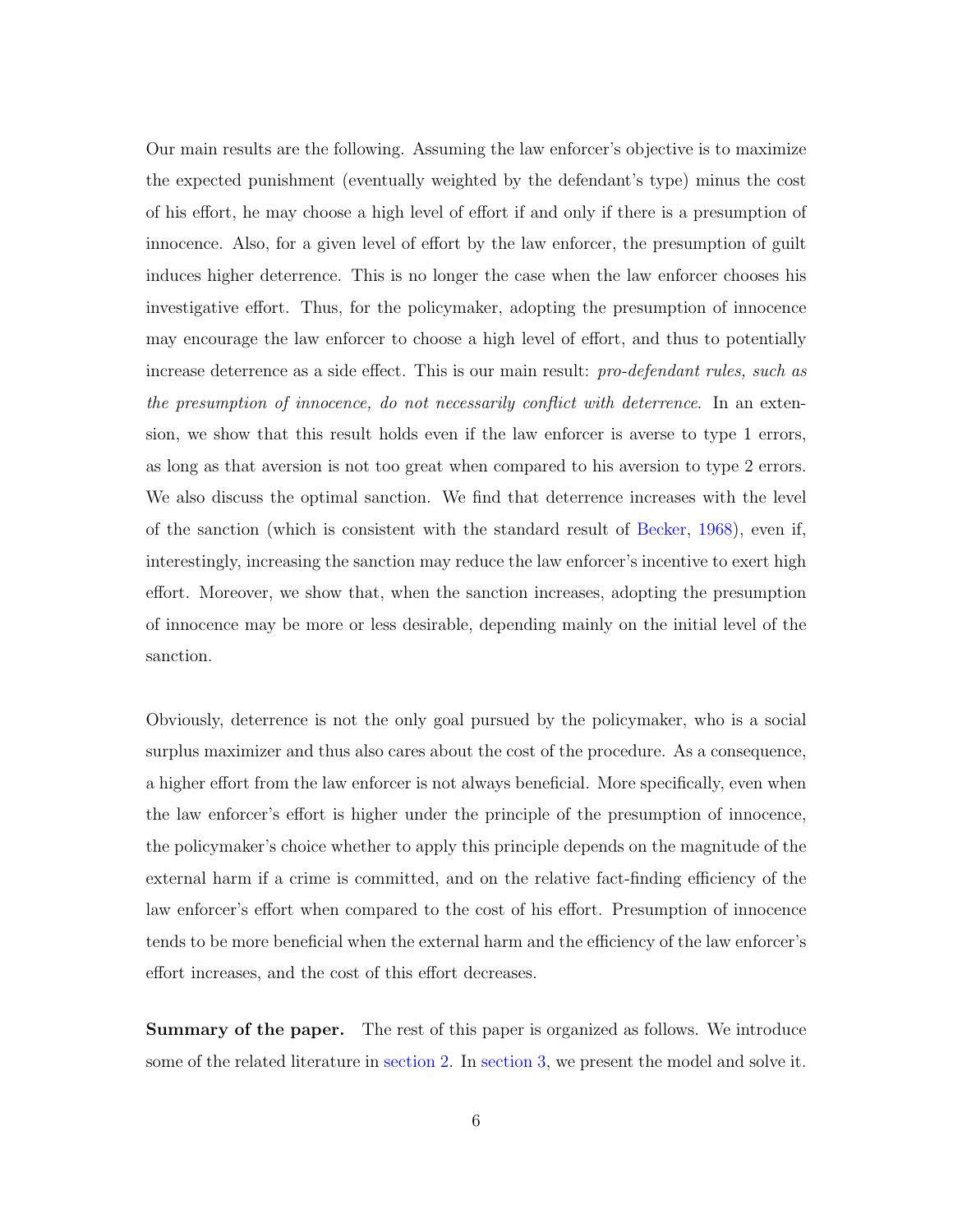In section 4, we derive the conditions under which the presumption of innocence should be adopted, and formulate public policy recommendations. Section 5 is an extension in which we assume that the law enforcer is averse to both type 1 and type 2 errors. Finally, section 6 concludes.

## 2 Literature

Our paper is related to two main strands of literature. The first one analyzes the law enforcer's motivations. The second one investigates the rules of evidence.

First, the public enforcement literature has mostly ignored the law enforcer's motivations. There are a few exceptions. Friedman (1999)'s well-known paper notes that law enforcers are not inanimate objects and might try to extract rents from citizens by threatening them with excessive punishment. To limit this power of law enforcers, society promotes inefficient punishments such as imprisonment.<sup>6</sup> Costly punishment guards against rentseeking-behavior. Hylton and Khanna (2007) use a public choice approach to justify the pro-defendant bias in criminal procedure. They also focus on rent-seeking issues. Besides this literature on rent-seeking, there is extensive literature on corruption, starting with Becker and Stigler (1974). Our paper differs in the sense that we are not interested in the extraction of rent or bribes by the law enforcer, but mainly in his strategic decision about effort when he is self-interested.

There is also a growing literature on law enforcers, and more specifically on prosecutors. According to Gordon and Huber (2009), two extreme views of the prosecutor are to be found in the literature. One assumes that the prosecutor aims at minimizing type 1 and type 2 errors and promoting justice while limiting resources spent on enforcement (for instance, Reinganum, 1988). The second view, on the contrary, assumes that the prosecutor is (only) looking for harsh sentences and high conviction rates (see for instance Landes, 1971; Miceli, 1990; Bar-Gill and Ayal, 2006). A third, middle-of-the-road view is emerging, assuming that the prosecutor is trading off between these two views and

 ${}^{6}$ See Wickelgren (2003) who models this hypothesis by Friedman (1999).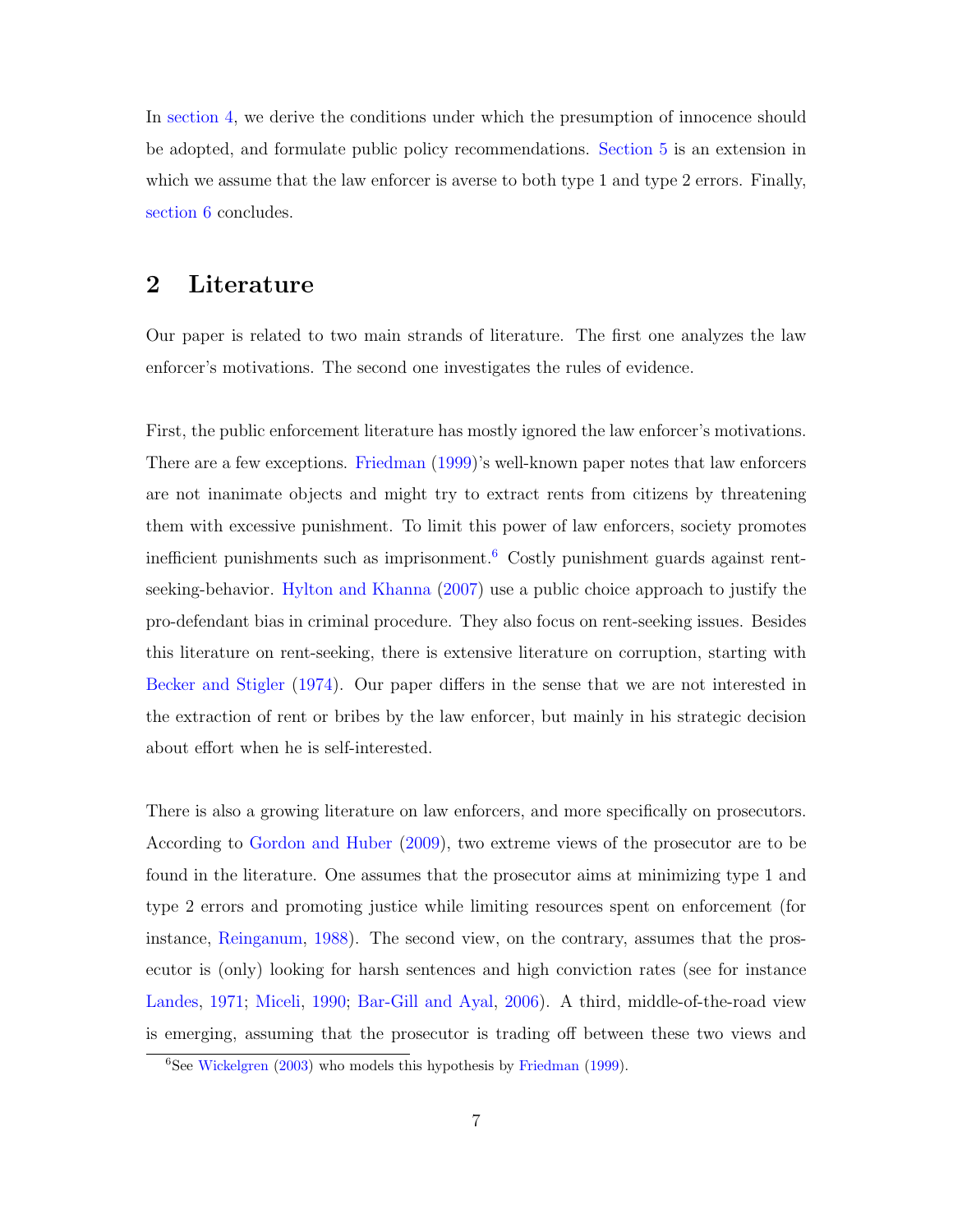personal and career concerns (Gordon and Huber, 2009; Shotts and Wiseman, 2010). Our paper is more in line with the last view, since we assume that the prosecutor might have some preferences over limiting type 1/type 2 errors, as well as securing convictions (weighted by the magnitude of the sanction), but that investigating effort is costly. More recently, Dharmapala et al. (2016) investigate the principal-agent relationship between society and investigating agents. Individuals with a preference for punishing wrongdoers self-select into law enforcement jobs. It is cheaper for society to employ such individuals since they will accept lower wages and are more likely to make an effort. However, society should monitor the work of these employees, through the judiciary. Our idea is similar, since we focus on how the presumption of innocence can influence the effort made by law enforcers. We do not use the notion of "intrinsic" preferences but allow enforcers to attribute different weights to legal errors, and to have a preference for punishing wrongdoers.

The effects of the constraints imposed on prosecutors have also been largely studied. For instance, Garoupa (2009) shows that mandatory prosecution may dominate selective prosecution when prosecutors are risk-averse or fairly insulated from their performance. Indeed, mandatory prosecution limits prosecutorial shirking that leads to inefficient selection of cases. Garoupa and Rizzolli (2011) study the mandatory revelation of evidence found by the prosecutor (the so-called Brady Rule) and explain that this rule may harm innocent defendants by disincentivizing the prosecutor to search for new evidence, in order to avoid finding exculpatory evidence. Like these models, we show that the law enforcer's effort at the equilibrium does not generally fit the first best level of effort because (i) the goals of the law enforcer are not perfectly aligned with those of society and (ii) the law enforcer's choice of effort occurs  $ex$  post, that is after the act has been committed (on this subject, see Stephenson, 2011; Kaplow, 1994). However, we do not deal with the prosecutor's selection of cases and with the strategic revelation of information, in order to focus instead on the optimal presumption, assuming that prosecution is mandatory and that all the evidence gathered is observable by the court. This last assumption may be justified on the ground that withholding evidence is risky for the prosecutor. Indeed, as explained by Gordon and Huber (2002) (who use the same assumption), "[withholding evidence] is a highly risky strategy. The prosecutor might lose at trial should the defense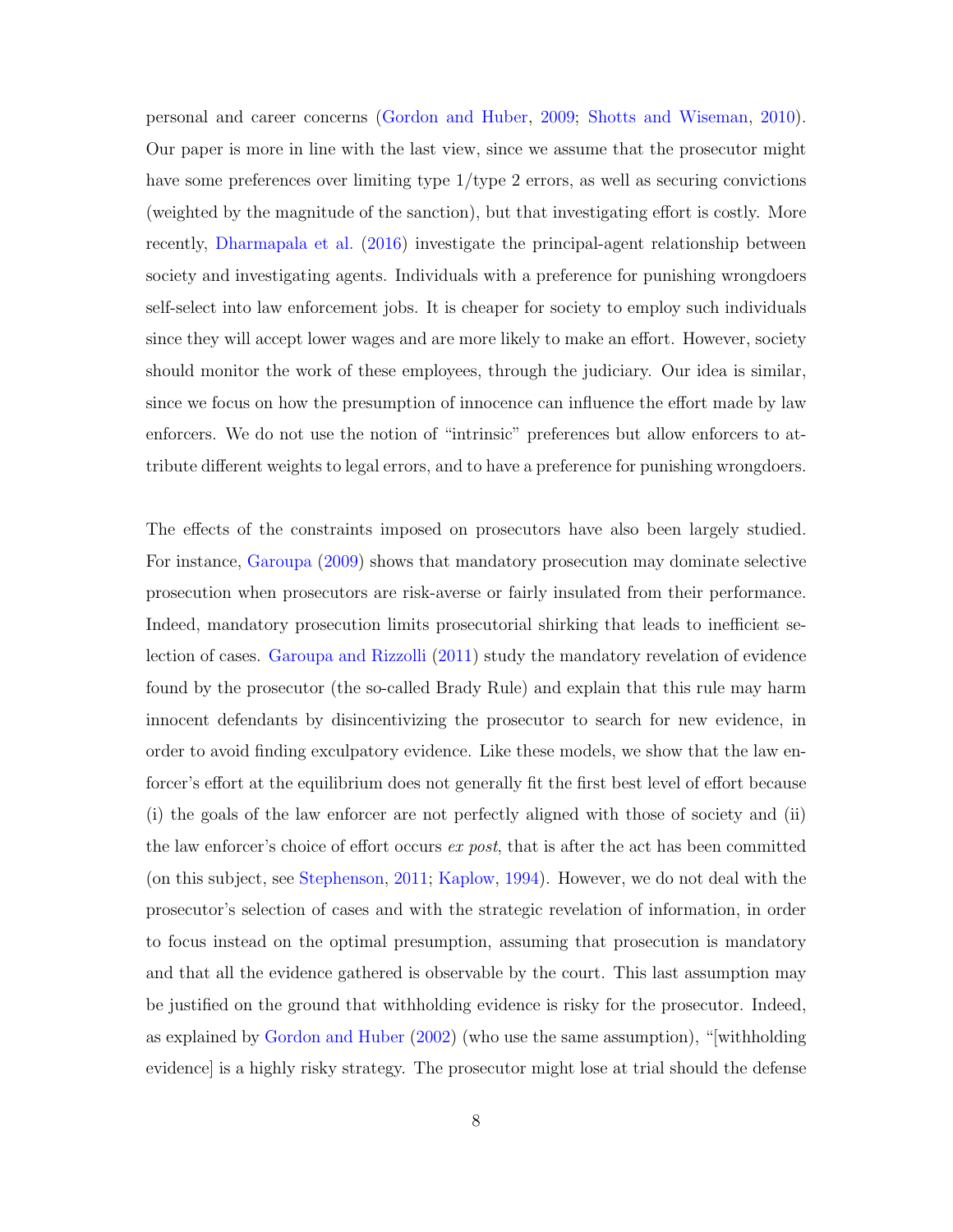access the withheld information by other means or suffer the humiliation of a dismissal if the suppression is detected."

The literature based on empirical evidence is extensive when it comes to the prosecutor's preferences. Let us quote three papers. McCannon (2013) shows that when the prosecutor is running for reelection, the probability of wrongful convictions increases significantly. Therefore, future electoral prospects affect prosecutors' decisions. Glaeser et al. (2000) focus on prosecutors' choices in the United States to allocate cases at the federal level or at the state level, and tries to infer from these decisions the motivations of prosecutors. Finally, and in line with our assumptions regarding the prosecutor's preferences, Boylan (2005) shows that the career of U.S. federal (appointed) prosecutors is positively associated with the length of prison sentences, rather than with conviction rates.

Second, there is extensive literature on the rules of evidence. Constitutional rights limiting police criminal investigation powers have been extensively analyzed, such as exclusionary rules and privacy rights.<sup>7</sup> Limiting the power of the police is generally shown (or supposed) to be detrimental to crime deterrence (Mialon and Mialon, 2008; Garoupa, 2007). Protecting privacy rights may however limit the costs for the individuals investigated (Garoupa, 2007) or the cost of searches (Mialon and Mialon, 2008) and generally induce a better alignment of police interests with the society objectives. In contrast to this literature, we analyse the case of the presumption of innocence, and show that it may not be contradictory to crime deterrence.

There also exists some significant contributions on the effect of the standard of proof and the burden of proof on decision-making in court and ex ante incentives of parties (see among other Emons and Fluet, 2009; Shin, 1994; Hay and Spier, 1997). However, this literature mainly focuses on civil cases and compares the merits of adversarial and inquisitorial systems. Deffains and Demougin (2008) focus on the investigative effort of the parties and/or prosecution in the context of an inquisitorial (like the one used in

<sup>7</sup>Non exhaustively, see for instance Posner (1981) and Mialon and Mialon (2008)on exclusionary rules (Fourth Amendment to the U.S. Constitution), Mialon (2005) on the right to silence (Fifth Amendment) and Garoupa (2007) on privacy rights in criminal investigation (European Convention of Human Rights).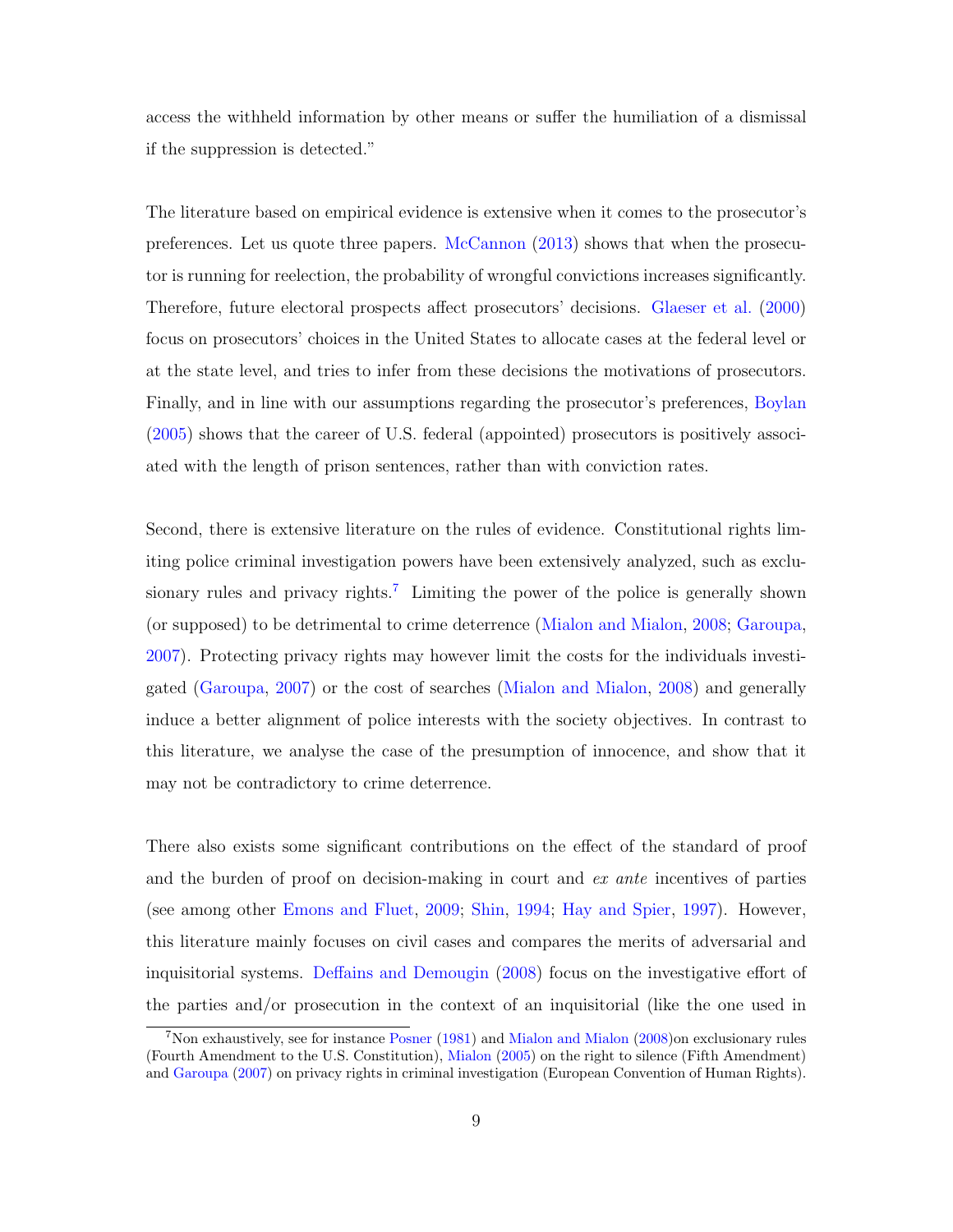France) versus an adversarial procedure (like the one used in the United States) in a criminal court setting. They find that, depending mainly on the distribution of wealth of defendants, an inquisitorial procedure may dominate an adversarial procedure, because the policymaker is more able to influence the parties' expenditures in the former, despite the higher cost of investigative effort for given levels of these efforts (due to the social cost of public funds used to finance prosecution). Rubinfeld and Sappington (1987) analyze a game in which a defendant (who knows if he is guilty or not) makes a costly effort to influence a decision-maker, whose objective is to minimize the sum of the social cost of type 1 and type 2 errors and the defendant's costs. To do this, the decision-maker may act with respect to the standard of proof and the magnitude of the sanction. In contrast to these papers, we consider a procedure where the investigative effort is centralized by an investigating agent with misaligned preferences from those of the policymaker, and who is influenced by the principle of presumption applied. However, the principle of presumption is closely related to the burden of proof and the standard of proof.

Two papers are particularly close to the present one. The first one is Stephenson (2008), which introduces a game between an agent and a decision-maker who pursue different objectives. In this game, the agent is informed about the true state of the world and chooses to make a low or high effort to obtain evidence observable by the decision-maker. The main differences with our paper are that we assume the agent (the law enforcer) is not informed about the state of the world, and that we are interested in the level of deterrence. The second closely related paper is Garoupa (2018), who shows that the high standard of proof used in criminal law may be explained by the law enforcer having punitive preferences (this model builds on Dharmapala et al., 2016). However, the channel through which this high standard is explained is different from ours. Indeed, Garoupa (2018) focuses on the transmission of information by the prosecutor, who communicates to the court a probability of the citizen being guilty. Distorting this probability is costly for the prosecutor. Thus, for the policymaker, a higher standard of proof raises the cost incurred by the prosecutor of distorting evidence sufficiently to ensure a conviction, and thus reduces the probability of him deciding to do so. In contrast, we focus on the impact of the presumption of innocence on the law enforcer's incentive to search for evidence,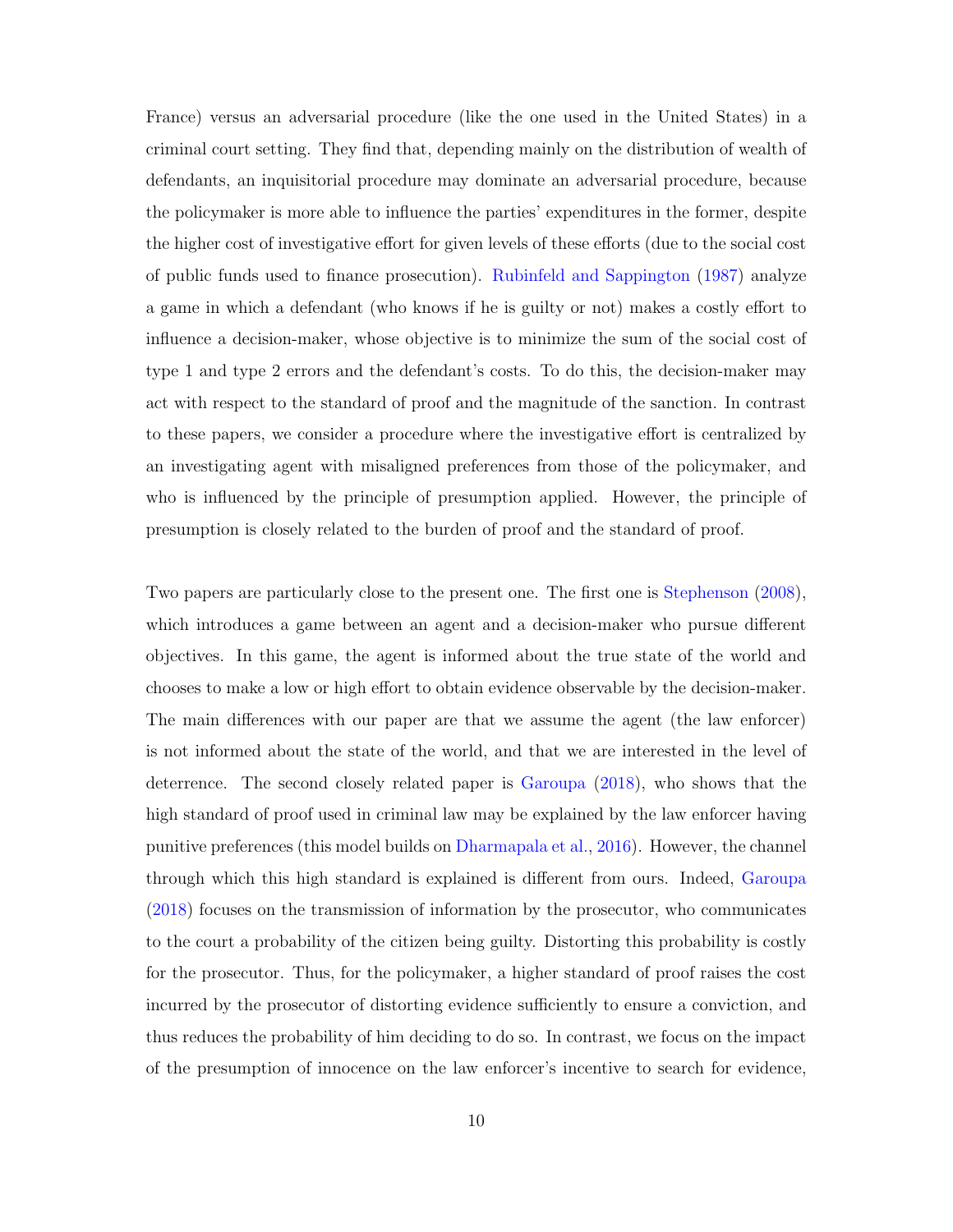assuming that it is impossible to distort evidence.<sup>8</sup> Moreover in our paper, we focus on the cost of type 1 and type 2 errors through deterrence, whereas the cost of these errors is exogenous in Garoupa (2018). However, we believe that our approach is complementary to that of Garoupa (2018): both models provide different explanations for the pro-defendant bias in criminal law, and the two explanations arise from the assumption that the law enforcer has punitive preferences.

# 3 The model

Model description. There are three players: a policymaker, a citizen, and a law enforcer (prosecutor). The policymaker's objective is to minimize the expected external harm and the effort cost. He initially chooses either the presumption of guilt (regime 1) or innocence (regime 2) and the sanction. The citizen (she) decides whether or not to commit a crime. Her payoff is her benefit from the crime (if she commits a crime) minus the expected punishment cost. The law enforcer (he) chooses his investigative level of effort in order to maximize the probability of conviction (weighted by the sanction and the citizen's type)<sup>9</sup> minus the cost of his effort.

The timing of the game is the following:

- t=0. The policymaker chooses the presumption of guilt or innocence and the level of the sanction.
- $t=1$ . Nature chooses the magnitude of the private benefit obtained by the citizen if she chooses to commit a crime.
- $t=2$ . The citizen decides whether or not to commit a crime.
- t=3. Nature decides whether or not a case is brought against the citizen (the probability of a case being brought is lower if the citizen did not commit any crime). If not, the game ends.

<sup>&</sup>lt;sup>8</sup>As a consequence, the beliefs held by the court and the law enforcer are always the same in our model.

<sup>&</sup>lt;sup>9</sup>The citizen's type refers here to whether she has committed a crime (*i.e.* whether she is guilty or innocent).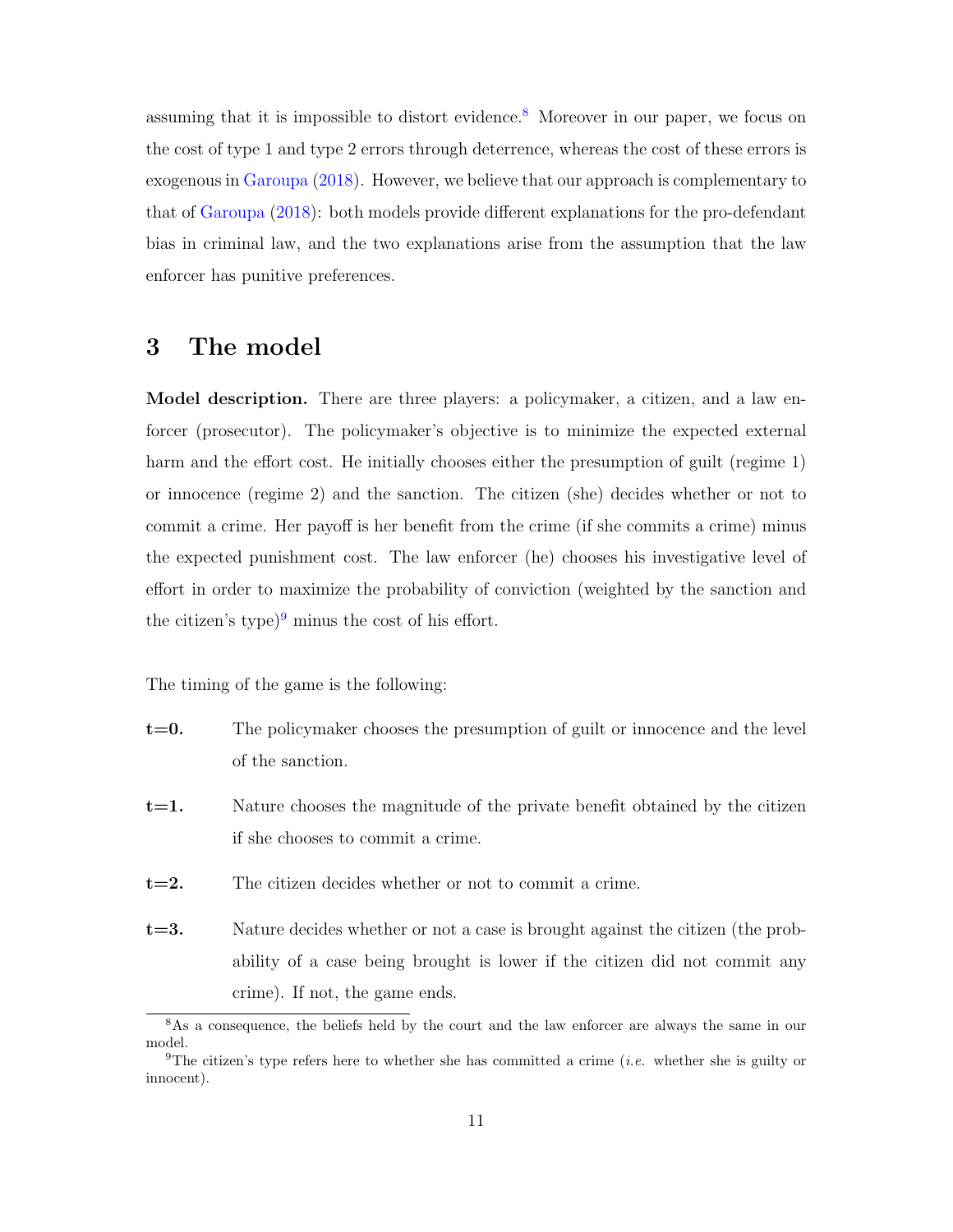- $t=4$ . If a case is brought against the citizen, the law enforcer chooses his level of effort, resulting in a signal (which may be uninformative) about the citizen's decision to commit a crime or not.
- $t=5.$  Depending on the presumption of innocence/guilt and the signal observed by the court, the sanction is applied and payoffs are realized.<sup>10</sup>

The equilibrium concept is perfect Bayesian equilibrium (PBE). This implies that each player maximizes their expected payoff (we assume risk neutrality) and that their beliefs must be consistent at the equilibrium.

### 3.1 The criminal law enforcer's effort

Let us assume that the law enforcer (prosecutor) maximizes a weighted probability of conviction, minus the cost of his effort. Formally, the law enforcer obtains a gain normalized to  $s > 0$  if a guilty defendant is convicted at trial (with s the sanction initially chosen by the policymaker), a gain of  $Vs$  if an innocent defendant is convicted (with  $V \le 1$ , and incurs a cost of ws when he fails to convict a guilty defendant (with  $w \ge 0$ ). Indeed, since the law enforcer's effort is difficult to observe, the rate of convictions and the magnitude of sanctions often serve as a proxy to limit the adverse effects of moral hazard (see for example the work of Landes, 1971; Easterbrook, 1983; Gordon and Huber, 2002).<sup>11</sup> According to these assumptions (summarized below in table 1), the law enforcer's utility from convicting a guilty defendant is higher or equivalent to his utility

<sup>&</sup>lt;sup>10</sup>Implicitly, we assume that the law enforcer does not hide the evidence acquired through his investigations. This hypothesis can be justified in many ways. First, the imposition of a presumption of innocence/guilt implies that the judge can observe the evidence produced by the law enforcer, as in Stephenson (2011). Second, the issue of hiding evidence might not be central. Indeed, as explained by Gordon and Huber (2002), withholding evidence is a risky strategy since "the prosecutor could face charges of suborning perjury or obstructing justice and could be disbarred for ethics violations." Third, even if the prosecutor can conceal evidence, our results still hold if there is a positive probability that the concealed evidence may leak (albeit our results may be weakened in this case).

<sup>&</sup>lt;sup>11</sup>These payoffs are very similar to the one specified in Garoupa and Rizzolli (2011). For example, if  $V = 1$  and  $w = 0$ , then the law enforcer cares only about maximizing the number of convictions (*punitive* law enforcer), while if  $V = 0$  and  $w = 0$ , the law enforcer wishes to convict the defendant only if he is guilty (benevolent law enforcer). Differences with Garoupa and Rizzolli (2011) are that we do not consider the possibility of the law enforcer dropping a case (i.e. we assume that mandatory prosecution applies), and that the law enforcer's gains from convicting an innocent person or a criminal are weighted by the sanction. However, it is easy to show that our main results regarding the optimal presumption remain qualitatively the same if the law enforcer's gains from a conviction are not weighted by s.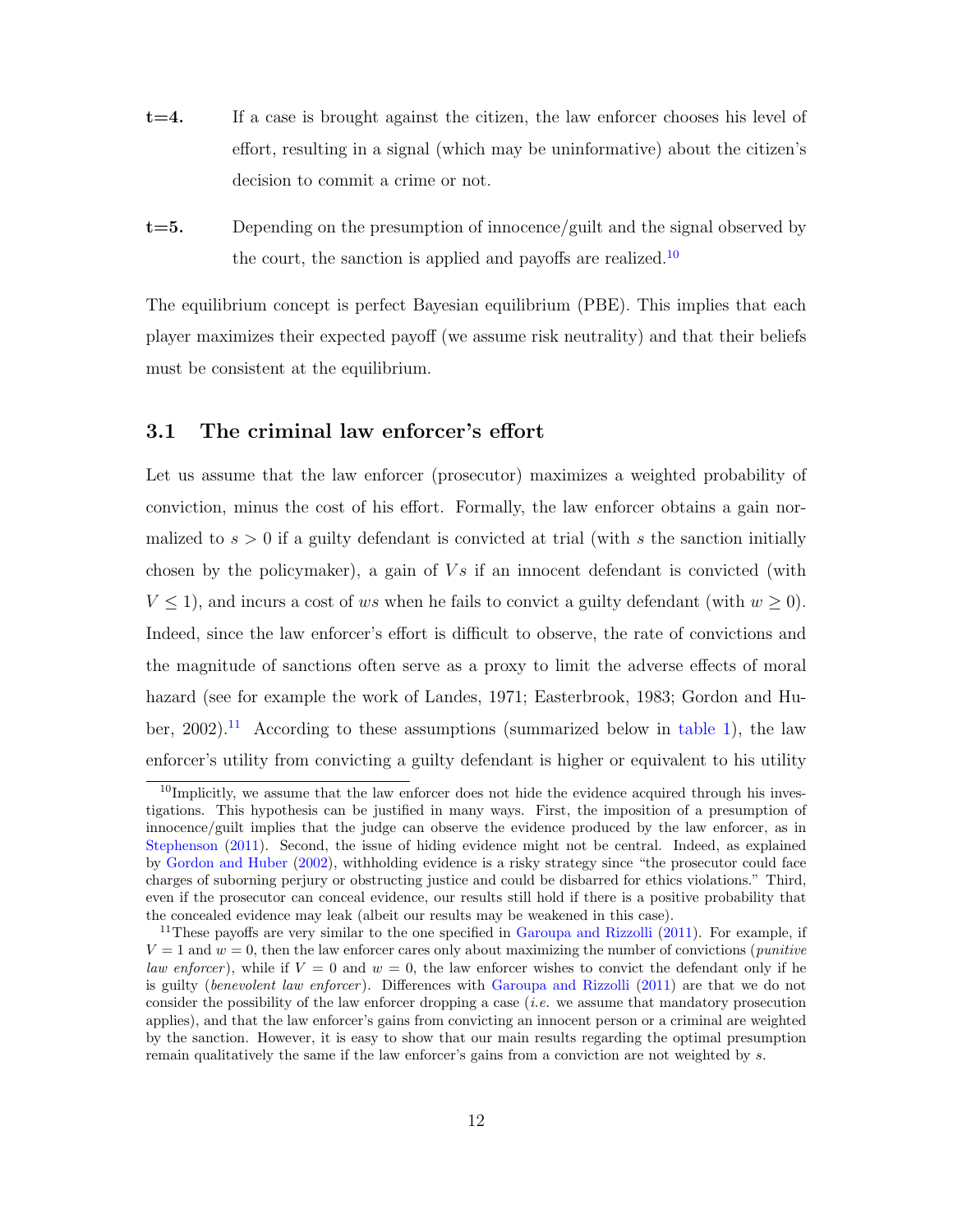from convicting an innocent defendant, and he suffers a loss if he fails to convict a guilty defendant. Moreover, in the rest of the paper (except in Section 5), we assume that  $V \geq 0$ : the law enforcer obtains a positive gain when an innocent party is convicted.<sup>12</sup> In Section 5, we will relax this assumption to address the case where the law enforcer derives a negative utility when an innocent is convicted (*i.e.*  $V < 0$ ).

The law enforcer's prior probability according to which a detected citizen is guilty is denoted  $\alpha \in (0, 1)$ . This probability is an endogenous variable of the model. As such, it will be determined later.

| Suspect is: | Law enforcer's | Utility |        |
|-------------|----------------|---------|--------|
|             | prior belief   | Convict | Acquit |
| Guilty      | $\alpha$       | S       | $-ws$  |
| Innocent    | $1-\alpha$     | V s     |        |

[Table 1: The law enforcer's preferences]

The law enforcer revises his prior belief  $(\alpha)$  after observing a signal (which may be either perfectly informative or uninformative) about the citizen's choice whether to commit a crime. The quality of this signal (i.e. the probability of it being informative) depends on the law enforcer's effort. Formally, the law enforcer obtains strong evidence with probability  $q_h$   $(q_l)$  if he exerts high effort (if he exerts low effort), with  $0 < q_l < q_h < 1$ .<sup>13</sup>

The cost incurred by the law enforcer when he exerts high effort is  $k > 0$ . We normalize the cost of effort to 0 if he chooses low effort.

To summarize (see figure 1), when the law enforcer chooses his level of effort, he anticipates that he will obtain (i) strong evidence of the citizen's guilt with probability  $\alpha q$ ,

 $12$ For example, this assumption is consistent with the model of Bar-Gill and Ayal (2006), in which the law enforcer's utility increases with the length of sentences assigned to defendants (whether these defendants are guilty or not), and encompasses the cases of a benevolent law enforcer  $(V = 0)$  and of a punitive law enforcer  $(V = 1)$ , as defined earlier in footnote 10.

<sup>13</sup>We assume that the law enforcer's effort does not affect the level of the sanction.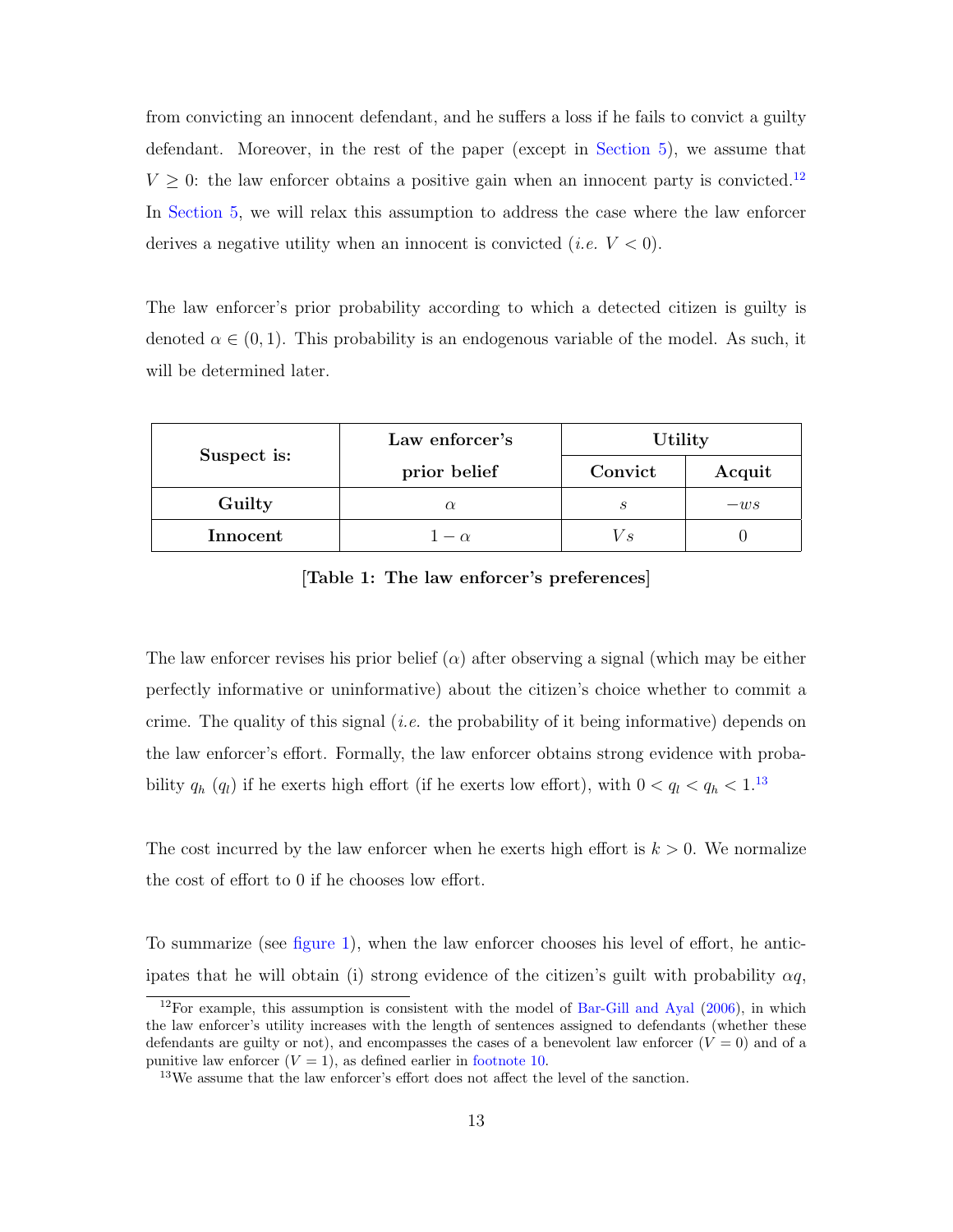with  $q \in \{q_l, q_h\}$ , (ii) strong evidence that the citizen did not commit the crime with probability  $(1 - \alpha) q$ , and (iii) inconclusive evidence with probability  $(1 - q)$ .

The law enforcer's expected payoff depends on the rules of procedure, and there are two relevant alternatives in our model; the presumption of innocence and the presumption of guilt. To understand why, we need to consider in turn (i) the case in which the court observes strong evidence, and (ii) the case in which evidence is inconclusive. First, if the court observes strong evidence that the citizen is guilty (innocent), then the court convicts her (acquits her), since the signal is perfectly informative. This is, of course, a simplification, implying that no error is made if the evidence is conclusive. Second, if the evidence is inconclusive, the decision made by the court depends on the presumption applied. Under the presumption of innocence, inconclusive evidence is not sufficient to convict the citizen, who is acquitted as a consequence. In this case, the probability of a type 2 error is (strictly) positive (a guilty defendant may be acquitted). Conversely, under the presumption of guilt and inconclusive evidence, the court will decide to convict the citizen. In this case, the probability of a type 1 error is (strictly) positive (an innocent defendant may be convicted).<sup>14</sup> These assumptions are summarized in figure 1.

<sup>&</sup>lt;sup>14</sup>Type 1 and type 2 errors refer here to *ex post* errors: we do not refer to errors in detection, but only to errors in convictions. We will later refer to both errors in detection and in conviction, for example to comment on equations (9) and (12).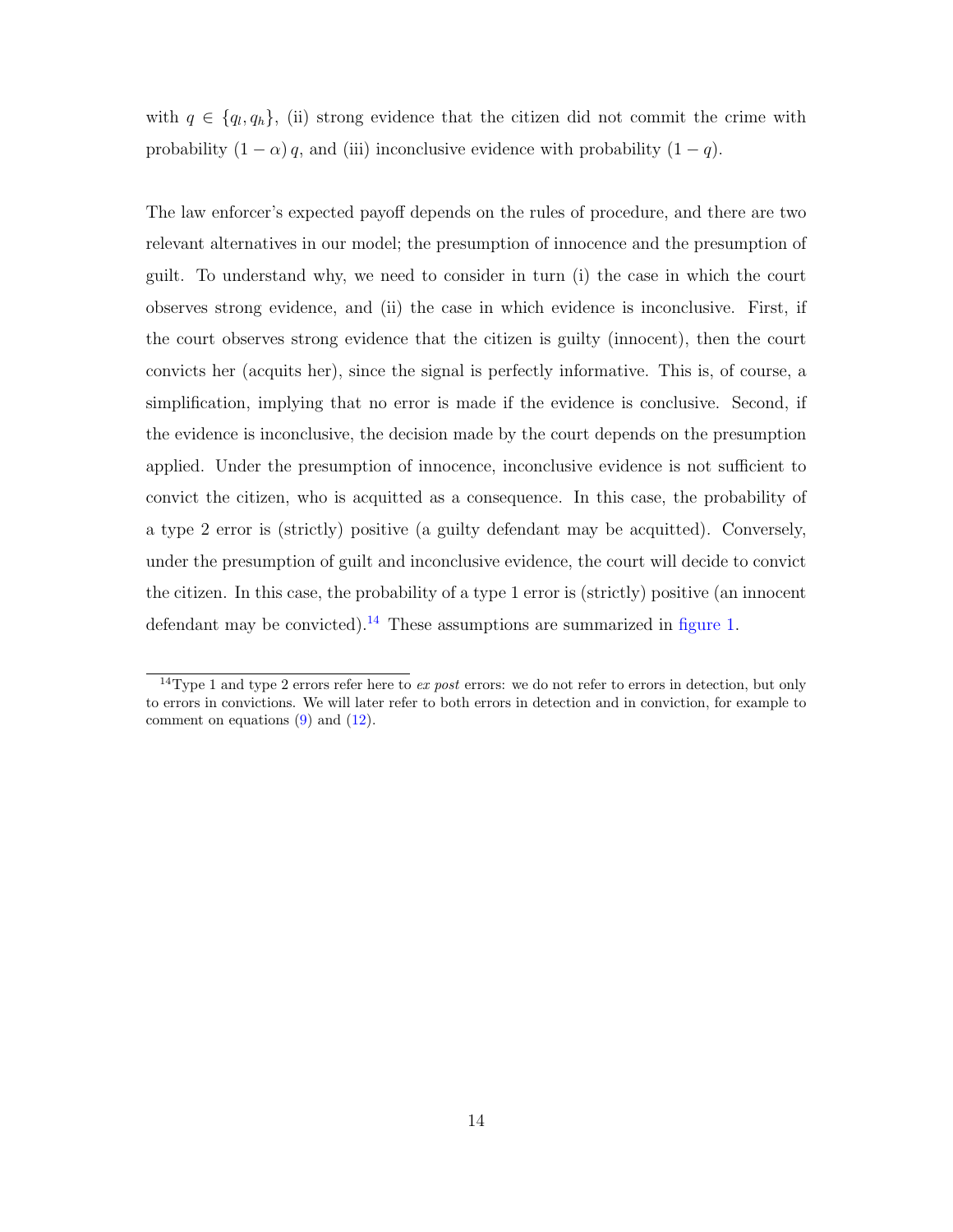

Two important remarks are in order here. First, the assumption according to which, under the presumption of guilt, the court convicts the citizen when the law enforcer gathers uninformative evidence, may seem very strong. However, in the context of our model, obtaining uninformative evidence does not mean that the posterior probability that the citizen is guilty is less than  $1/2$  (and thus does not satisfy even a preponderance of evidence standard). Indeed, when the court makes a decision, the judge's posterior belief not only depends on the evidence obtained by the law enforcer, but also on the crime rate at equilibrium and the probability of detection (which we assume is higher for a citizen who has committed a crime). Thus, even if the evidence gathered by the law enforcer is uninformative, the judge's belief that the citizen is guilty may be quite strong under the presumption of guilt, justifying a conviction. This situation is illustrated later in example 1. Second, we implicitly assume, for simplicity, that it is impossible to find incriminating (exculpatory) evidence against an innocent (guilty) party. If not, the analysis would be much more complicated, but our main results would remain qualitatively unchanged as long as the probabilities of finding such evidence are not too high.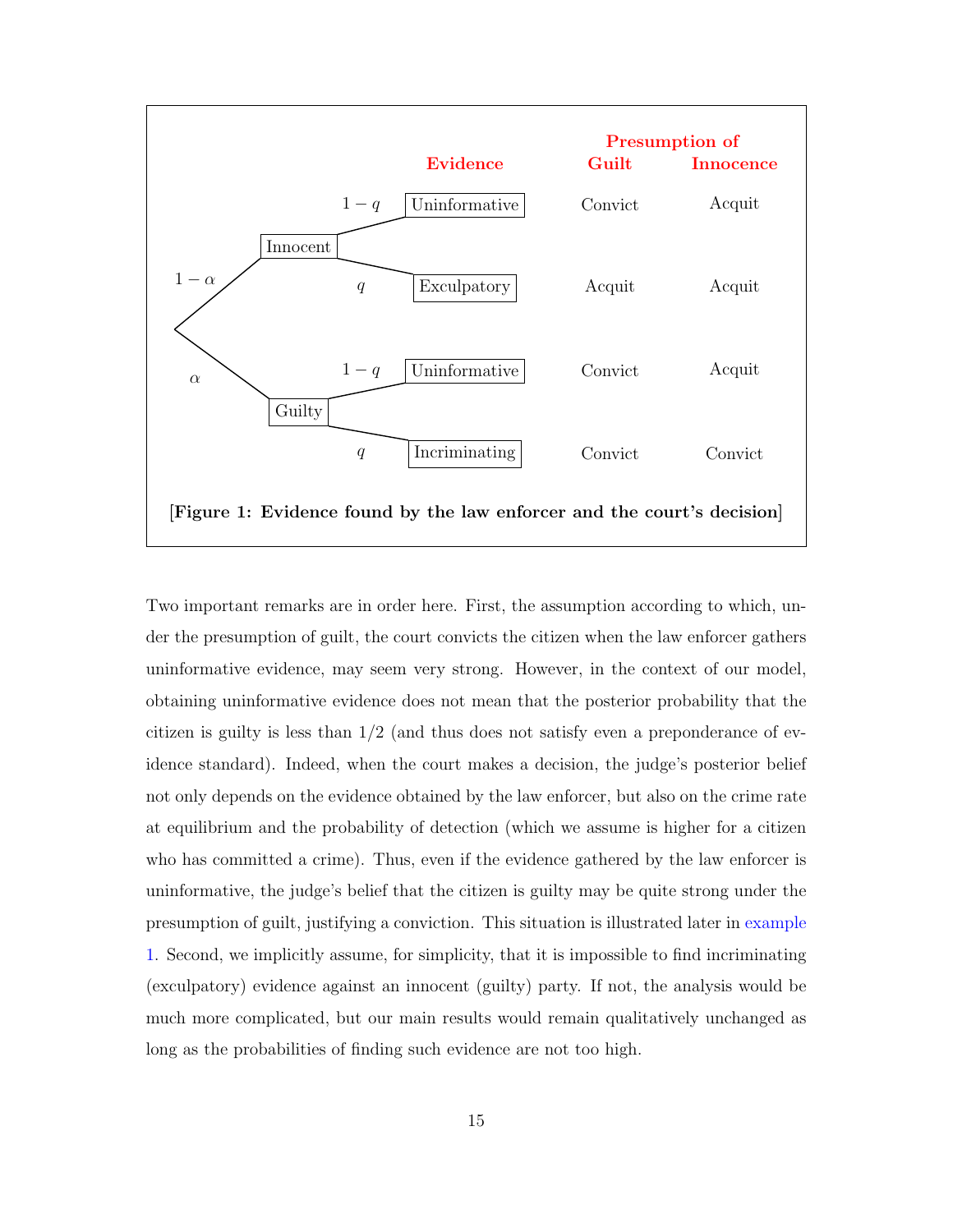What is the law enforcer's level of effort under the presumption of guilt (regime 1)? As explained above, under the presumption of guilt, a citizen is always convicted when detected, except if strong evidence that the citizen did not commit a crime is observed by the court. The law enforcer's payoff if he exerts low effort is:

$$
u_{1,l}^p = \left[\alpha + (1 - \alpha)(1 - q_l)V\right]s\tag{1}
$$

We use the subscript  $1\ (2)$  to indicate the presumption of guilt (innocence), and the subscript  $l(h)$  to indicate that the law enforcer's effort is low (respectively high). For example,  $u_{1,h}^p$  is the law enforcer's payoff (the superscript p is for "prosecutor") under the presumption of guilt, when his effort is high.

If the law enforcer exerts high effort, the probability of him obtaining exculpatory evidence when the citizen is innocent increases. His payoff is:

$$
u_{1,h}^{p} = [\alpha + (1 - \alpha) (1 - q_h) V] s - k
$$
\n(2)

Under the presumption of guilt, the law enforcer (strictly) prefers to exert high effort if and only if  $u_{1,h}^p > u_{1,l}^p$ , which is equivalent to:

$$
k < - (1 - \alpha) \Delta q V s \coloneqq \bar{k}_1 \tag{3}
$$

with  $\Delta q = q_h - q_l$ .

**Remark 1.** Let us assume that the law enforcer's belief regarding the choice of the citizen to commit a crime  $(\alpha)$  is exogenously given. Under the presumption of guilt, the law enforcer always exerts low investigative effort.

If  $V \geq 0$ , the cost threshold is negative  $(\bar{k}_1 \leq 0)$ : the law enforcer always chooses low investigative effort under the presumption of guilt. Even if  $V = 0$  (the law enforcer derives no gain from punishing the innocent), the law enforcer chooses the low effort under the presumption of guilt, since the effort does not affect the probability of convicting a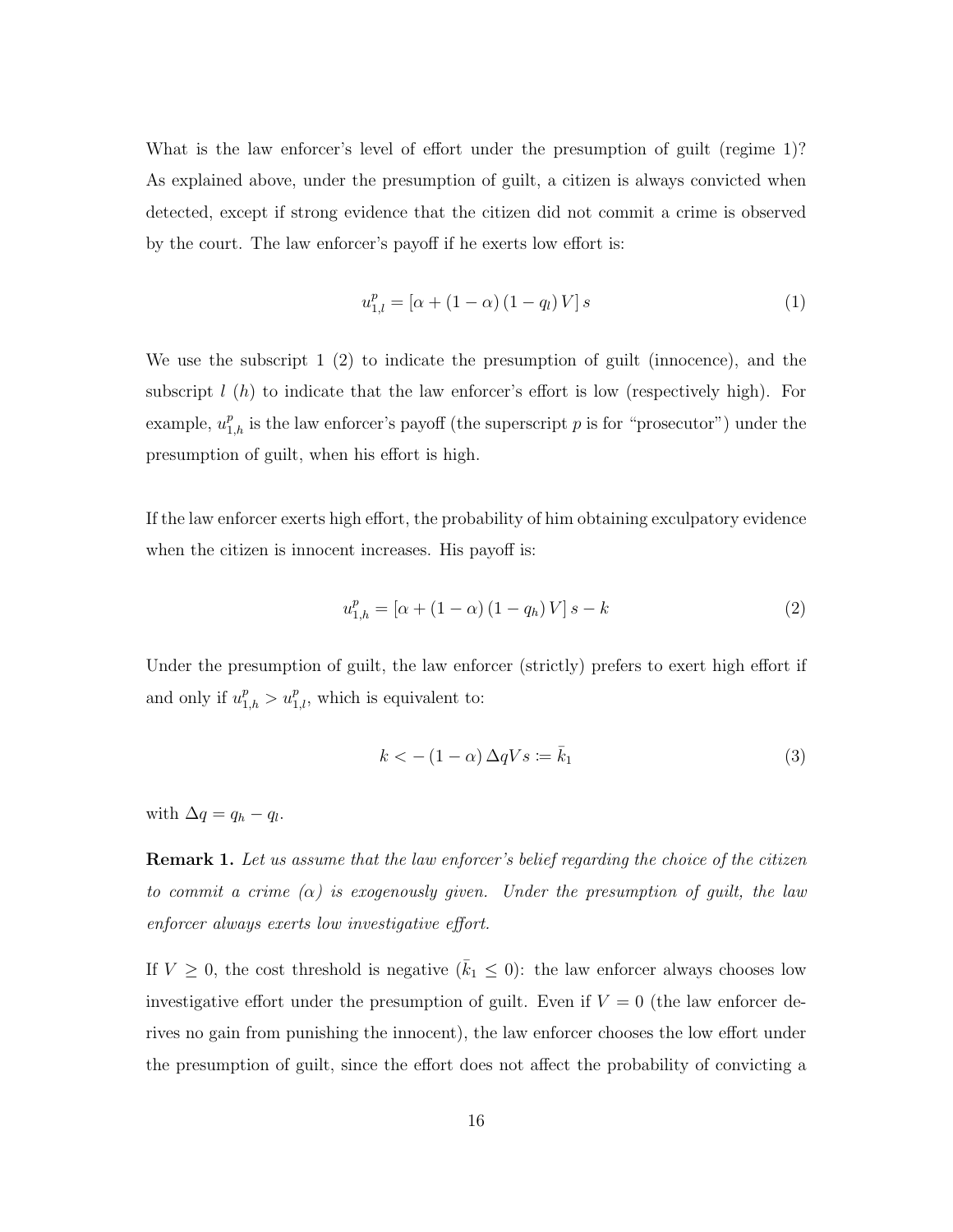guilty individual.

What is the law enforcer's level of effort under the presumption of innocence (regime 2)? In this case, the citizen is convicted only if strong evidence that she did commit the crime is observed by the court. The law enforcer's payoff if he exerts low effort is:

$$
u_{2,l}^p = [\alpha q_l - \alpha (1 - q_l) w] s \tag{4}
$$

If the law enforcer exerts high effort, the probability of him obtaining incriminating evidence when the citizen is guilty increases. His payoff is:

$$
u_{2,h}^p = \left[ \alpha q_h - \alpha \left( 1 - q_h \right) w \right] s - k \tag{5}
$$

Under the presumption of innocence, the law enforcer (strictly) prefers to exert high effort if and only if  $u_{2,h}^p > u_{2,l}^p$ , which is equivalent to:

$$
k < \alpha \Delta q \left( 1 + w \right) s := \bar{k}_2 \tag{6}
$$

Note that  $\bar{k}_2 \geq 0$ .

**Remark 2.** Let us assume that the law enforcer's belief regarding the choice of the citizen whether to commit a crime  $(\alpha)$  is exogenously given. Under the presumption of innocence, the law enforcer exerts high investigative effort if his cost of effort  $(k)$  is not too large when compared to his prior belief that the citizen is guilty  $(\alpha)$ , the relative efficiency of his effort  $(\Delta q)$ , the sanction (s) and the weight he gives to failing to convict the guilty  $(w)$ .

Remark 1 and remark 2 are summarized and illustrated in figure 2: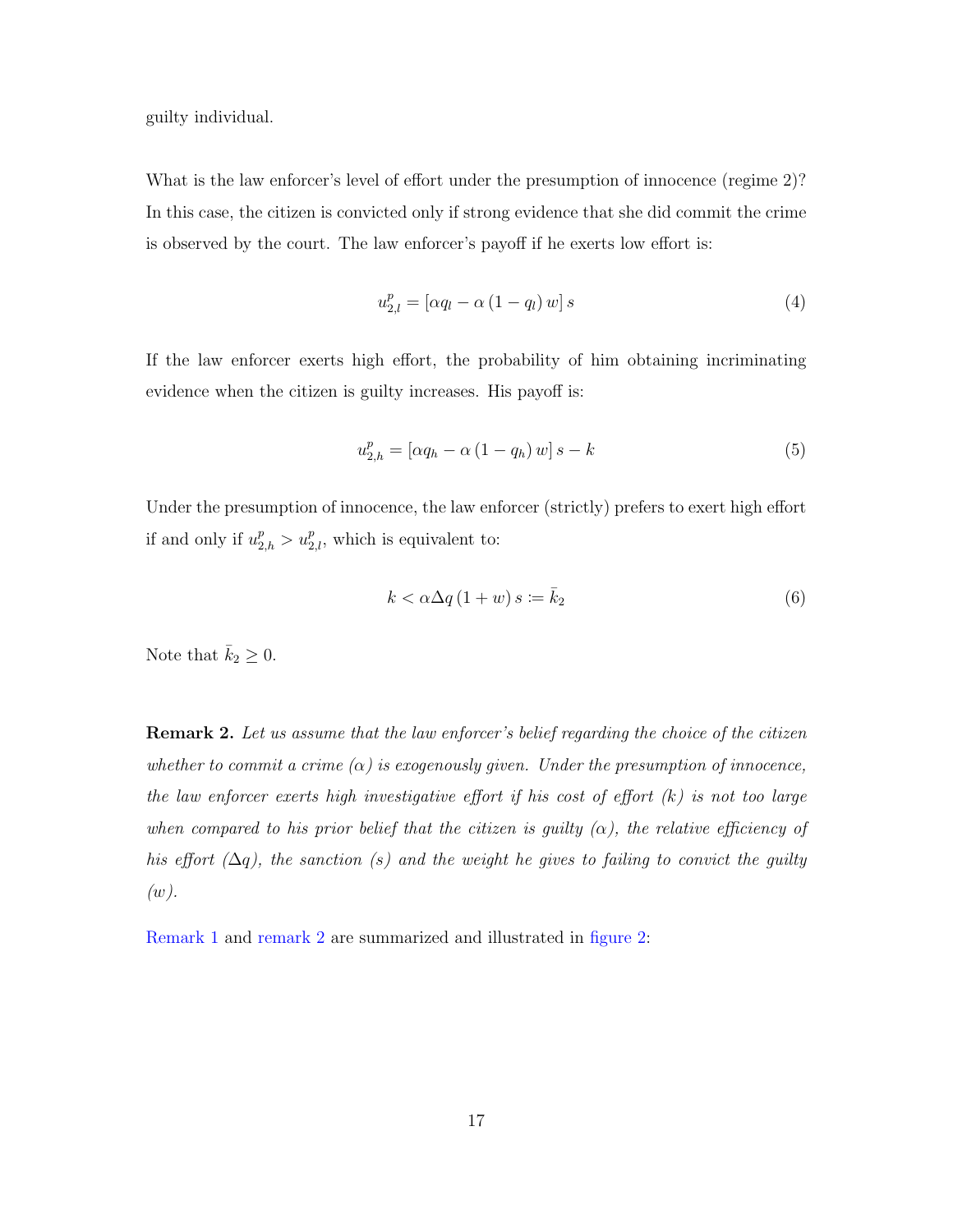

# 3.2 Committing crimes under the presumption of innocence or the presumption of guilt

In the following, we analyze in turn the citizen's decision whether or not to commit a crime (subsection 3.2.1) under each type of presumption, and the impact of the law enforcer's effort on errors and deterrence (subsection 3.2.2).

#### 3.2.1 The citizen's decision to commit a crime

Citizens differ in the benefit  $b$  they get from the crime. This benefit is distributed according to the density function f and the cumulative distribution  $F$ , as is usual in the literature issuing from Becker (1968). Let us denote by y the initial wealth of the citizen,  $p_g \in (0, 1)$  the probability that she is detected if guilty, and  $p_i \in (0, p_g)$  the probability that she is detected if innocent, where the subscript  $i$  (g) refers to innocence (guilt).

We begin with the citizen's decision under the presumption of guilt (regime 1). The citizen's payoff  $u_1^i$  if she decides not to commit a crime is:

$$
u_1^i = y - p_i (1 - q)s \tag{7}
$$

Conversely, if she decides to commit a crime, her expected payoff is:

$$
u_1^g = y + b - p_g s \tag{8}
$$

Thus, under the presumption of guilt, the citizen will commit a crime if  $u_1^g \ge u_1^i$ , which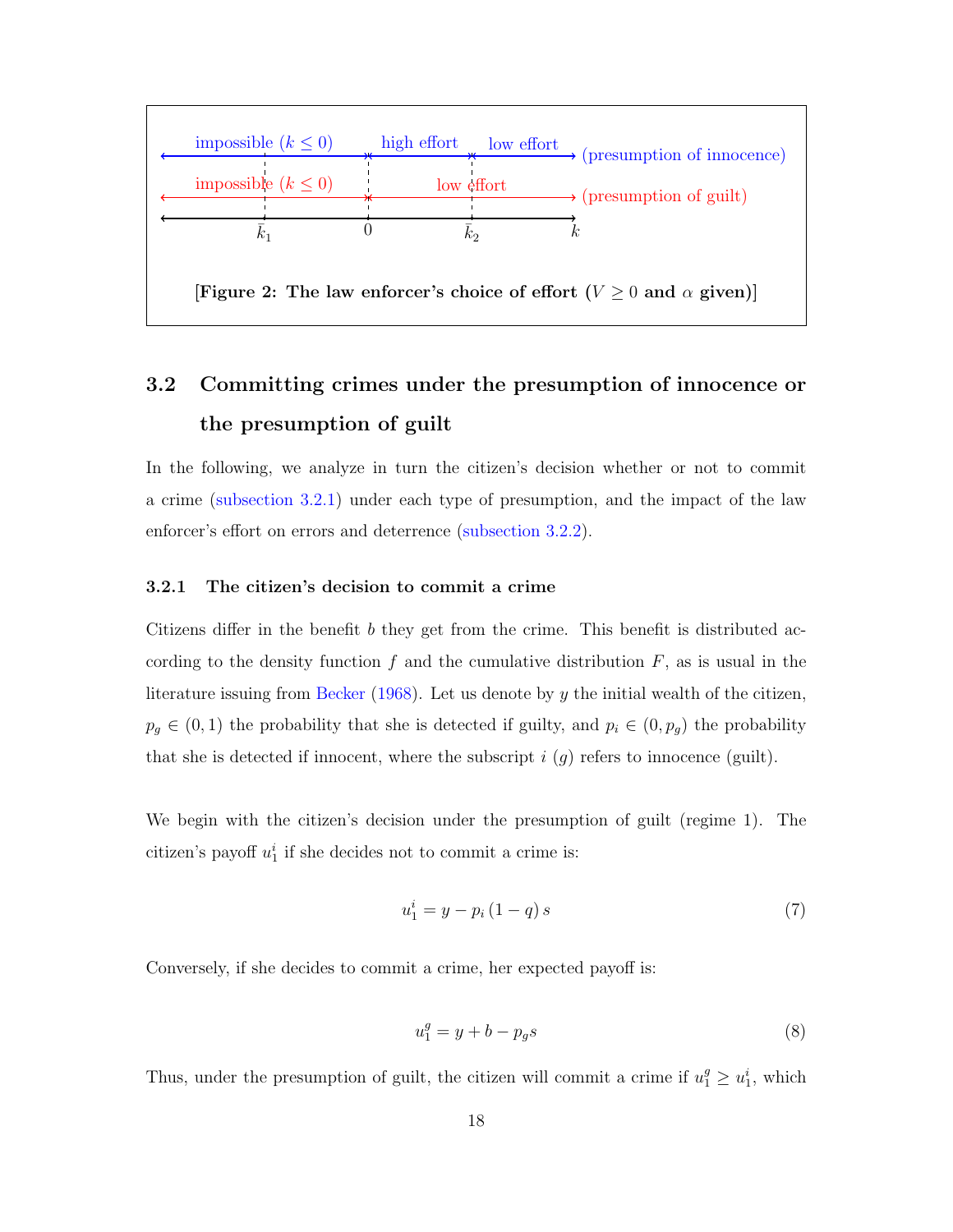is equivalent to:

$$
b \ge \left[1 - \underbrace{(p_i(1-q))}_{\text{Type 1 error}} - \underbrace{(1-p_g)}_{\text{Type 2 error}}\right] s \Leftrightarrow b \ge (p_g - p_i(1-q)) s := \bar{b}_1 \tag{9}
$$

This condition may be interpreted in light of the standard result of Png (1986): deterrence decreases with respect to both the probability of a type 1 error (which occurs with probability  $p_i(1 - q)$ ) and the probability of a type 2 error (which occurs with probability  $1-p_g$ ).<sup>15</sup>

We now focus on the citizen's decision under the presumption of innocence (regime 2). If the citizen decides not to commit a crime, her payoff is:

$$
u_2^i = y \tag{10}
$$

Conversely, if she decides to commit a crime, her expected payoff is:

$$
u_2^g = y + b - p_g q s \tag{11}
$$

Thus, under the presumption of innocence, the citizen will commit a crime if  $u_2^g \ge u_2^i$ , which is equivalent to:

$$
b \ge \left[1 - \underbrace{(0)}_{\text{Type 1 error}} - \underbrace{((1 - p_g) + p_g (1 - q))}_{\text{Type 2 error}}\right] s \Leftrightarrow b \ge p_g qs := \bar{b}_2 \tag{12}
$$

The interpretation of (12) is similar to (9): deterrence decreases with respect to the probabilities of both type 1 and type 2 errors.

Note that, for a given effort by the law enforcer *(i.e.* by considering q as exogenous), we find a standard result according to which an increase in the pro-defendant bias (in our model, shifting from the presumption of guilt to the presumption of innocence) (i)

<sup>15</sup>Type 2 errors refer here to the lack of detection.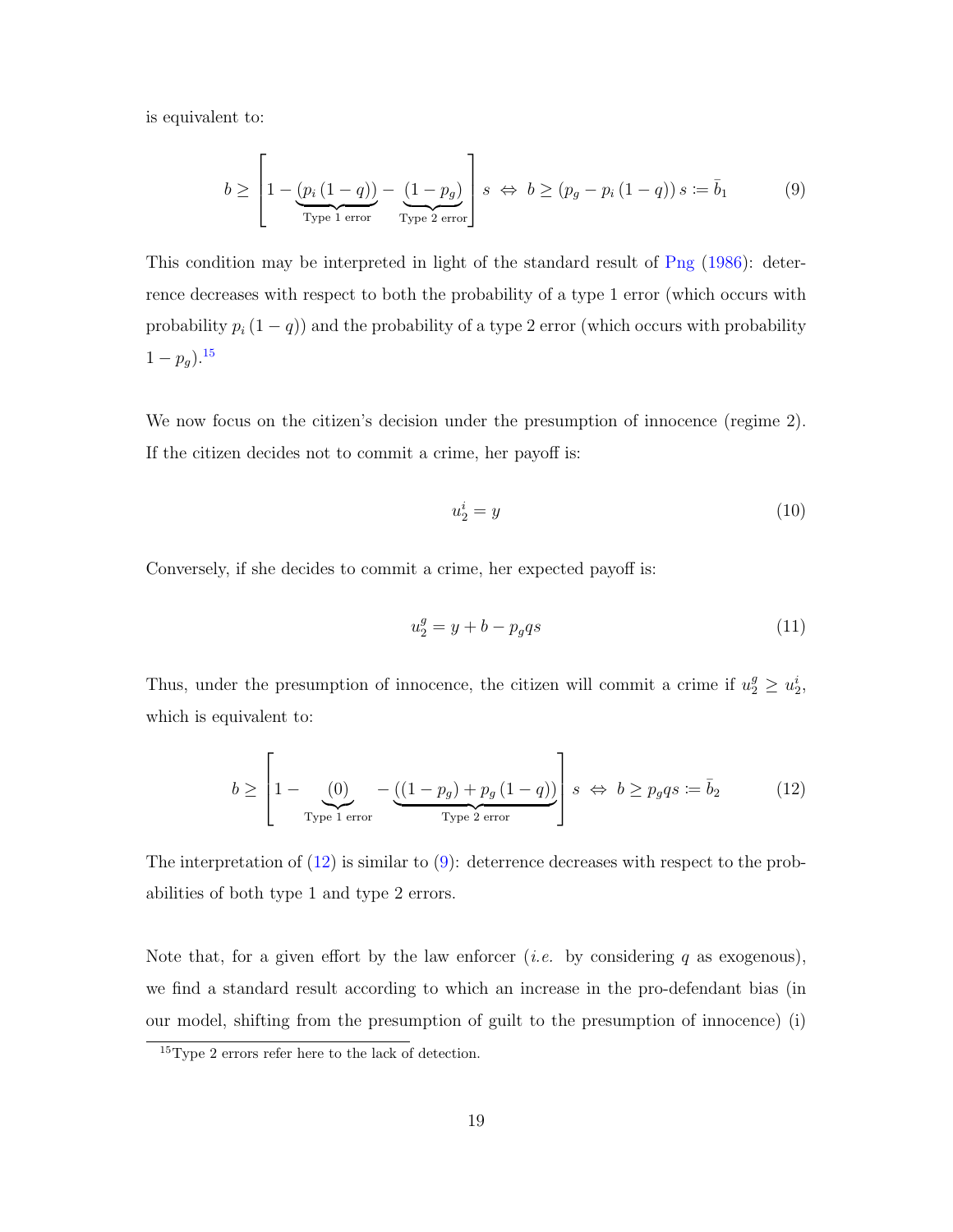reduces the probability of a type 1 error and (ii) increases the probability of a type 2 error (see for example Rizzolli and Saraceno,  $2013$ ).<sup>16</sup> However (and still for a given effort by the law enforcer), because the magnitude of the increase in the probability of a type 2 error is more important than the magnitude of the decrease in the probability of a type 1 error, the crime rate is lower under the presumption of guilt:  $1 - F(\bar{b}_1) < 1 - F(\bar{b}_2)$ . This result will be important to understand our main result. This is why we summarize it in the following remark.

**Remark 3.** Let us assume that the law enforcer's effort  $(q)$  is exogenously given. Deterrence is higher under the presumption of guilt  $(\bar{b}_1 > \bar{b}_2)$ .

However, remark 3 may no longer be true if we endogenize the law enforcer's choice of effort. Indeed, as we will see in the rest of the paper, adopting the presumption of innocence may incentivize the law enforcer to exert high effort, thus increasing deterrence ceteris paribus. But let us first consider the impact of the law enforcer's effort on the crime rate.

#### 3.2.2 Impact of the law enforcer's effort on the crime rate

Under the presumption of guilt, an increase in the law enforcer's effort  $(q)$  decreases the probability of a type 1 error (wrongful conviction), increasing deterrence as a result. To see this, let us denote:

$$
\bar{b}_{1,l} := (p_g - p_i (1 - q_l)) s \text{ and } \bar{b}_{1,h} := (p_g - p_i (1 - q_h)) s
$$
\n(13)

with  $\bar{b}_{1,l}$  ( $\bar{b}_{1,h}$ ) the deterrence threshold under the presumption of guilt and a low (high) law enforcer's effort. We have:

$$
\bar{b}_{1,h} - \bar{b}_{1,l} = p_i \Delta qs := \Delta \bar{b}_1 \tag{14}
$$

which confirms that the deterrence threshold increases with the law enforcer's effort since  $\Delta \bar{b}_1 > 0$ . This rise in deterrence may be socially desirable to the extent that society

<sup>&</sup>lt;sup>16</sup>Indeed, under the presumption of innocence, the probability that an innocent citizen suffers from a type 1 error is  $0 < p_i(1-q)$ , and the probability that a guilty citizen suffers from a type 2 error is  $(1-p_g) + p_g (1-q) > 1-p_g.$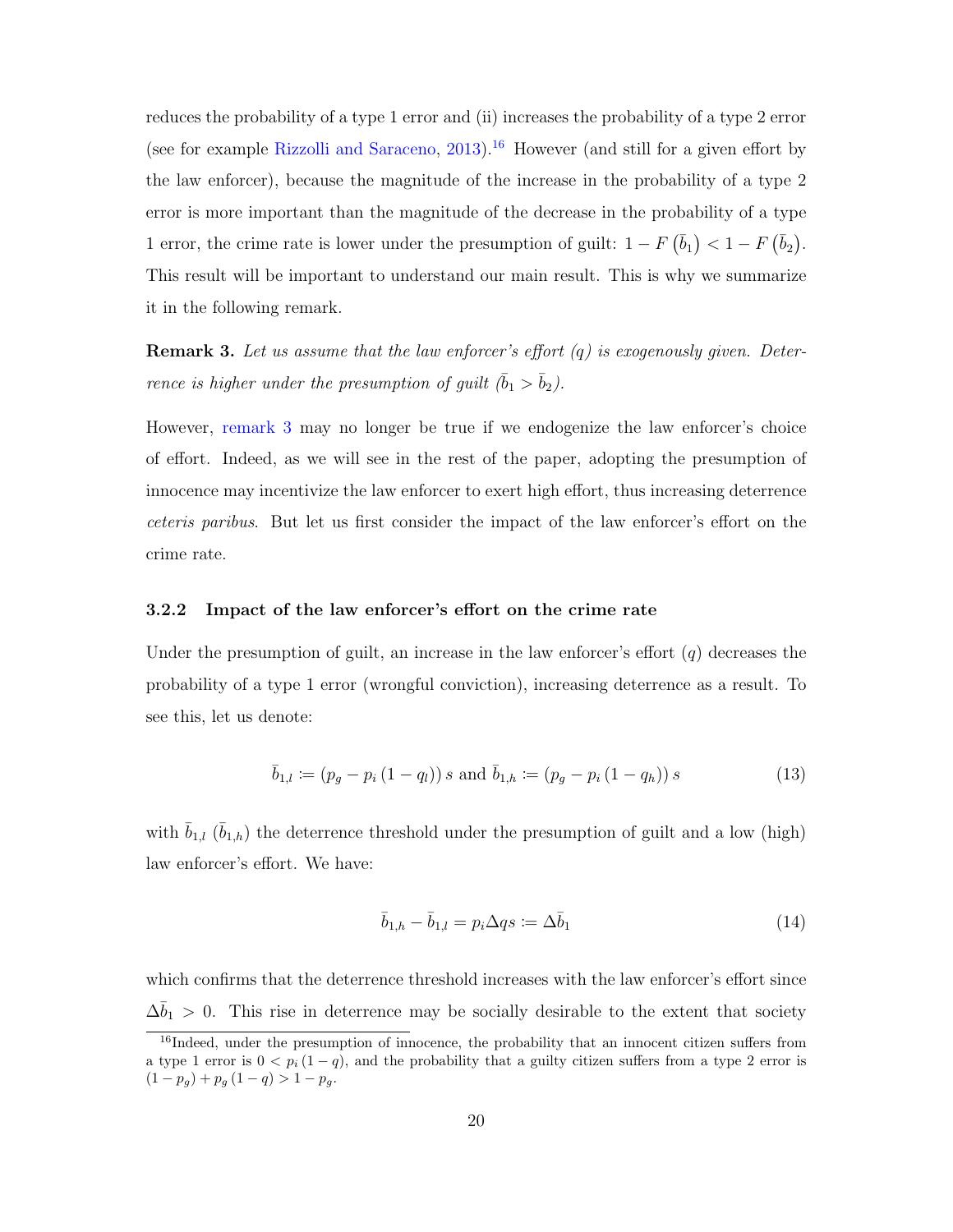benefits from an increase in deterrence and the law enforcer's cost of effort  $(k)$  is not too high. However, we know that whatever the value of  $k$ , the law enforcer's effort remains low if  $V \geq 0$ .

Under the presumption of innocence, an increase in the law enforcer's effort  $(q)$  decreases the probability of a type 2 error (false acquittal), increasing deterrence as a result. To see this, let us denote:

$$
\bar{b}_{2,l} := p_g q_l s \text{ and } \bar{b}_{2,h} := p_g q_h s \tag{15}
$$

with  $\bar{b}_{2,l}$  ( $\bar{b}_{2,h}$ ) the deterrence threshold under the presumption of innocence and a low (high) law enforcer's effort. We have:

$$
\bar{b}_{2,h} - \bar{b}_{2,l} = p_g \Delta qs := \Delta \bar{b}_2 \tag{16}
$$

which confirms that the deterrence threshold increases with the law enforcer's effort since  $\Delta b_2 > 0$ . As is the case under the presumption of guilt, if the law enforcer's cost of effort  $(k)$  is not too high, a high law enforcer's effort is beneficial to society since it increases deterrence.

**Remark 4.** An increase in the law enforcer's effort enhances deterrence by reducing the probability of a type 2 error (false acquittal) under the presumption of innocence, while it enhances deterrence by reducing the probability of a type 1 error (wrongful conviction) under the presumption of guilt. The increase in the deterrence threshold (and thus the decrease in the crime rate if b is uniformly distributed) is larger under the presumption of innocence (since  $\Delta \bar{b}_2 > \Delta \bar{b}_1$ ).

### 3.3 Equilibrium effort and probability of crime

Until now, we have considered the law enforcer's prior belief that the defendant is guilty  $(\alpha)$  as given. However, this probability should be regarded as endogenous to the model. In this subsection, we determine  $\alpha$  and characterize the subgame equilibrium between the citizen and the law enforcer. To obtain an explicit characterization of  $\alpha$ , we assume in the following that the citizen's benefit from crime  $(b)$  is uniformly distributed on the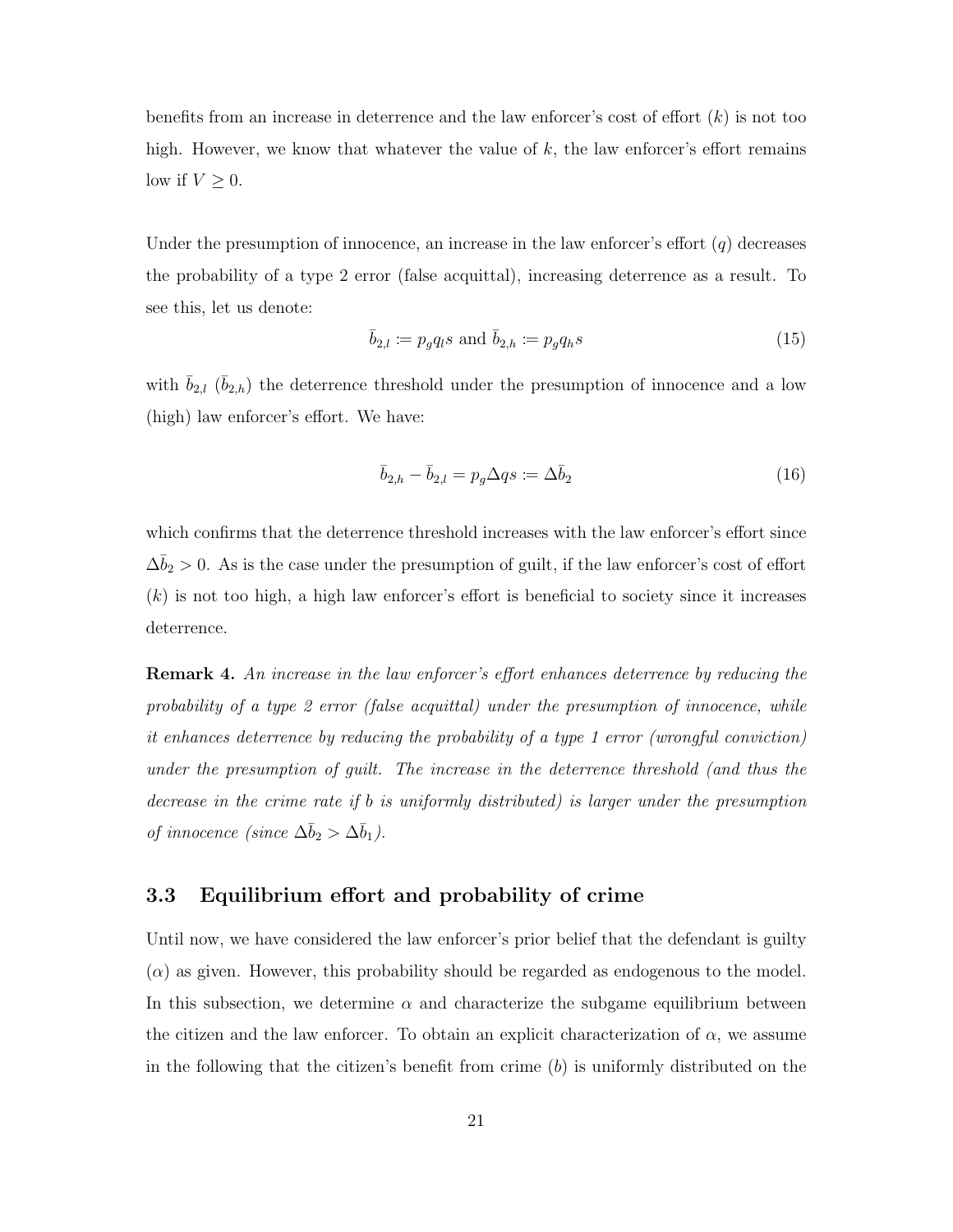support [0, 1], and that  $s \in (0, 1].^{17}$ 

The probability that the citizen is guilty conditionally on being detected is computed by using Bayes' Rule:

$$
\alpha = \Pr\left(\text{guilly}|\text{detected}\right) = \frac{p_g\left(1-\bar{b}\right)}{p_g\left(1-\bar{b}\right) + p_i\bar{b}}\tag{17}
$$

with  $\bar{b} \in \{\bar{b}_{1,l}, \bar{b}_{1,h}, \bar{b}_{2,l}, \bar{b}_{2,h}, \bar{b}_{2,m}\}$ , depending on the applied presumption and the law enforcer's level of effort, and:

$$
\bar{b}_{2,m} := p_g \left[ \beta q_h + (1 - \beta) q_l \right] s \tag{18}
$$

with  $\beta \in (0,1)$  the probability that the law enforcer exerts high effort. Note that the probability  $\alpha$  is simultaneously the law enforcer's prior belief that a detected citizen is guilty, and his posterior belief if he obtains an uninformative signal (since the probability of obtaining an uninformative signal is independent of the citizen's guilt or innocence). This probability can also be interpreted as the court's belief when no conclusive evidence is found.

The following lemma summarizes our results about the law enforcer's effort and the probability with which a crime is committed.

**Lemma 1.** Assume  $V \geq 0$ .

1. Under the presumption of guilt, the law enforcer exerts low effort and the probability of a crime is  $1 - \bar{b}_{1,l}$ .

2. Under the presumption of innocence, the law enforcer's effort and deterrence decrease with his cost of effort  $(k)$ . More specifically:

- If  $k \le \bar{k}_{2,h}$  (respectively  $k \ge \bar{k}_{2,l}$ ), the law enforcer exerts high (low) effort and the probability of a crime is  $1 - \bar{b}_{2,h}$   $(1 - \bar{b}_{2,l})$ .
- If  $k \in (\bar{k}_{2,h}, \bar{k}_{2,l})$ , the law enforcer exerts high effort with probability  $\beta_{2,m} \in (0,1)$  as defined by (40). The probability of a crime is  $1 - \bar{b}_{2,m} |_{\beta = \beta_{2,m}}$ .

<sup>&</sup>lt;sup>17</sup>Assuming that  $s \in (0,1]$  allows us to avoid negative deterrence thresholds.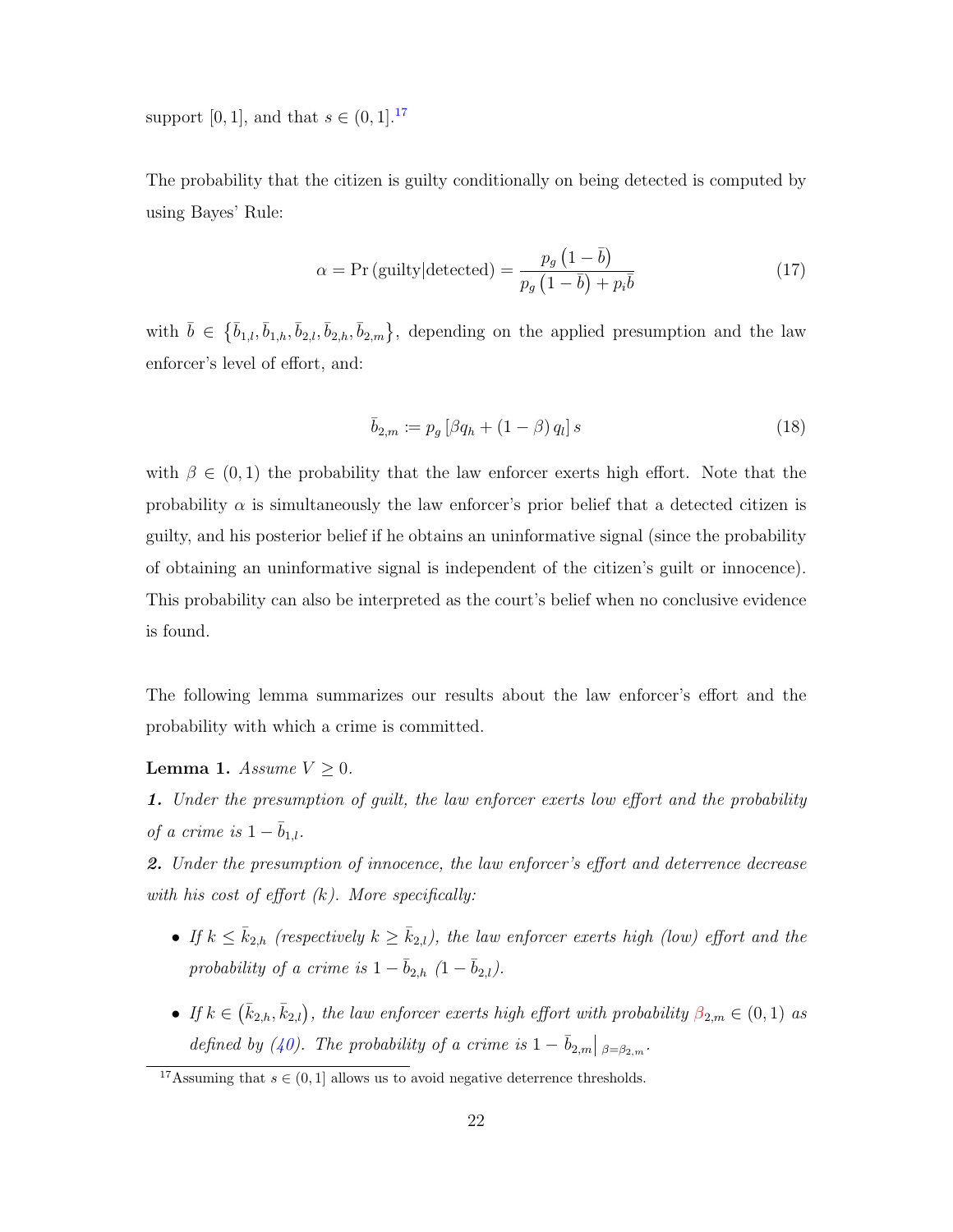3. The presumption of innocence allows deterrence to be maximized (when compared to the presumption of guilt) if:

$$
\bar{b}_{2,m} > \bar{b}_{1,l} \iff \beta > \frac{\Delta p}{\Delta q} \frac{(1 - q_l)}{p_g} \tag{19}
$$

Proof. The proof is in appendix 1.

According to lemma 1, the law enforcer's effort may be high under the presumption of innocence, but is always low under the presumption of guilt (see figure 3). More specifically, under the presumption of innocence, the law enforcer's effort decreases with its cost, and thus the crime rate increases with the cost of the law enforcer's effort (see figure 4).

We can already view from figure 3 and figure 4 that when the policymaker chooses the presumption in order to deter crimes, there may exist a trade-off between (i) choosing the presumption of guilt to maximize deterrence for a given level of the law enforcer's effort, and (ii) choosing the presumption of innocence to induce a higher level of law enforcement effort (and thus deterrence).  $^{18}$ 

 $\Box$ 

 $^{18}\rm{Note}$  that this trade-off exists only if  $k<\bar{k}_{2,l}.$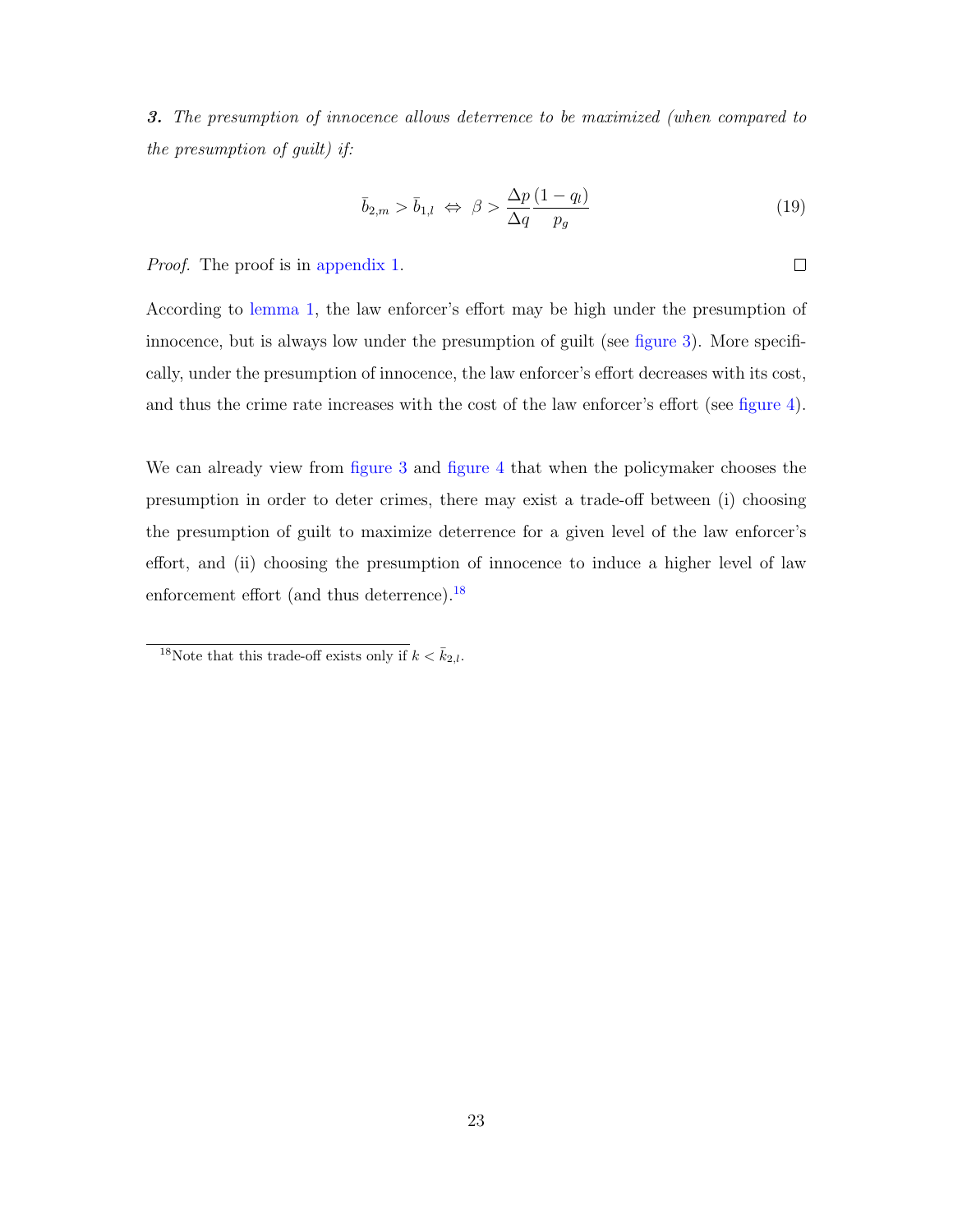

The intuition of this result is fairly similar to the one highlighted by Stephenson (2011) when he argues that "imposing a more demanding standard of proof [...] may sometimes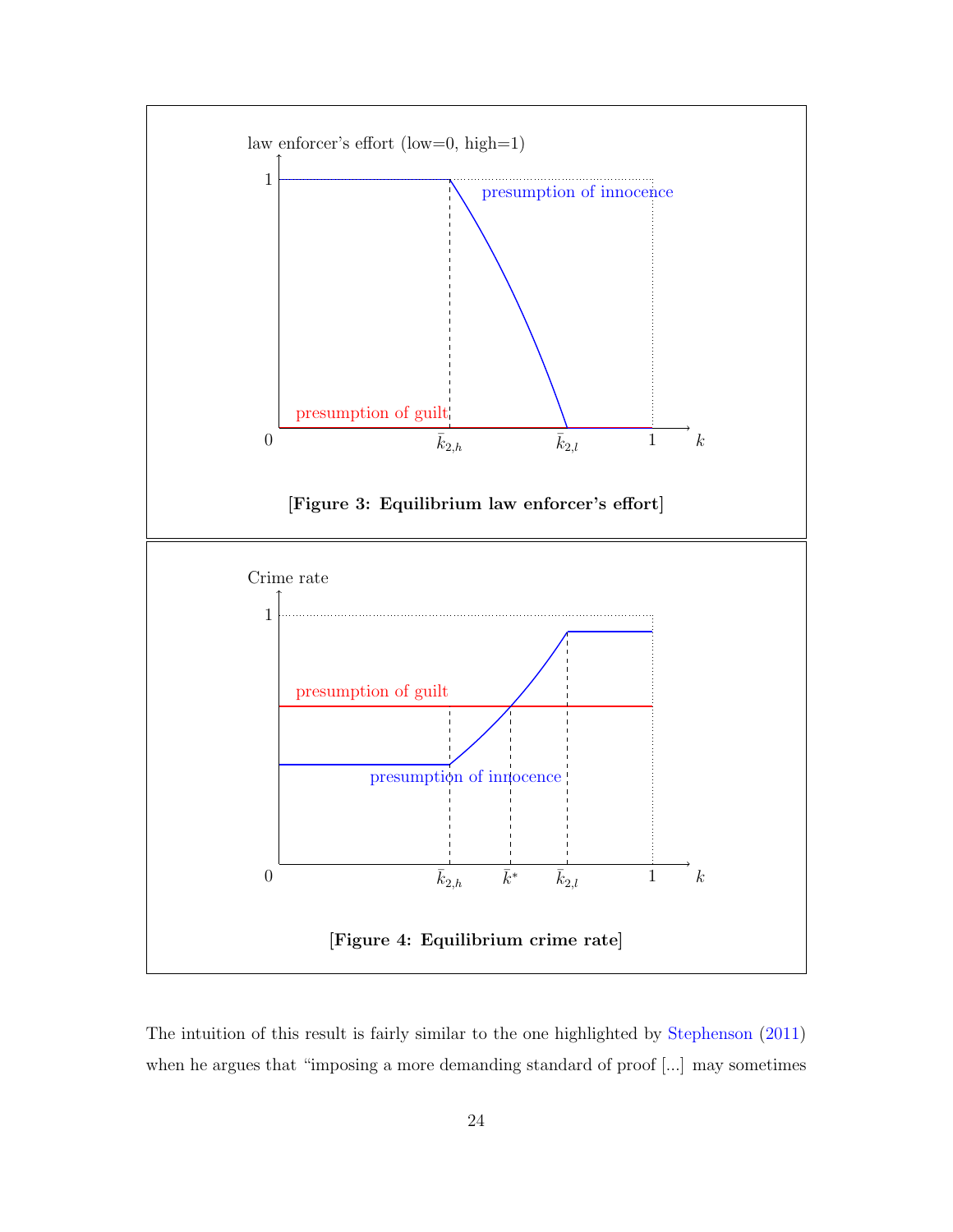lead a principal to prefer a standard of proof that appears too stringent when viewed from an ex post perspective" by "worsening the agent's default payoff and thereby strengthening the agent's incentive to do research." This result will be developed further in section 4.

# 4 Public policy implications

In this section, we consider the optimal choice between the presumption of guilt and the presumption of innocence. Alternative objectives of the policy maker are considered. In section 4.1, the policymaker aims at maximizing deterrence. In section 4.2, the policymaker's objective is to minimize the costs induced by the criminal activity, including the cost of the investigative effort. Further, in section 4.3, we discuss whether an increase in the monetary sanction affects the law enforcer's investigative effort, and if that increase impacts the choice between both presumptions.

### 4.1 Presumption of innocence (or guilt) and deterrence

Let us first consider the case where the policy maker's aim is to maximize deterrence. We ask the following question: What is the optimal presumption with regard to deterrence?

We have already shown that, for a given level of the law enforcer's effort, deterrence is always higher under the presumption of guilt  $(\bar{b}_1 > \bar{b}_2)$ . The intuition behind this result is the following. When we switch from the presumption of innocence to the presumption of guilt, the probability of a type 1 error increases, while the probability of a type 2 error decreases. The magnitude of the decrease in the probability of a type 2 error is greater than the magnitude of the increase in the probability of a type 1 error. Because deterrence is equally affected by the probabilities of type 1 and type 2 errors (according to the classic result of Png, 1986), we find that the presumption of guilt maximizes deterrence.

However, considering the law enforcer's effort as given may be misleading, since this (endogeneous) effort may be higher under the presumption of innocence. Indeed, recall that the presumption of innocence allows deterrence to be maximized if condition (19) is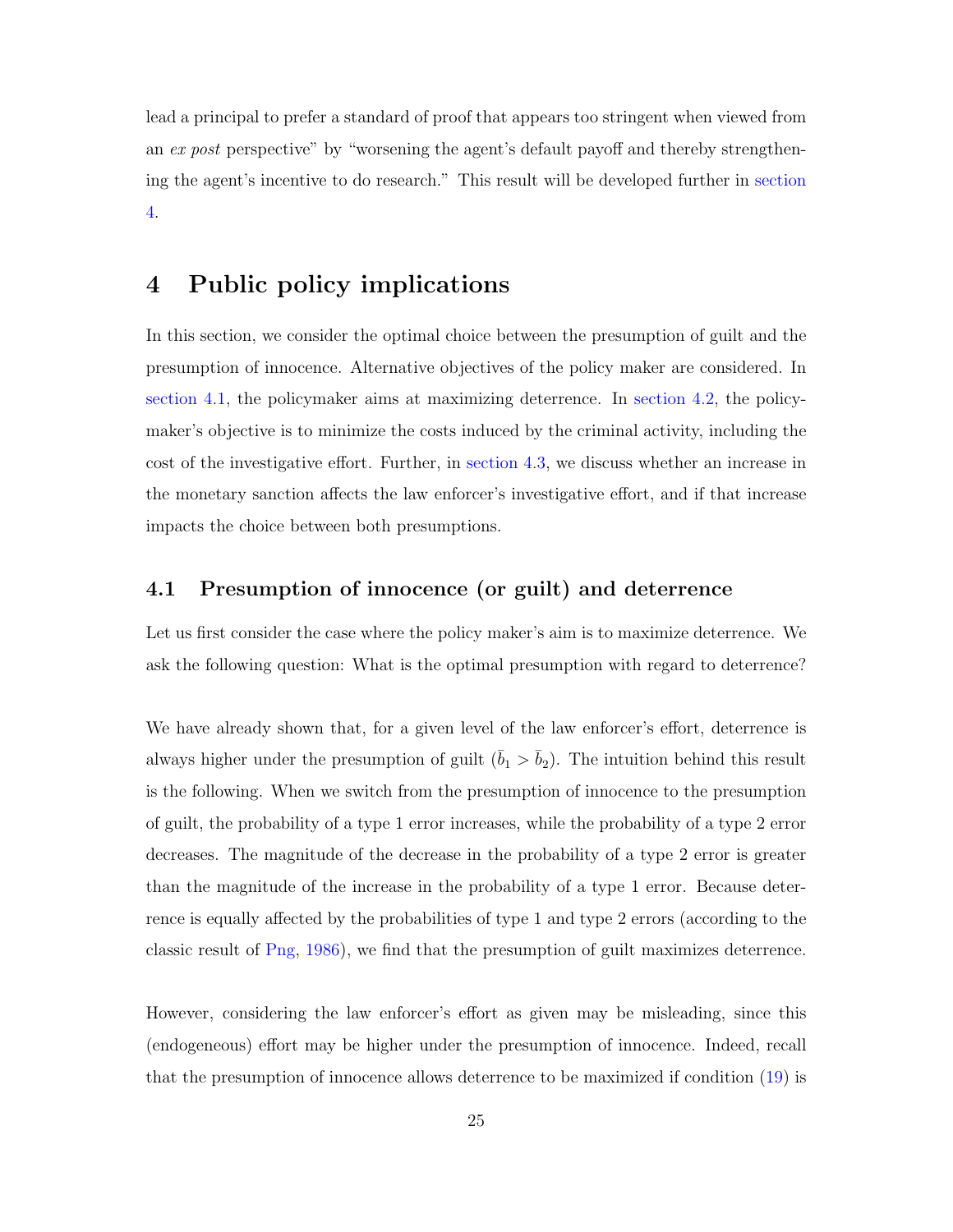satisfied (see lemma 1). In contrast to our result for a given effort by the law enforcer, the presumption of innocence may increase deterrence if it incentivizes the law enforcer to exert high effort.

The following proposition gives more precisely the necessary and sufficient conditions for the presumption of innocence to maximize deterrence.

**Proposition 1.** Assume  $V \geq 0$  and:

$$
p_g(1 - q_h) < p_i(1 - q_l) \tag{20}
$$

The presumption of innocence (strictly) maximizes deterrence if:

$$
\Delta q > k \left[ \frac{1}{(1+w)s} \left( 1 + \frac{p_i}{p_g} \frac{\bar{b}_{1,l}}{1 - \bar{b}_{1,l}} \right) \right]
$$
(21)

If at least one of conditions  $(20)$  and  $(21)$  does not hold, then the presumption of quilt maximizes deterrence.

#### Proof. The proof is in appendix 2.

The first condition of proposition 1 is a necessary condition ensuring that there exist some values of  $\beta$  for which the presumption of innocence maximizes deterrence. The second condition of proposition 1 is a sufficient condition saying, in essence, that the presumption of innocence induces the law enforcer to choose a high effort only if the relative efficiency of his effort  $(\Delta q)$  is sufficiently large when compared to its cost  $(k)$ . The intuition is well explained by Stephenson (2011) when applied to the standard of proof: "increasing the stringency of the standard of proof may strengthen the agent's research incentives, but only up to the point where the standard becomes so hard to satisfy that the agent is better off not trying." It will be useful to rewrite condition (21) as:

$$
k < \frac{1 - \bar{b}_{1,l}}{p_g - \Delta p \bar{b}_{1,l}} p_g \Delta q \left( 1 + w \right) s := \bar{k}^* \tag{22}
$$

The presumption that maximizes deterrence can be characterized by a threshold rule on the cost of the law enforcer's effort: the presumption of innocence (strictly) maximizes

 $\Box$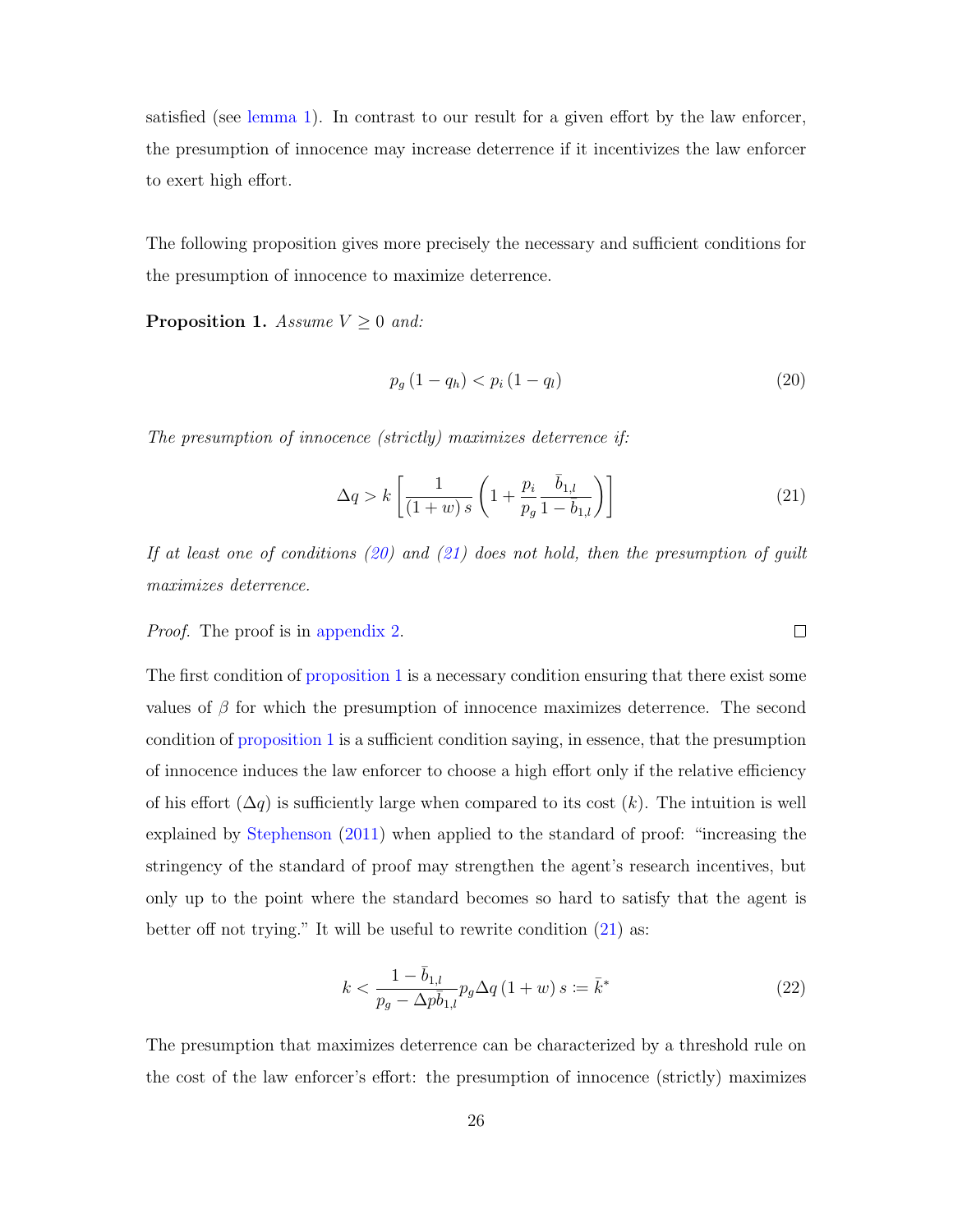deterrence only if  $k < \bar{k}^*$  and (20) is satisfied.

Example 1. The result of proposition 1 according to which the presumption of innocence may maximize deterrence can be illustrated by using the following parameter values:  $p_i = 1/3$ ,  $p_g = 2/3$ ,  $q_l = 1/10$ ,  $q_h = 9/10$ ,  $w = 0$ ,  $s = 1$ ,  $k = 1/2$  (these are the parameter values used in figure 3 and figure 4). It is easy to check that for these parameter values, the two conditions of proposition 1 are satisfied. With the presumption of guilt, the law enforcer exerts a low effort and the probability of a crime being committed by a citizen is given by  $1 - F(\bar{b}_{1,l}) = 19/30 \approx 0.63$ . With the presumption of innocence, the law enforcer exerts a high effort with a probability  $\beta_{2,m} = 79/88 \approx 0.9$ , and the probability of a crime being committed is  $1 - F(\bar{b}_{2,m}) = 6/11 \approx 0.55$ . Moreover, note that the court's belief that the citizen is guilty when evidence is uninformative and a presumption of guilt (respectively a presumption of innocence) is applied is given by  $\alpha_1 \approx 0.78$  (respectively  $\alpha_2 \approx 0.625$ ). Thus, convicting the citizen when a presumption of guilt is applied and evidence is uninformative may be consistent with a clear and convincing evidence standard, as is the case in this example.<sup>19</sup>

### 4.2 Presumption of innocence (or guilt) and social costs

In this subsection, we study the choice of the presumption by the policymaker whose objective is to minimize social costs. Social costs include the expected external harm induced by the criminal activity, and the law enforcer's expected cost of investigative effort. Formally, the social cost function is:

$$
C_i = \left(1 - F\left(\bar{b}_i\right)\right)h + \beta k\tag{23}
$$

with  $i = 1$   $(i = 2)$  if a presumption of guilt (innocence) principle is applied, and  $h > 0$ the external harm if a crime is committed.

Under conditions (20) and (21) of proposition 1, there are two effects of switching from

<sup>19</sup>According to Rizzolli and Saraceno (2013), the preponderance of evidence, clear and convincing evidence, beyond any reasonable doubt standards, "are commonly understood to roughly coincide with the 50%, 75% and 95% thresholds respectively."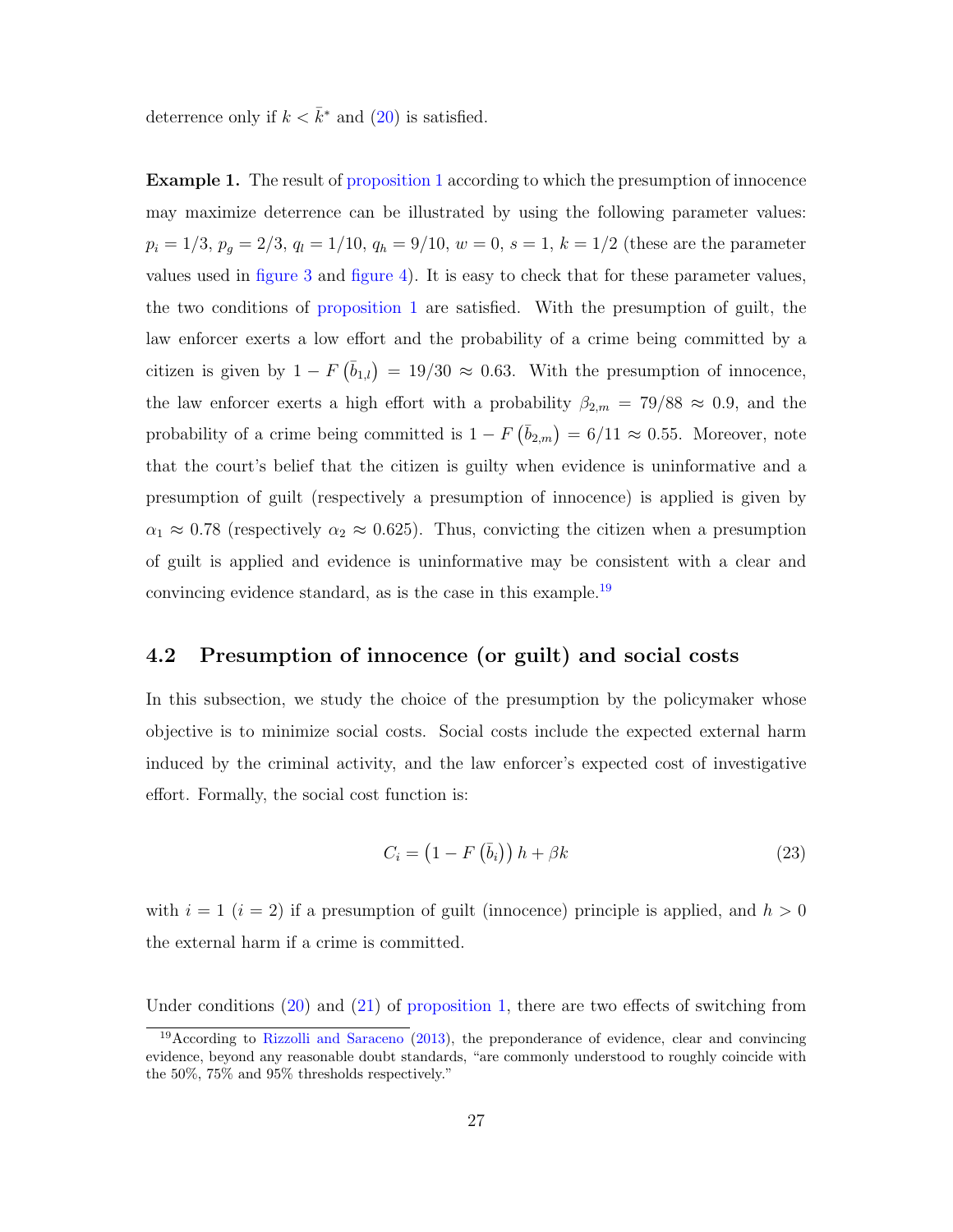the presumption of guilt to the presumption of innocence for the policymaker. On the one hand, deterrence increases (and thus the expected external harm decreases). On the other hand, the law enforcer exerts high effort, and thus incurs a higher cost. As a consequence, there exists a trade-off between these two concerns.

The following corollary gives the conditions under which the policymaker will choose the presumption of innocence.

#### Corollary 1. Assume  $V \geq 0$ .

1. If  $k \le \bar{k}_{2,h}$  (high law enforcer's effort under the presumption of innocence) and (21) is satisfied, the policymaker chooses the presumption of innocence if:

$$
h \ge \frac{k}{\bar{b}_{2,h} - \bar{b}_{1,l}}\tag{24}
$$

2. If  $k \in (\bar{k}_{2,h}, \bar{k}_{2,l})$  (high law enforcer's effort with probability  $\beta_{2,m} \in (0,1)$  under the presumption of innocence) and  $(21)$  is satisfied, the policymaker chooses the presumption of innocence if:

$$
h \ge \frac{\beta_{2,m}k}{\overline{b}_{2,m}\big|_{\beta=\beta_{2,m}} - \overline{b}_{1,l}}\tag{25}
$$

 $\Box$ 

**3.** If  $k \geq \bar{k}_{2,l}$  (low law enforcer's effort under the presumption of innocence), the policymaker never chooses the presumption of innocence.

#### Proof. The proof is in appendix 3.

The intuition for this corollary is the following. The policymaker chooses the presumption of innocence if  $C_1 \geq C_2$ . Since deterrence is higher under the presumption of guilt when the law enforcer exerts low effort whatever the presumption  $(\bar{b}_{1,l} > \bar{b}_{2,l})$ , choosing the presumption of innocence may be desirable if and only if (i) it incentivizes the law enforcer to exert high effort with a strictly positive probability (*i.e.* if  $k < k_{2,l}$ ), and (ii) it increases deterrence (the conditions of proposition 1 are satisfied). Even under these conditions, the presumption of innocence is not always optimal due to the cost of the law enforcer's effort that the policymaker internalizes, which has to be compared to the benefit of an increase in deterrence. Since this benefit increases with the external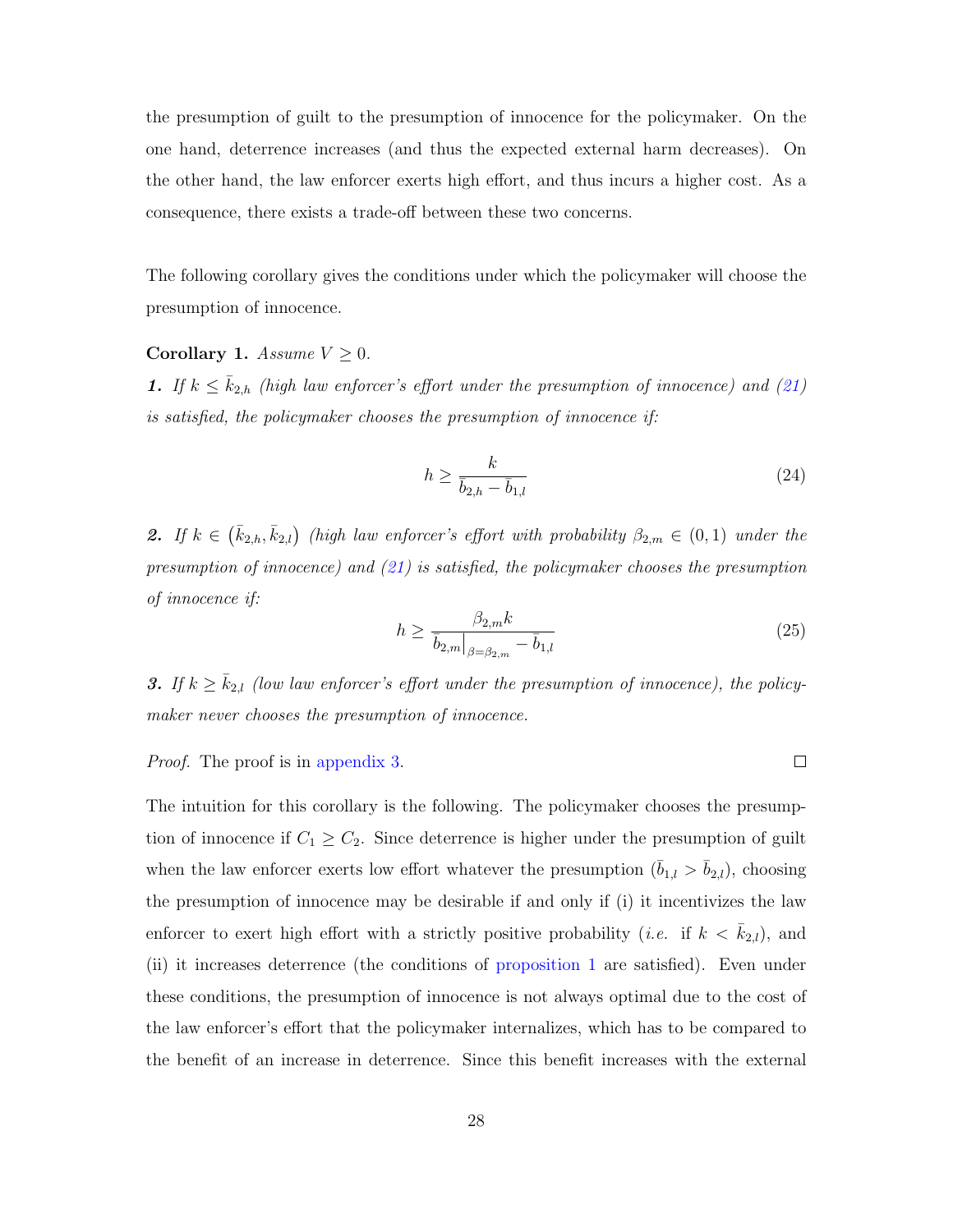harm of a crime, the presumption of innocence tends to be more desirable if this external harm  $(h)$  is substantial relatively to the expected cost of the law enforcer's effort  $(\beta k)$ . This result is consistent with the observation that the presumption of innocence is generally observed in criminal law, and the pro-defendant bias is emphasized more than in civil or administrative law for instance, although there exist other explanations for this pro-defendant bias in criminal law (see among others Rizzolli, 2016; Rizzolli and Saraceno, 2013; Nicita and Rizzolli (2014); Mungan, 2011; Obidzinski and Oytana, 2017).

Notice that the social cost function considered here can be discussed on a number of points. First, we have not included in this function the benefit derived from committing a crime by the offender. Including this benefit is quite controversial in the law and economics literature. However, our normative results remain valid as long as society wishes to increase deterrence and makes a trade-off between this objective and the cost of achieving it. Second, we have implicitly assumed that the punishment is costless. This assumption is valid only if the punishment is limited to a monetary fine, but no longer holds if the sanction is for example imprisonment. Assume that punishment is costly. The costs of punishment are higher under the presumption of guilt if the probability of a conviction is higher under this standard, that is if:

$$
(1 - \bar{b}_1) p_g + \bar{b}_1 p_i (1 - q_1) > (1 - \bar{b}_2) p_g q_2
$$
\n(26)

with  $q_1$  ( $q_2$ ) the probability that the law enforcer will obtain informative evidence from his effort at equilibrium under the presumption of guilt (innocence). For parameter values such that the policymaker prefers the presumption of innocence over the presumption of guilt, we have  $\bar{b}_1 < \bar{b}_2$  (the policymaker is willing to accept a lower level of deterrence under the presumption of guilt to avoid the positive expected cost of the law enforcer's effort when he chooses the presumption of innocence). As a consequence, condition (26) is always satisfied: the expected cost of punishment to society is higher under the presumption of guilt. In other words, a presumption of innocence is more often optimal when we introduce costly punishments in our model. This result is consistent with the findings of Rizzolli and Saraceno (2013).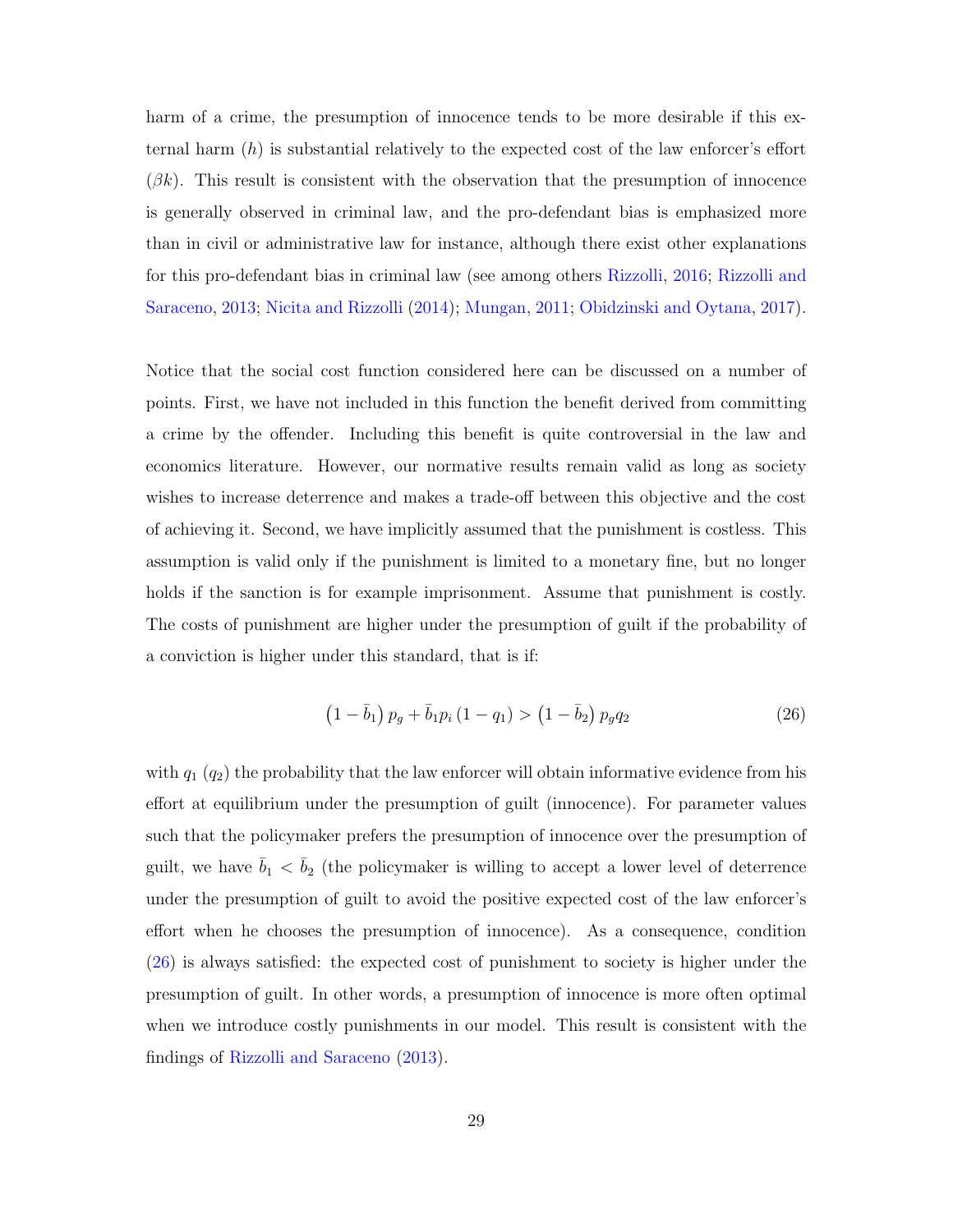#### 4.3 The optimal sanction

Let us now assume that the policy maker  $(e.g.$  Parliament) can set both the monetary sanction and the type of presumption, while the law enforcer  $(e,q)$  policeman or prosecutor) chooses the investigative effort. We discuss in this section first the impact of the level of the sanction on deterrence under each type of presumption, and second the impact of an increase of the fine on the desirability of choosing the presumption of innocence (when the aim of the policymaker is to increase deterrence). Note that we still assume in this subsection that  $V \geq 0$  and the benefit of the crime is uniformly distributed.

Under the presumption of guilt, we have shown that the law enforcer's effort is always low. This result holds whatever the value of the sanction  $s > 0$ . Moreover, it is easy to show that the deterrence threshold increases with s (i.e.  $\frac{\partial \bar{b}_{1,l}}{\partial s} > 0$ ). Assuming that the sanction s is a monetary fine, the policymaker should choose the maximum possible fine. This result is consistent with the standard Beckerian framework.

Under the presumption of innocence, the results are more complex. First, for a given level of the law enforcer's effort, deterrence increases with respect to the level of  $s \left( \frac{\partial \bar{b}_2}{\partial s} > 0 \right)$ . Second, for a given crime rate (and thus a given  $\alpha$ ), the law enforcer's effort increases with respect to s. This result is intuitive since the law enforcer's objective is to maximize the (weighted) expected punishment when  $V \geq 0$ . However, at the equilibrium, we need to consider simultaneously the citizen's decision to commit a crime and the law enforcer's choice of effort. In this case, there are indirect effects due to the interaction between deterrence and the law enforcer's incentive to exert a high effort. Indeed, recall that the law enforcer strictly prefers to exert high effort if:

$$
\Delta u_2^p = \alpha \Delta q (1+w) s - k \ge 0 \tag{27}
$$

An increase in s has two opposite effects on  $\Delta u_2^p$  $2^p$  (*i.e.* on the law enforcer's surplus if he exerts high effort):

$$
\frac{\partial \Delta u_2^p}{\partial s} = \underbrace{\alpha \Delta q \left(1 + w\right)}_{\text{direct effect } (>0)} + \underbrace{\frac{\partial \alpha}{\partial s} \Delta q \left(1 + w\right) s}_{\text{indirect effect } (<0)} \tag{28}
$$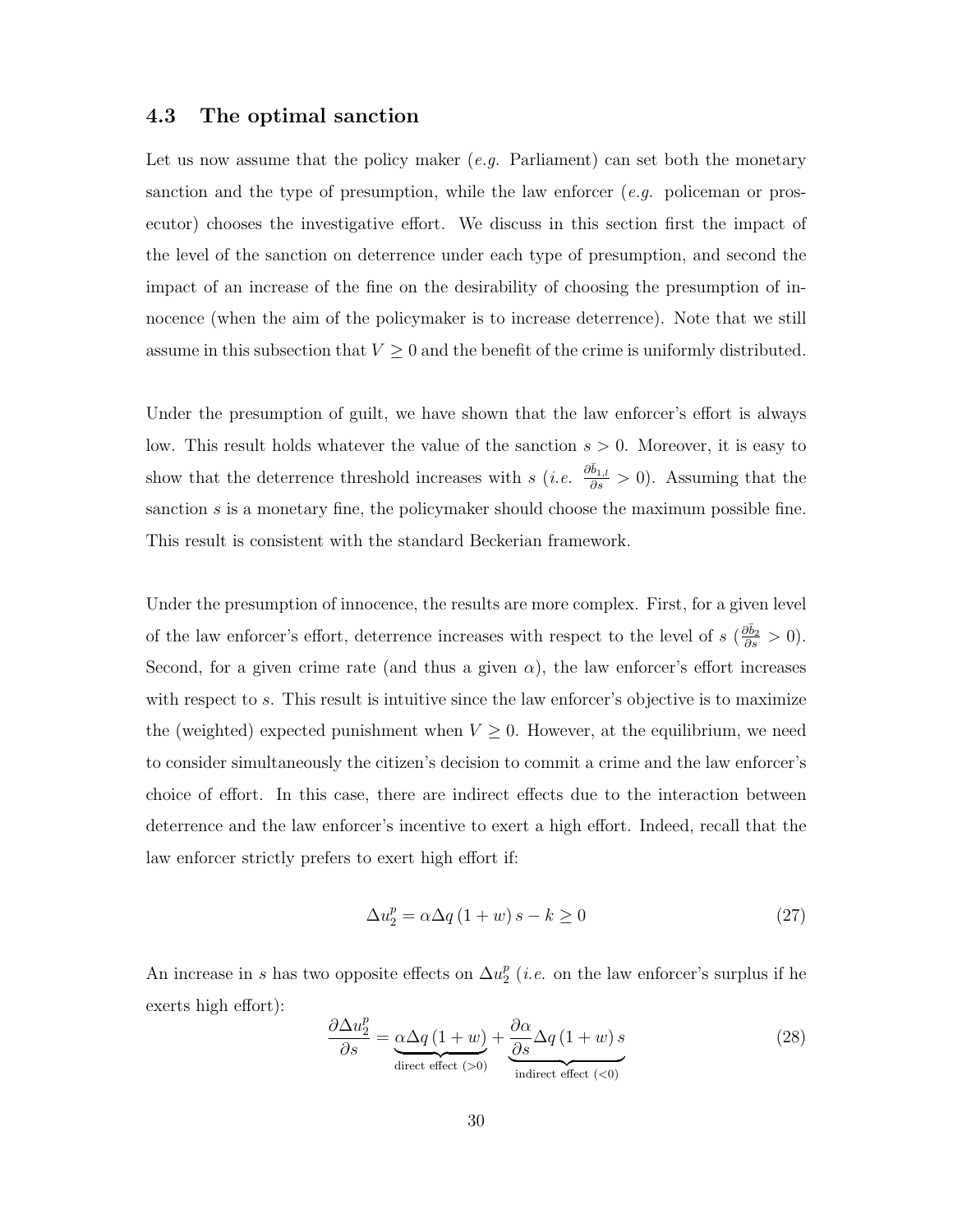The first term is positive and is the direct effect of increasing the level of the sanction  $(s)$ : a higher level of s increases the law enforcer's payoff in the event he obtains a conviction, incentivizing him to increase his effort. The second term is negative and is the indirect effect of increasing s on the law enforcer's incentive to exert a high effort via his belief as to the citizen's type  $(\alpha)$ : deterrence increases with s, decreasing the crime rate and thus the law enforcer's belief that a detected citizen is guilty  $(\alpha)$ . As a result, his incentive to choose a high level of effort is weakened, since the increase in the probability with which a high effort allows the law enforcer to secure a conviction is reduced. If the indirect effect dominates the direct effect, then the probability with which the law enforcer chooses to exert a high effort is nonincreasing with respect to the level of the sanction. This result is illustrated in the context of the mixed strategy equilibrium in example  $2^{20}$ 

**Example 2.** Consider the following parameter values:  $p_i = 0.5$ ,  $p_g = 0.9$ ,  $q_l = 0.2$ ,  $q_h = 0.8$ ,  $w = 0.3$ ,  $k = 0.36$ . Under the presumption of innocence, and assuming  $s = 0.8$ , the law enforcer exerts a high effort with a probability  $\beta_{2,m} \approx 0.984$ . Increasing the level of the sanction to  $s = 1$  lowers the probability with which the law enforcer exerts a high effort to  $\beta_{2,m} \approx 0.921$ .

A similar reasoning applies to deterrence since, assuming the mixed strategy equilibrium prevails, we have:

$$
\frac{\partial \bar{b}_{2,m}}{\partial s} = \underbrace{p_g \left[ \beta q_h + (1 - \beta) q_l \right]}_{\text{direct effect } (\ge 0)} + \underbrace{p_g \frac{\partial \beta}{\partial s} \Delta qs}_{\text{indirect effect}} > 0 \tag{29}
$$

The first term is positive and is the direct effect of an increase in s on deterrence. The second term is the effect of an increase in s on the law enforcer's choice of effort, which (indirectly) impacts deterrence. The sign of this indirect effect is ambiguous since, as illustrated above, the probability with which the law enforcer exerts high effort may increase or decrease with s (i.e.  $\partial \beta / \partial s$  may be positive or negative). However, even if the

<sup>&</sup>lt;sup>20</sup>Numerical simulations show that the probability with which the law enforcer exerts a high effort tends to decrease with respect to the level of the sanction for high values of s and for low to intermediate values of k.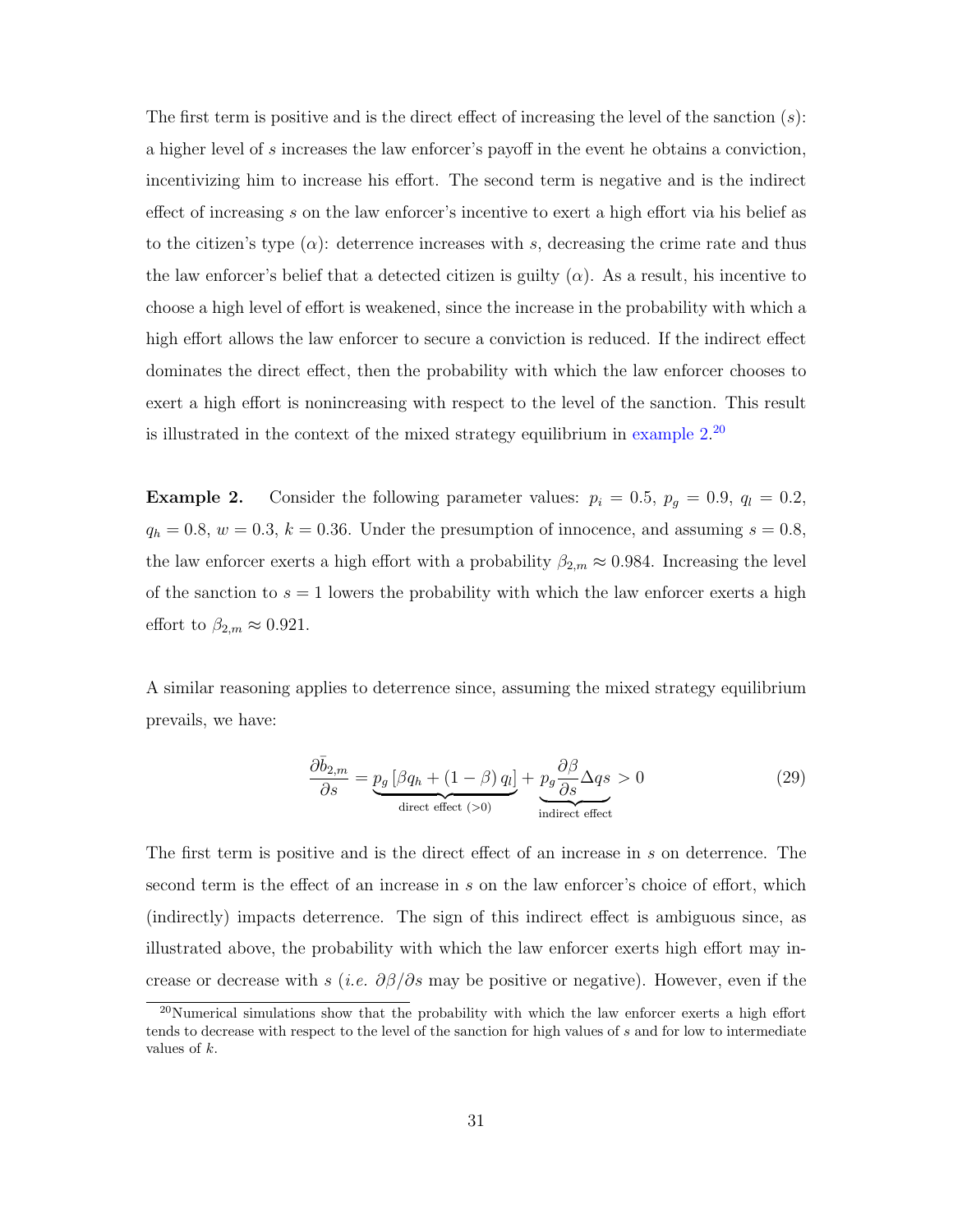indirect effect is negative, the overall effect of an increase in the sanction on deterrence is always positive. The intuition is the following. As explained above, an increase in s may reduce the probability of the law enforcer's effort being high  $(\partial \beta/\partial s < 0)$  and thus indirectly deterrence, but only because deterrence increases as a consequence of the higher sanction *(i.e.* the direct effect highlighted in  $(29)$  is sufficiently strong to have  $\partial \bar{b}_{2,m}/\partial s > 0$ ). Thus, at equilibrium, we cannot simultaneously have a decrease in the law enforcer's effort and in deterrence. This implies that, even in the event that the probability with which the law enforcer exerts a high effort decreases with respect to s, this effect cannot be sufficiently strong to induce a decrease in deterrence. In other words, we always have  $\partial \bar{b}_2/\partial s > 0$  at equilibrium. Again, this result is consistent with the standard Beckerian framework.

The following remark summarizes that first set of results:

#### Remark 5.

- Under the presumption of guilt, the deterrence threshold increases with the sanction.
- Under the presumption of innocence, the deterrence threshold increases with the sanction. Notwithstanding, there are two underlying effects:
	- The direct effect is positive: a citizen who decides to commit a crime is more negatively impacted by an increase in the sanction (s) than an innocent citizen.
	- $-$  The indirect effect is ambiguous: an increase in the sanction  $(s)$  might reduce the the prosecutor's investigative effort.

A last question that can be addressed regarding the level of the sanction is: How does an increase in s impact the desirability of choosing the presumption of innocence (assuming for simplicity that the policymaker's objective is to increase deterrence)? The following corollary gives the condition under which the set of values of  $k$  for which the presumption of innocence maximizes deterrence expands with s.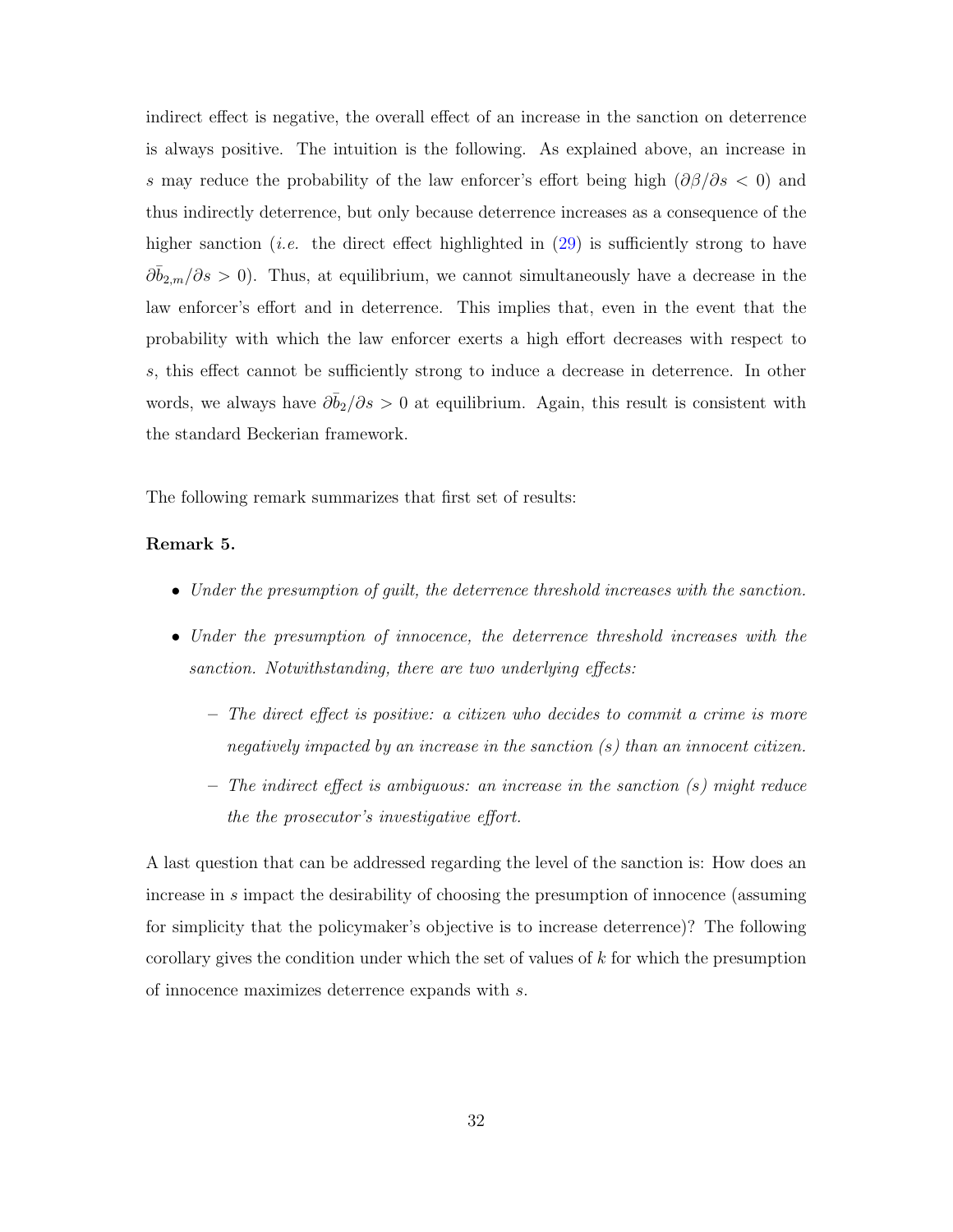**Corollary 2.** Assume condition (20) holds. The set of values of k for which the presumption of innocence maximizes deterrence expands with s if:

$$
p_g\left(1 - 2\bar{b}_{1,l}\right) + \Delta p\left(\bar{b}_{1,l}\right)^2 > 0\tag{30}
$$

Proof. The proof is in appendix 4.

Corollary 2 shows that an increase in the magnitude of the sanction increases the range of values of  $k$  for which presumption of innocence maximizes deterrence if  $(30)$  is satisfied. This condition tends to be more easily satisfied if  $b_{1,l}$  is low, and thus if the level of the sanction  $(s)$  is low. In other words, for some parameter values, we are able to find a threshold for the level of the sanction such that presumption of innocence is more often beneficial (in the sense that it increases deterrence) if the present level of the sanction lies below this threshold, and conversely.

## 5 A law enforcer averse to type 1 errors

Until now, we have assumed that the law enforcer obtains a gain  $V \geq 0$  when an innocent defendant is convicted (recall that, by assumption, the law enforcer's gain is higher when the defendant is guilty). Alternatively, in this section, we assume that  $V < 0$ : the law enforcer suffers a loss when an innocent person is convicted.<sup>21</sup>

Consider first the principle of the presumption of innocence. The payoffs of the law enforcer are still given by (4) if he chooses low effort, and by (5) if he chooses high effort. These payoffs do not depend on  $V$ : as before, the law enforcer (strictly) prefers to exert high effort if and only if  $k < \bar{k}_2$ . Moreover, the deterrence threshold is still  $\bar{b}_2$ . As a consequence, the results and the intuitions behind part 2 of lemma 1 remain valid.

Now consider the presumption of guilt principle. This case is more complex. The payoff of the law enforcer is still given by  $(1)$  if he chooses low effort, and by  $(2)$  if he chooses high

 $\Box$ 

<sup>&</sup>lt;sup>21</sup>For example, if  $V = -1$  and  $w = 0$ , the law enforcer gains by convicting guilty citizens as much as he loses by acquitting innocent citizens (*pro-justice law enforcer*).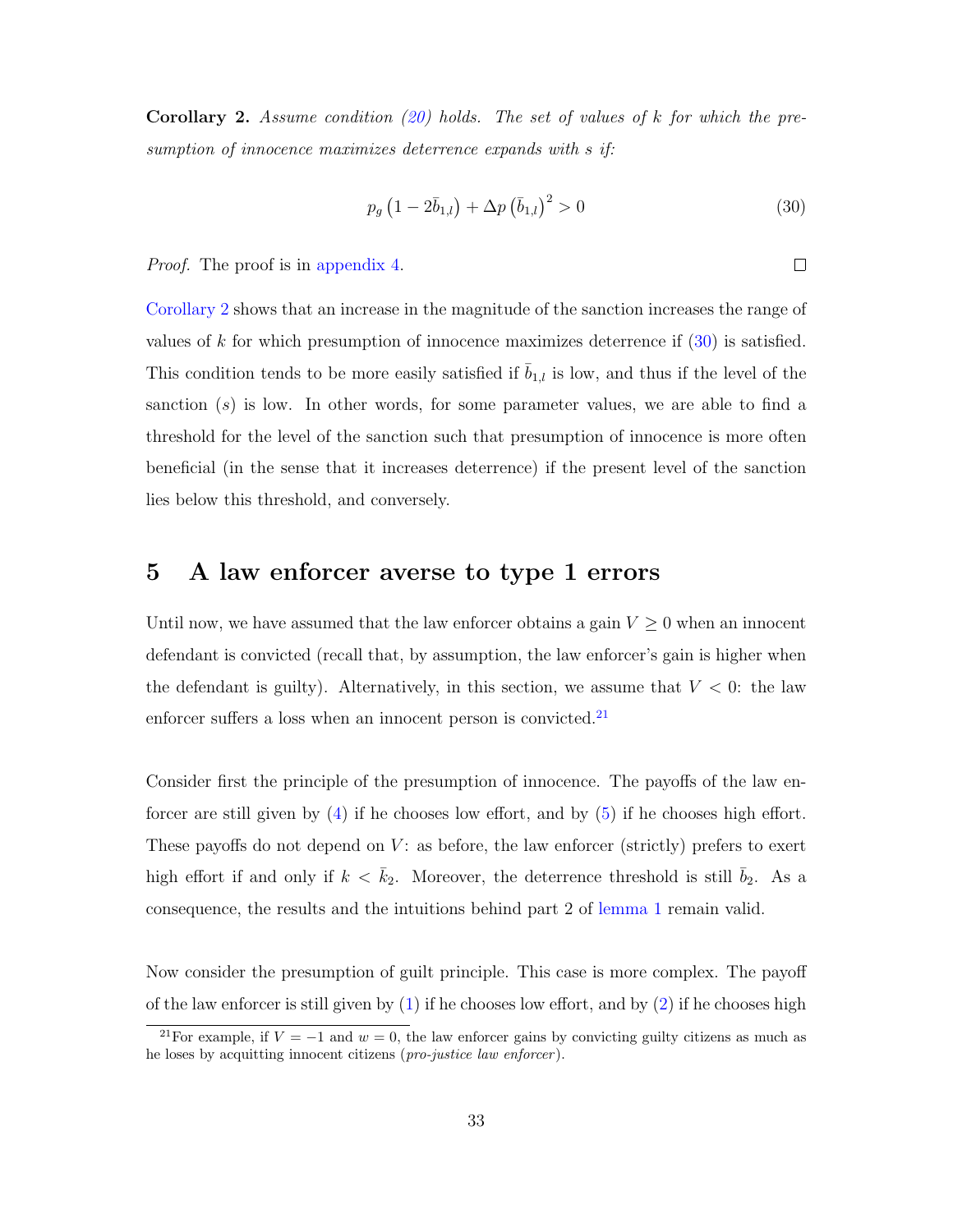effort. However, these payoffs depend on  $V$ . More specifically, recall that the law enforcer (strictly) prefers to exert high effort if and only if  $k < \bar{k}_1$ , with  $\bar{k}_1 = -(1 - \alpha) \Delta q V s$ . Since  $V < 0$ , the threshold  $\bar{k}_1$  is now positive  $(\bar{k}_1 > 0)$ . More specifically, assuming that the law enforcer's prior belief  $\alpha$  is given, the law enforcer exerts high effort if his cost of effort (k) is not too large when compared to his prior that the citizen is innocent  $(1 - \alpha)$ , the relative efficiency of his effort  $(\Delta q)$ , the sanction  $(s)$ , and if the disutility of convicting an innocent person is important  $(V$  is low). Thus, the law enforcer may now choose to exert high effort under the presumption of guilt, which was not the case previously when  $V \geq 0$ . If the law enforcer chooses to exert low (high) effort, the deterrence threshold is  $\bar{b}_{1,l}$  ( $\bar{b}_{1,h}$ ), as specified in (13).

To summarize, when the law enforcer is averse to type 1 error, the effort decision is not affected under the presumption of innocence. Indeed, in the extreme case depicted in the model, the risk of a type 1 error (convicting an innocent person) does not exist under the presumption of innocence. On the contrary, if a presumption of guilt is applied, the effort decision may be affected by the fact that the law enforcer is averse to type 1 errors and tries to avoid them: it is now possible that the law enforcer will exert a high effort under the presumption of guilt. Therefore, the need to switch to the presumption of innocence is likely to be weaker.

Let us develop further the case of the presumption of guilt. Just as with the presumption of innocence, the citizen's decision whether or not to commit a crime depends on the law enforcer's effort, and vice-versa. However, and conversely to what happens with a high standard, the citizen and law enforcer strategies are self-reinforcing under the presumption of guilt: the law enforcer's best response may be to choose a high effort when the citizen believes he will do so, and conversely. This suggests that there does not exist a mixed strategy equilibrium, but that there may be two pure strategy equilibria that overlap for some parameter values: one with low law enforcer's effort and deterrence, and the other with high law enforcer's effort and deterrence.

We are interested in determining whether our main result, according to which the pre-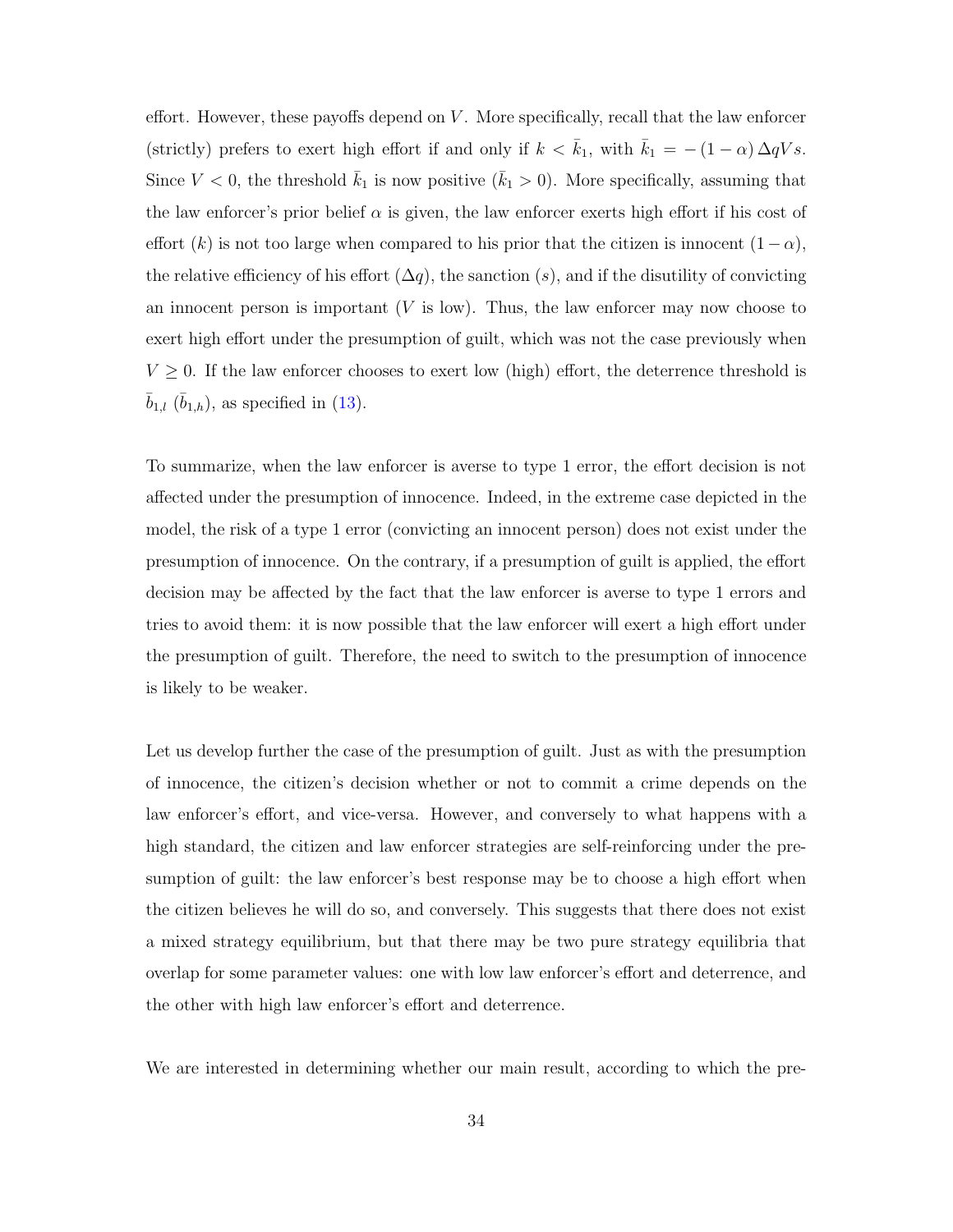sumption of innocence may provide more deterrence when compared to the presumption of guilt, is still valid when  $V < 0$ . To this end, assume that the law enforcer always exerts high effort under the presumption of guilt when  $k \leq \bar{k}_{1,h}$  (this is the equilibrium selection the most unfavorable to maintain our result). We can state the following proposition.

**Proposition 2.** Assume  $V < 0$ . There exist positive values of k for which the presumption of innocence (strictly) maximizes deterrence if  $(20)$  holds and :

$$
\frac{1+w}{|V|} > \frac{\bar{b}_{1,h}}{1-\bar{b}_{1,l}} \frac{p_i (p_g - \Delta p \bar{b}_{1,l})}{p_g (p_g - \Delta p \bar{b}_{1,h})}
$$
(31)

 $\Box$ 

If  $(20)$  and  $(31)$  are satisfied, deterrence is (strictly) maximized under the presumption *of innocence if*  $k \in (\bar{k}_{1,h}, \bar{k}^*)$ .

#### Proof. The proof is in appendix 5.

In essence, proposition 2 says that our main result, according to which the presumption of innocence may be optimal when the policymaker's main objective is to increase deterrence (because it incentivizes the law enforcer to choose a high level of effort for a larger range of the parameter values, and this effort significantly increases the accuracy of the court's decision-making and thus deterrence), remains valid as long as the law enforcer's aversion towards type 1 errors is not too high when compared to his aversion towards type 2 errors (*i.e.* when  $(1 + w) / |V|$  is large enough). In other words, when the law enforcer is averse to type 1 errors, the presumption of innocence maximizes deterrence only if (i) the relative efficiency of the law enforcer's effort is large when compared to its cost (this condition is qualitatively the same as the one of proposition 1), and (ii) the additional condition (31) is satisfied (the law enforcer's relative aversion to type 1 errors is not too high). When condition (31) is not satisfied, there is a major shift in the law enforcer's motivation: his main concern is no longer to find incriminating evidence to secure a conviction (and thus avoid type 2 errors), but rather to find exculpatory evidence (and thus avoid type 1 errors). In that case, the presumption of guilt may encourage the law enforcer to exert a high effort, conversely to the results obtained when assuming that  $V \geq 0$ .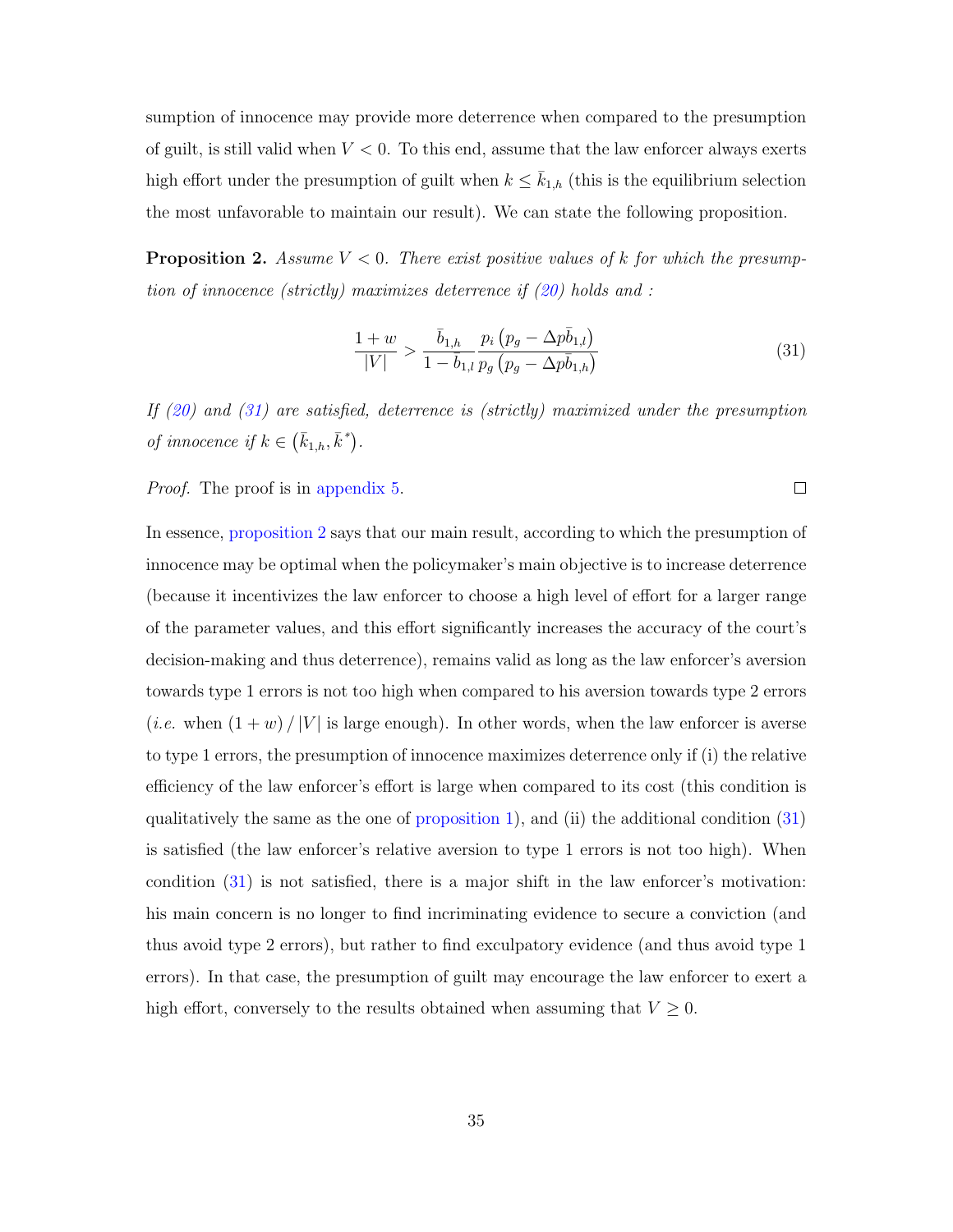# 6 Conclusion

This paper aims at investigating the link between the principle of the presumption of innocence  $(i.e.$  innocence being defined as the null hypothesis) and crime deterrence. A model of evidence is developed, where a criminal law enforcer (for instance a prosecutor or a police officer) investigates in the shadow of the presumption of innocence (or guilt), as defined ex ante by a policymaker. The principle of presumption applied may influence the law enforcer's choice regarding his level of effort. The general idea is that the objectives of the law enforcer are not aligned with those of society, represented by the benevolent policymaker whose objective is to minimize social costs (social costs are the sum of external harm induced by crimes and investigating effort costs). As such, the presumption of innocence may encourage investigating effort (at a cost). Indeed, under this principle of presumption, the probability the law enforcer will secure a conviction increases with his effort. Surely the presumption of innocence shall not be justified only as an incentive device, since there are many considerations of fairness or humanitarian or philosophical justifications for the presumption of innocence. However, what we show is that the pro-defendant bias in criminal procedure (figured here by the presumption of innocence) might not interfere with deterrence.

We find that for a given level of the law enforcer's effort, deterrence is higher under the presumption of guilt. However, assuming that the law enforcer maximizes the probability of a conviction (weighted by the magnitude of the sanction) minus his cost of effort, we show that, under some specified conditions, his effort may increase under the presumption of innocence. As a consequence, the policymaker may choose the presumption of innocence in order to increase deterrence. This is our main result. In an extension, we show that this result holds even if the law enforcer is averse to wrongful convictions (under more restrictive conditions however). Moreover, we find that the optimal sanction is maximal (despite the fact that increasing the sanction may reduce the law enforcer's effort), and that the presumption of innocence may be more or less desirable when the sanction increases.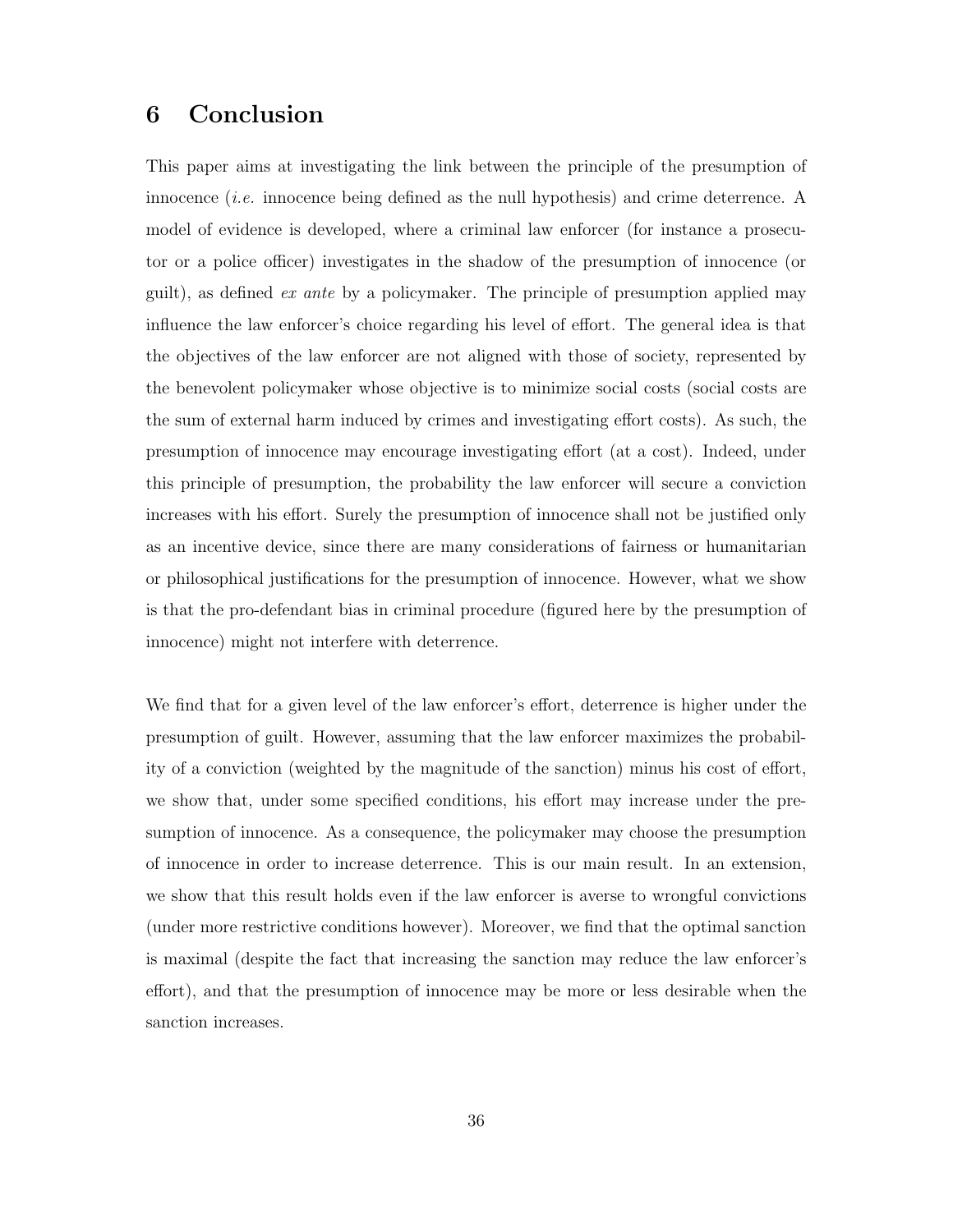Our main result is in line with the arguments of Friedman (1999) and the public choice perspective of Hylton and Khanna (2007). The idea is that the pro-defendant bias of criminal procedure can be explained by the tendency of criminal law enforcers to punish excessively (in order to extract rents). In our paper, the investigating agent's interests are not perfectly aligned with those of society, as he is mainly interested in the sentence weighted probability of conviction, rather than in deterrence. Imposing ex ante innocence as the null hypothesis reduces the probability of shirking as well as the probability of occurrence of a type 1 error. In a sense, the presumption of innocence limits the ability of "law enforcers to use the criminal process to obtain [their] own ends."<sup>22</sup> This result is also consistent (in a largely different setting) with the findings of Dharmapala et al. (2016) where the judiciary controls ex post police work. In our model, the policymaker affects ex ante investigating agents' choices through the rules of procedure.

Some of our assumptions ought to be discussed. First, we have assumed that the law enforcer does not have the opportunity to manipulate or hide evidence, and that disclosure of evidence is mandatory. This assumption is clearly a simplification. Indeed, if the law enforcer had the ability to perfectly well hide the evidence he has gathered, and assuming his expected payoff increases with the probability that he obtains a conviction (as this is the case in our main model), he would never reveal evidence of innocence. However, we believe our results remain true (albeit weakened) if there is a positive probability that some exculpatory evidence may leak (as in Garoupa and Rizzolli, 2011). Second, we have assumed (following Stephenson, 2008) that the court cannot verify the information provided by the law enforcer. This enabled us to model in an easy way the idea that the law enforcer has better evidence-gathering skills than the court. However, it can be imagined that the court is able to hire court-appointed experts, or may use the information produced by the parties to assess the quality of the information provided by the law enforcer. Such an extension of our model would be interesting if it is assumed that the law enforcer has the possibility to manipulate or hide some of the evidence he has obtained.

 $22$ This expression is borrowed from Hylton and Khanna (2007)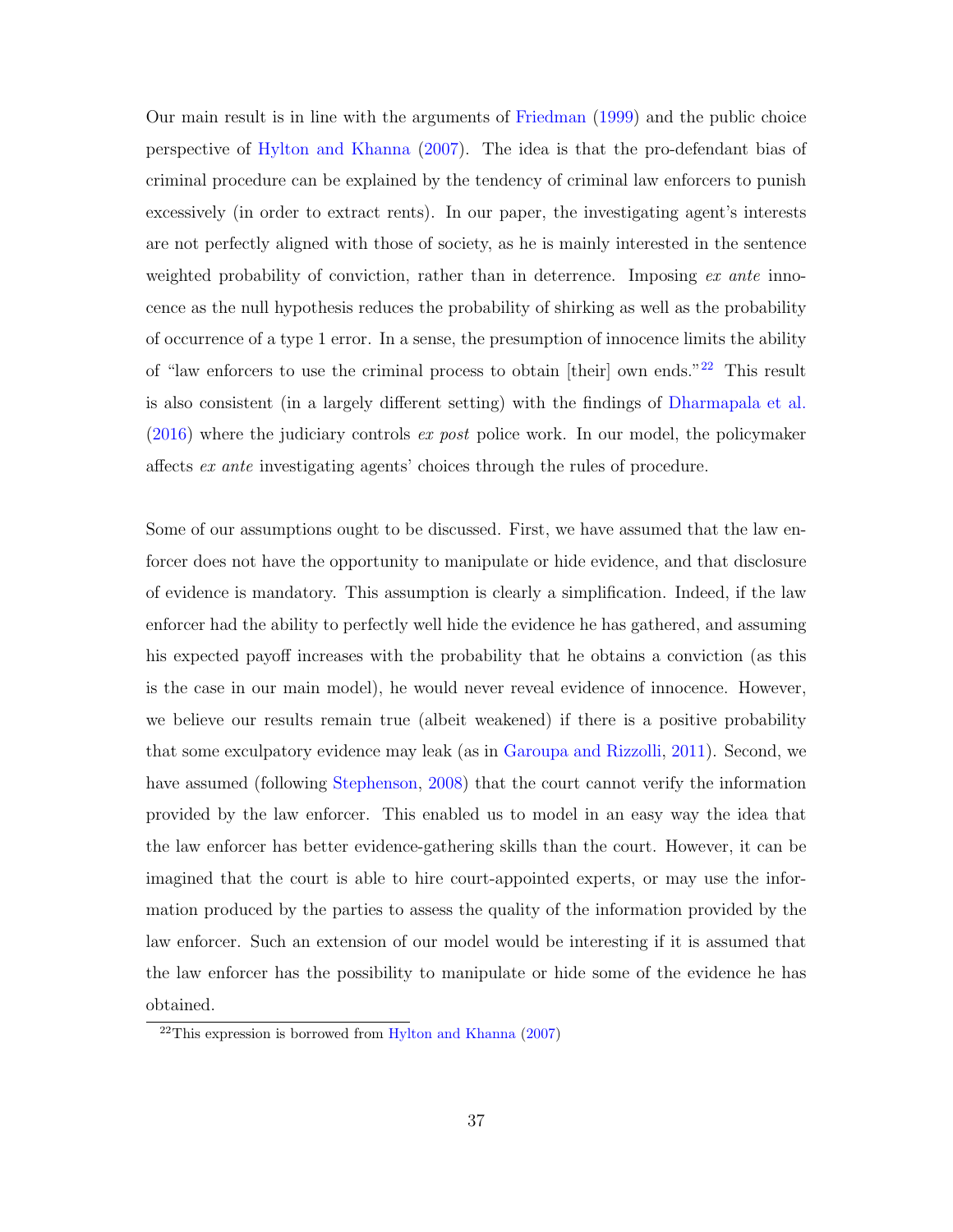# Appendix

### Appendix 1: proof of lemma 1

We characterize the citizen and law enforcer's best responses as a function of the principle of presumption. Under the presumption of guilt, the law enforcer's effort is always low. We then have:

$$
\alpha = \frac{p_g \left(1 - \bar{b}_{1,l}\right)}{p_g \left(1 - \bar{b}_{1,l}\right) + p_i \bar{b}_{1,l}} := \alpha_{1,l} \tag{32}
$$

Under the presumption of guilt, the subgame equilibrium is characterized by a deterrence threshold  $b_{1,l}$ , a probability  $\alpha_{1,l}$  that the law enforcer faces a guilty citizen if an individual is detected, and a low law enforcer's effort  $(q = q_l)$ .

The case of the presumption of innocence is more complex, since the law enforcer's effort may be either low or high. Indeed, the citizen's decision whether or not to commit a crime depends on the law enforcer's effort, and conversely. As a consequence, three kinds of equilibria exist depending on the parameter values: two in pure strategy and one in mixed strategy.

In one of the pure strategy equilibria, the law enforcer's effort is low  $(q = q_l)$ . Thus, the deterrence threshold is given by  $\bar{b}_{2,l}$ , and the probability that the law enforcer faces a guilty citizen if an individual is detected is:

$$
\alpha = \frac{p_g \left(1 - \bar{b}_{2,l}\right)}{p_g \left(1 - \bar{b}_{2,l}\right) + p_i \bar{b}_{2,l}} := \alpha_{2,l} \tag{33}
$$

This equilibrium arises if the law enforcer does not want to deviate unilaterally to exert a high effort. The corresponding condition is:

$$
u_{2,l}^p\left(\alpha = \alpha_{2,l}\right) \ge u_{2,h}^p\left(\alpha = \alpha_{2,l}\right) \iff k \ge \frac{\Delta q\left(1 - \bar{b}_{2,l}\right)}{1 - \Delta pq_l s}\left(1 + w\right)s := \bar{k}_{2,l} \tag{34}
$$

with  $\Delta p = p_g - p_i$ .

In the other pure strategy equilibrium, the law enforcer's effort is high  $(q = q_h)$ . Thus,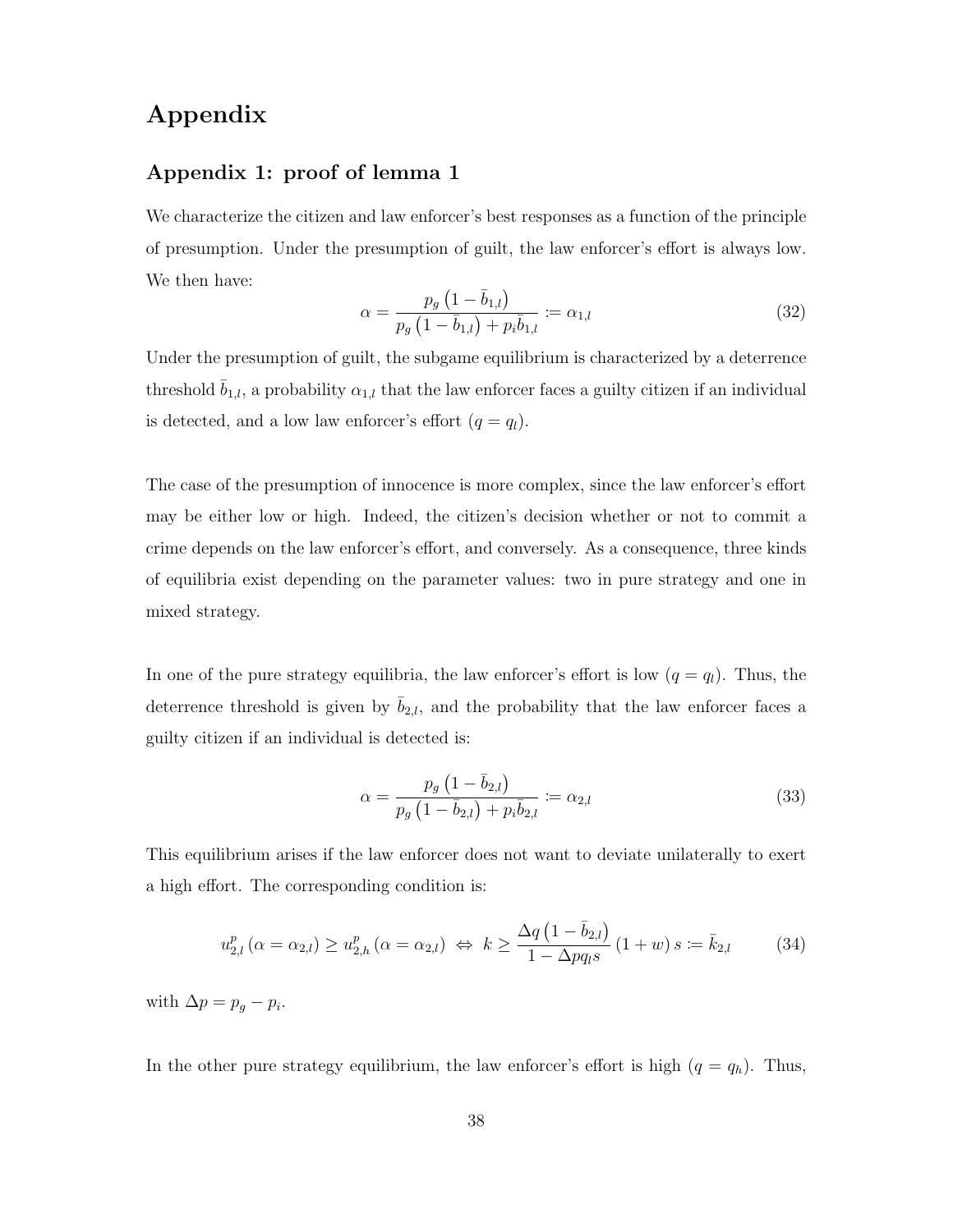the deterrence threshold is given by  $b_{2,h}$ , and the probability that the law enforcer faces a guilty citizen if an individual is detected is:

$$
\alpha = \frac{p_g \left(1 - \bar{b}_{2,h}\right)}{p_g \left(1 - \bar{b}_{2,h}\right) + p_i \bar{b}_{2,h}} := \alpha_{2,h} \tag{35}
$$

This equilibrium arises if the law enforcer does not want to deviate unilaterally to exert a low effort. The corresponding condition is:

$$
u_{2,h}^p\left(\alpha = \alpha_{2,h}\right) \ge u_{2,l}^p\left(\alpha = \alpha_{2,h}\right) \iff k \le \frac{\Delta q\left(1 - \bar{b}_{2,h}\right)}{1 - \Delta pq_h s}\left(1 + w\right)s := \bar{k}_{2,h} \tag{36}
$$

Note that  $\bar{k}_{2,h} < \bar{k}_{2,l}$ , which suggests that there exists a mixed strategy equilibrium for  $k \in (\bar{k}_{2,h}, \bar{k}_{2,l}).$ 

The intuition for the existence of the mixed strategy equilibrium is the following. The law enforcer's incentive to exert high effort increases with respect to  $\alpha$ . Indeed, a higher  $\alpha$  implies a higher marginal increase in the probability of a conviction with the law enforcer's effort. However, as the law enforcer's effort increases, the deterrence threshold increases too (fewer citizens want to commit crimes), thus decreasing  $\alpha$ . Accordingly, the law enforcer's best response may be to choose high effort when the citizen believes he will choose low effort, and conversely. As a consequence, there exists a mixed strategy equilibrium in which the law enforcer chooses high effort with a probability  $\beta \in (0,1)$ . The deterrence threshold may be rewritten as:

$$
\bar{b}_{2,m} := p_g \left[ \beta q_h + (1 - \beta) q_l \right] s \tag{37}
$$

The probability that the law enforcer faces a guilty citizen is:

$$
\alpha = \frac{p_g \left(1 - \bar{b}_{2,m}\right)}{p_g \left(1 - \bar{b}_{2,m}\right) + p_i \bar{b}_{2,m}} := \alpha_{2,m} \tag{38}
$$

In the mixed strategy equilibrium, the probability  $\beta$  should be such that the law enforcer is indifferent between a low and a high effort. Formally, the following condition must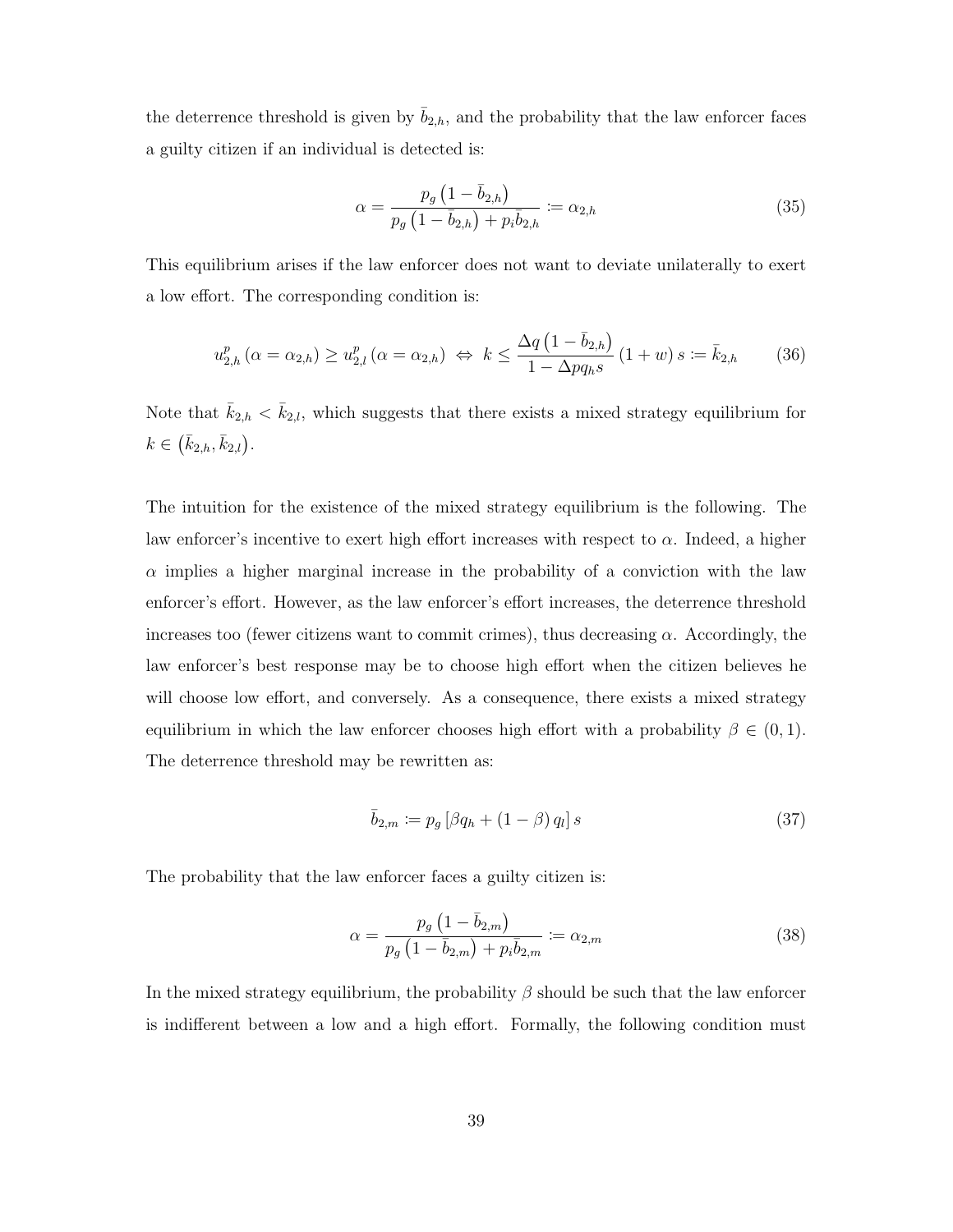hold:

$$
k = \alpha_{2,m} \Delta q \left( 1 + w \right) s \tag{39}
$$

Substituting  $\alpha_{2,m}$  and  $\bar{b}_{2,m}$  according to (37) and (38), and solving for  $\beta$ , yields the following expression:

$$
\beta = \frac{k\left(1 - \Delta pq_l s\right) - \Delta q \left(1 - \bar{b}_{2,l}\right) \left(1 + w\right) s}{\Delta q \left(k\Delta p - \Delta \bar{b}_2 \left(1 + w\right)\right) s} \coloneqq \beta_{2,m} \tag{40}
$$

The law enforcer chooses to exert high (low) effort with a probability included in  $(0, 1)$  if the parameter values are such that  $\beta_{2,m} \in (0,1)$ .

### Appendix 2: proof of proposition 1

A necessary condition for the presumption of innocence to maximize deterrence is that  $\overline{b}_{2,h} > \overline{b}_{1,l}$ . This condition simplifies to (20). If condition (20) is satisfied, there exist values of  $\beta$  such that the presumption of innocence maximizes deterrence if condition (19) is satisfied. Substituting  $\beta$  for  $\beta_{2,m}$  in (19) and rearranging yields condition (21).

## Appendix 3: proof of corollary 1

If there is a presumption of guilt, the law enforcer's effort is low for  $V \geq 0$  and expected social costs are:

$$
C_1 = (1 - \bar{b}_{1,l}) h \tag{41}
$$

Assume that  $k \leq \bar{k}_{2,h}$ . The law enforcer's effort is high under the presumption of innocence and, as a result, deterrence increases when switching from the presumption of guilt to the presumption of innocence if (21) is satisfied. Expected social costs are:

$$
C_{2,h} = (1 - \bar{b}_{2,h}) h + k
$$
\n(42)

The policymaker chooses the presumption of innocence if:

$$
C_1 \ge C_{2,h} \Leftrightarrow (1 - \bar{b}_{1,l}) \ h \ge (1 - \bar{b}_{2,h}) \ h + k \tag{43}
$$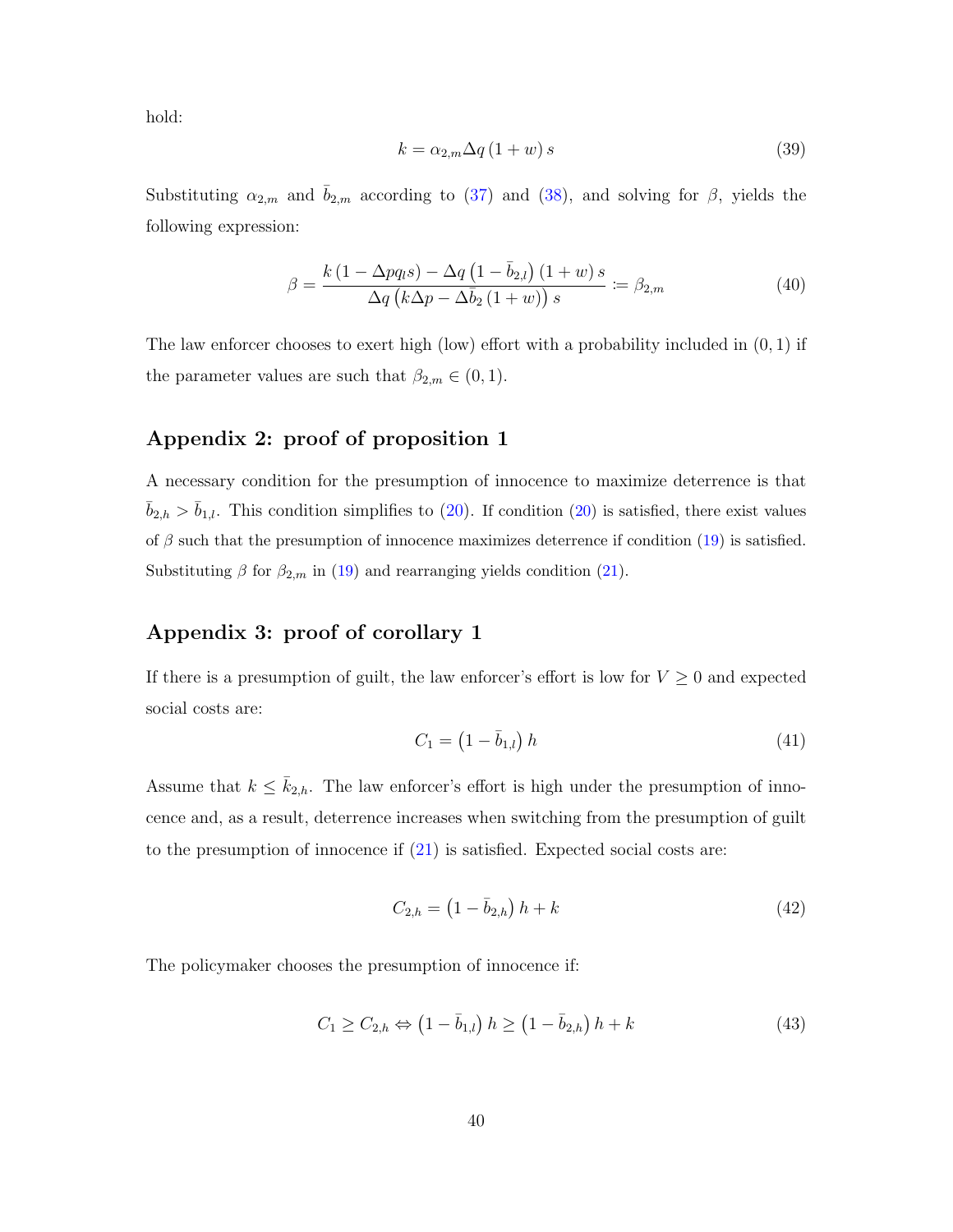After rearranging, this equation is equivalent to  $(24)$ .

Assume now that  $k \in \left(\bar{k}_{2,h}, \bar{k}_{2,l}\right)$ . Deterrence increases when switching from the presumption of guilt to the presumption of innocence if (21) is satisfied. Expected social costs are:

$$
C_{2,m} = \left(1 - \bar{b}_{2,m}\big|_{\beta = \beta_{2,m}}\right)h + \beta_{2,m}k\tag{44}
$$

The policymaker chooses the presumption of innocence if:

$$
C_1 \ge C_{2,m} \Leftrightarrow \left(1 - \bar{b}_{1,l}\right) h \ge \left(1 - \bar{b}_{2,m}\big|_{\beta = \beta_{2,m}}\right) h + \beta_{2,m} k \tag{45}
$$

After rearranging, this equation is equivalent to (25).

Finally, assume that  $k \geq \bar{k}_{2,h}$ . Condition (19) is never satisfied for  $\beta = 0$ : deterrence does not increase when switching from the presumption of guilt to the presumption of innocence, and thus the policymaker always chooses the presumption of guilt.

### Appendix 4: proof of corollary 2

Under condition (20), we have  $\bar{b}_{2,l} < \bar{b}_{1,l} < \bar{b}_{2,h}$  and  $\partial \bar{b}_{2,m}/\partial k < 0$ . Thus, there exists a unique threshold of k such that deterrence is maximized. From  $(21)$ , this threshold is given by  $(22)$ . The set of values of k for which the presumption of innocence maximizes deterrence expands with s if and only if  $\partial \bar{k}^*/\partial s > 0$ . This condition simplifies to (30).

### Appendix 5: proof of proposition 2

In the first pure strategy equilibrium, the law enforcer's effort is low  $(q = q_l)$ . Thus, the deterrence threshold is given by  $\bar{b}_{1,l}$ , and  $\alpha = \alpha_{1,l}$  as defined in (32). This equilibrium arises if the law enforcer does not want to deviate to exert a high effort. The corresponding condition is:

$$
k \geq -(1 - \alpha_{1,l}) \Delta q V s \iff k \geq -\frac{p_i \bar{b}_{1,l}}{p_g - \Delta p \bar{b}_{1,l}} \Delta q V s := \bar{k}_{1,l} \tag{46}
$$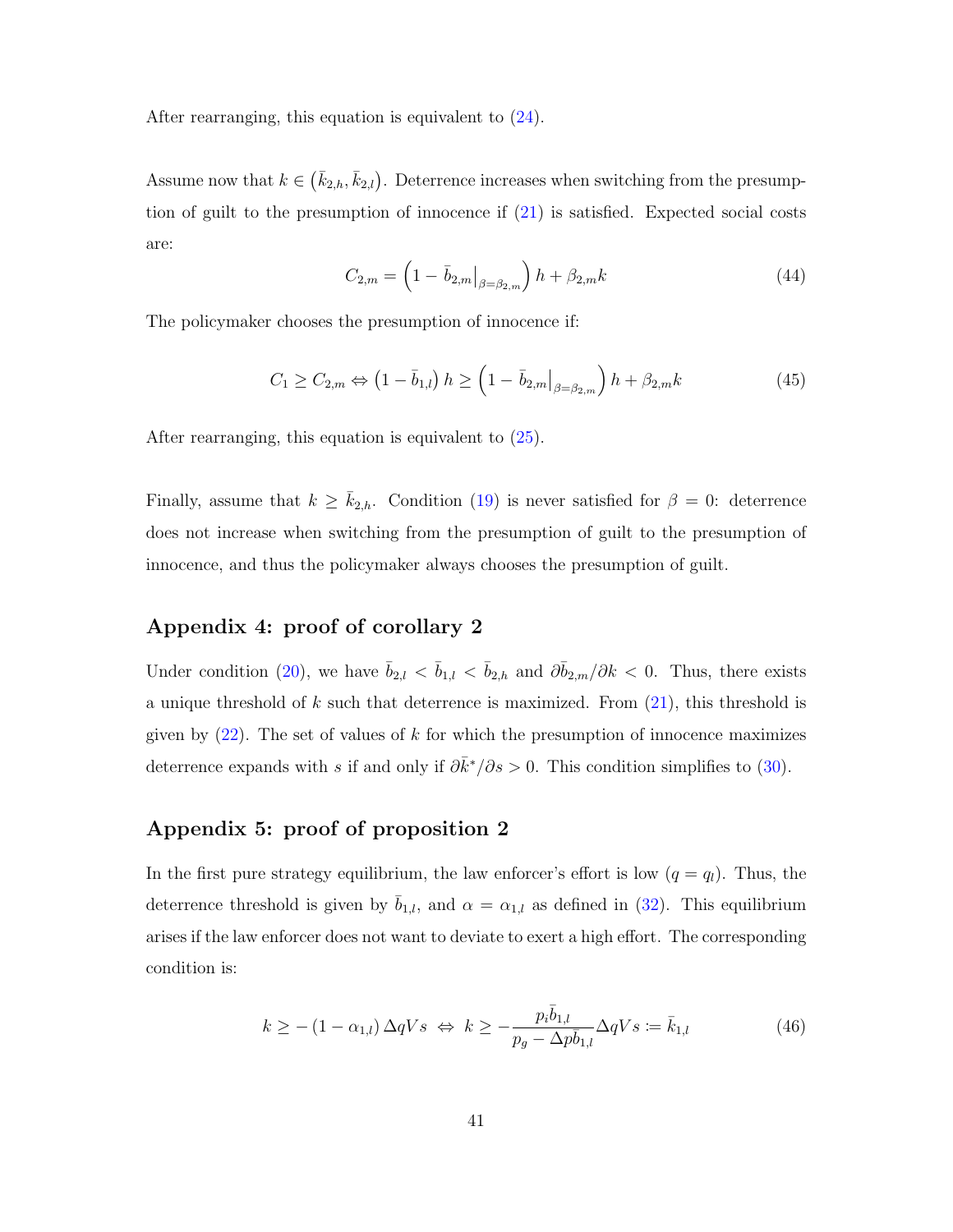In the second pure strategy equilibrium, the law enforcer's effort is high  $(q = q_h)$ . Thus, the deterrence threshold is given by  $\bar{b}_{1,h}$ , and:

$$
\alpha = \frac{p_g \left(1 - \bar{b}_{1,h}\right)}{p_g \left(1 - \bar{b}_{1,h}\right) + p_i \bar{b}_{1,h}} := \alpha_{1,h} \tag{47}
$$

This equilibrium arises if the law enforcer does not want to deviate to exert a low effort. The corresponding condition is:

$$
k \leq -(1 - \alpha_{1,h}) \Delta q V s \iff k \leq -\frac{p_i \bar{b}_{1,h}}{p_g - \Delta p \bar{b}_{1,h}} \Delta q V s := \bar{k}_{1,h}
$$
\n
$$
(48)
$$

Note that  $\bar{k}_{1,l} < \bar{k}_{1,h}$ , which suggests that the two pure strategy equilibria overlap for  $k \in [\bar{k}_{1,l}, \bar{k}_{1,h}].$ 

Condition  $(20)$  is a necessary condition ensuring that there exist strictly positive values of k such that deterrence is maximized under the presumption of innocence, given a low effort of the law enforcer under the presumption of guilt. If it holds, deterrence may be maximized by the presumption of innocence only if the law enforcer's effort is low under the presumption of guilt (since  $\bar{b}_{1,h} > \bar{b}_{2,h}$ ), that is if  $k > \bar{k}_{1,h}$  (recall that we assume the equilibrium in which the law enforcer's effort is high prevails over the equilibrium in which the law enforcer's effort is low). Moreover, and as shown in proposition 1, the presumption of innocence maximizes deterrence if  $k < \bar{k}^*$  when the law enforcer's effort is low under the presumption of guilt. Thus, the presumption of innocence maximizes deterrence only if  $\bar{k}_{1,h} < k < \bar{k}^*$ . The set of values of k satisfying this condition is nonempty if  $\bar{k}_{1,h} < \bar{k}^*$ , which (after rearranging) is equivalent to condition (31).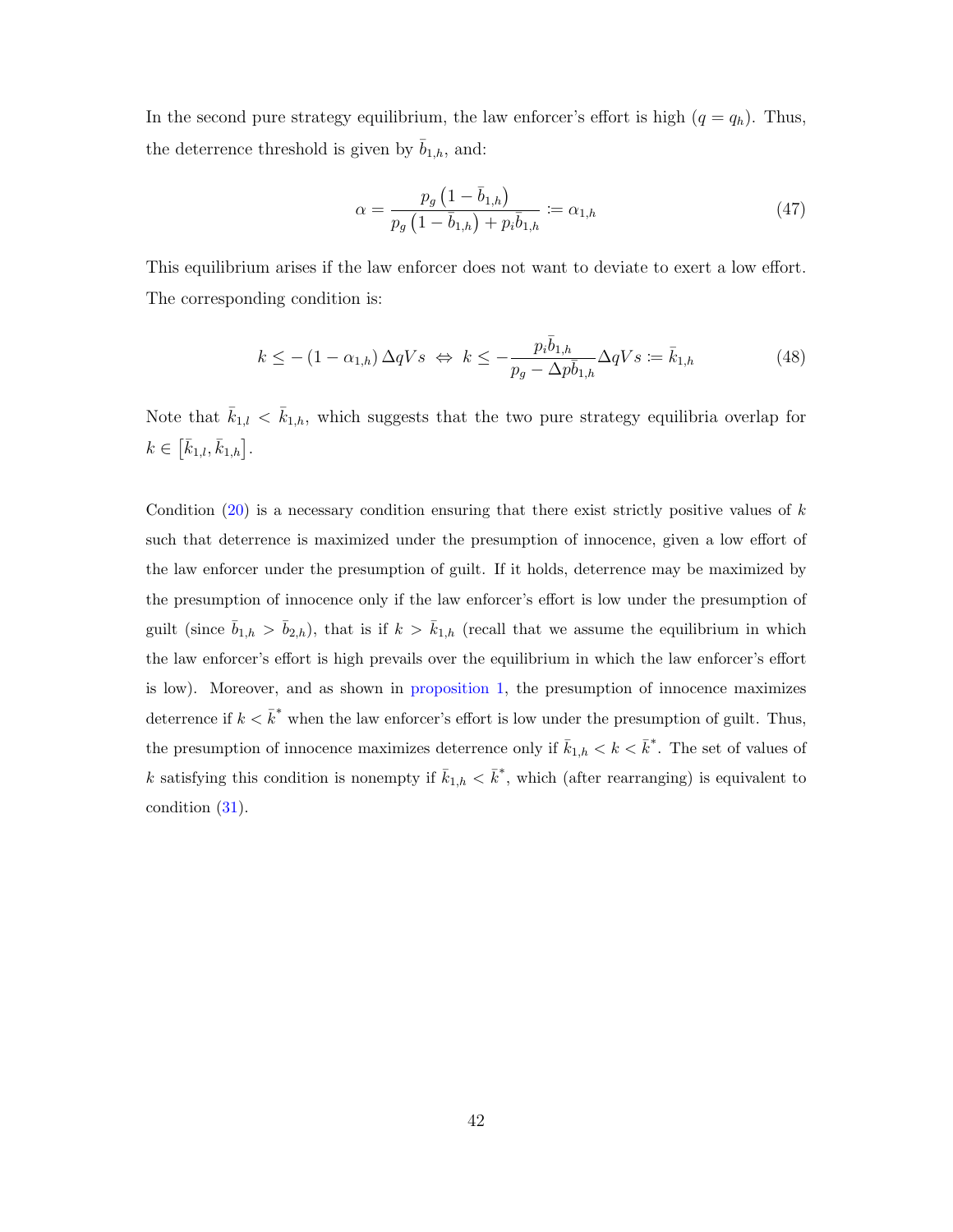# References

- Bar-Gill, O. and Ayal, O. G. (2006). Plea bargains only for the guilty. Journal of Law  $\mathcal C$ Economics, 49(1):353–364.
- Becker, G. S. (1968). Crime and punishment: An economic approach. *Journal of Political* Economy, 76(2):169–217.
- Becker, G. S. and Stigler, G. J. (1974). Law enforcement, malfeasance, and compensation of enforcers. Journal of Legal Studies, 3(1):1–18.
- Bowles, R. and Garoupa, N. (1997). Casual police corruption and the economics of crime. International Review of Law and Economics, 17(1):75–87.
- Boylan, R. T. (2005). What do prosecutors maximize? Evidence from the careers of U.S. attorneys. American Law and Economics Review, 7(2):379–402.
- Deffains, B. and Demougin, D. (2008). The inquisitorial and the adversarial procedure in a criminal court setting. Journal of Institutional and Theoretical Economics, 164(1):31– 43.
- Dharmapala, D., Garoupa, N., and McAdams, R. H. (2016). Punitive police? Agency costs, law enforcement, and criminal procedure. Journal of Legal Studies, 45(1).
- Emons, W. and Fluet, C. (2009). Accuracy versus falsification costs: The optimal amount of evidence under different procedures. Journal of Law, Economics, & Organization,  $25(1):134-156.$
- Friedman, D. (1999). Why not hang them all: The virtues of inefficient punishment. Journal of Political Economy, 107(6):S259–S269.
- Friedman, R. D. (1992). Toward a partial economic, game-theoretic analysis of hearsay. Minnesota Law Review, 76:723–796.
- Garoupa, N. (2007). On the optimal choice of enforcement technology: an efficiency explanation of privacy rights. Revue  $\acute{e}conomique$ , 58(6):1353–1362.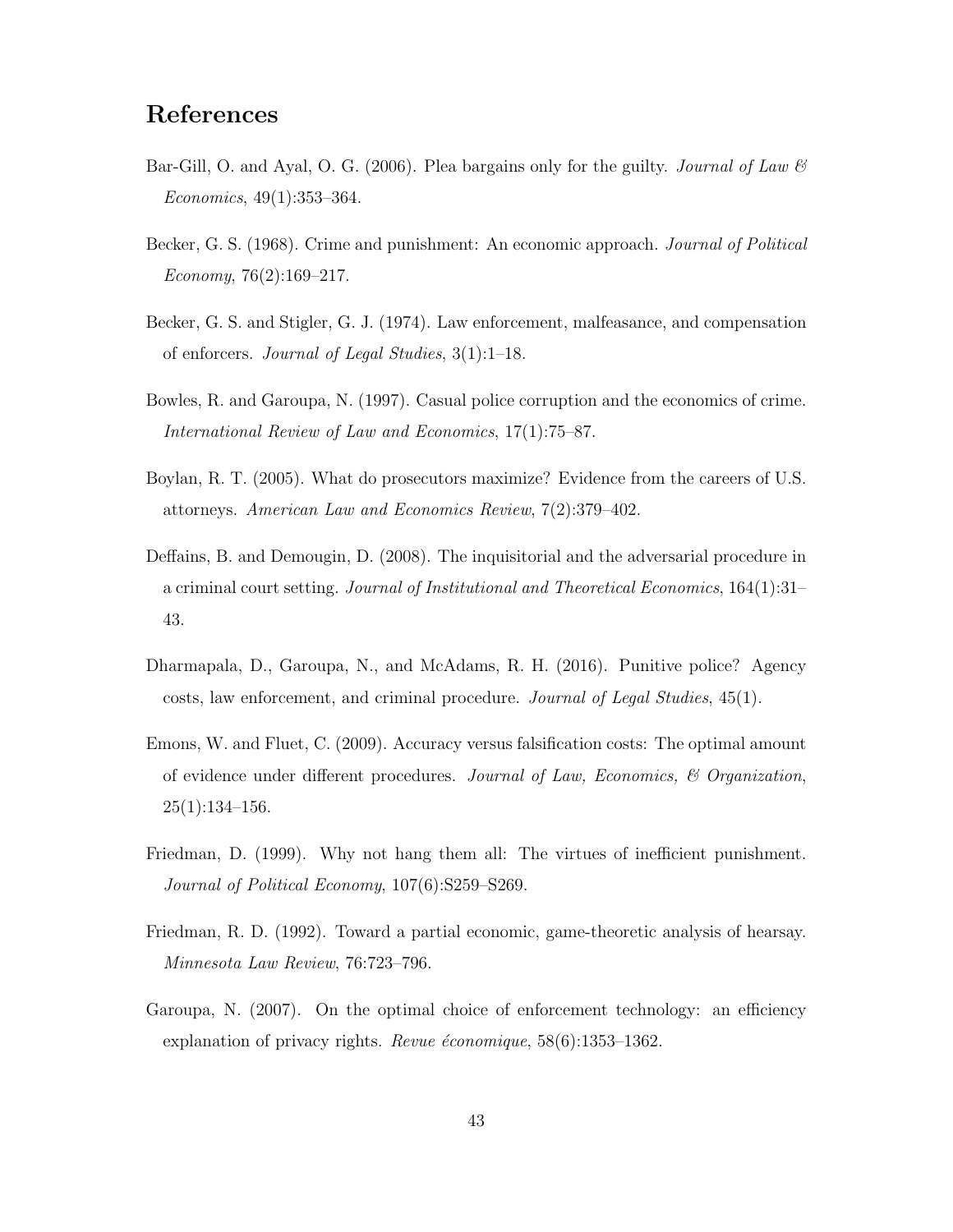- Garoupa, N. (2009). Some reflections on the economics of prosecutors: Mandatory vs. selective prosecution. International Review of Law and Economics, 29(1):25–28.
- Garoupa, N. (2018). Explaining the standard of proof in criminal law: A new insight. Supreme Court Economic Review, 26.
- Garoupa, N. and Klerman, D. (2002). Optimal law enforcement with a rent-seeking government. American Law and Economics Review, 4(1):116–140.
- Garoupa, N. and Rizzolli, M. (2011). The Brady rule may hurt the innocent. American Law and Economics Review, 13(1):168–200.
- Glaeser, E. L., Kessler, D. P., and Piehl, A. M. (2000). What do prosecutors maximize? An analysis of the federalization of drug crimes. American Law and Economics Review,  $2(2):259-290.$
- Gordon, S. C. and Huber, G. A. (2002). Citizen oversight and the electoral incentives of criminal prosecutors. American Journal of Political Science, 46(2):334–351.
- Gordon, S. C. and Huber, G. A. (2009). The political economy of prosecution. Annual Review of Law and Social Science, 5:135–156.
- Hay, B. and Spier, K. E. (1997). Burdens of proof in civil litigation: An economic perspective. Journal of Legal Studies, 26(26):413–431.
- Hylton, K. N. and Khanna, V. (2007). A public choice theory of criminal procedure. Supreme Court Economic Review, 15(1):61–118.
- Kahn, N. E., Gupta-Kagan, J., and Hansen, M. E. (2017). The standard of proof in the substantiation of child abuse and neglect. Journal of Empirical Legal Studies, 14(2):333–369.
- Kaplow, L. (1994). The value of accuracy in adjudication: An economic analysis. Journal of Legal Studies, 23(1):307–401.
- Kaplow, L. (2011a). On the optimal burden of proof. *Journal of Political Economy*, 119(6):1104–1140.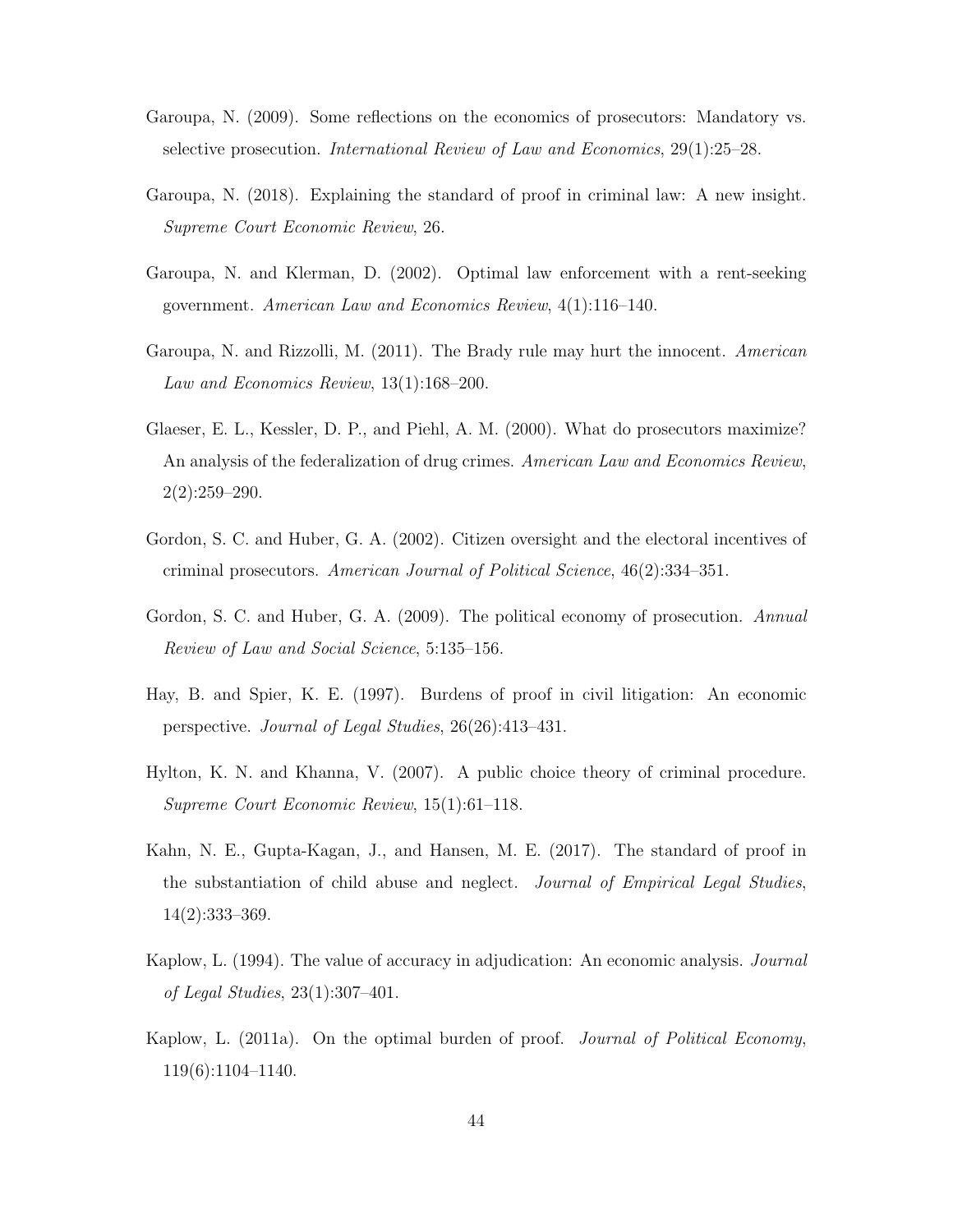- Kaplow, L. (2011b). Optimal proof burdens, deterrence, and the chilling of desirable behavior. American Economic Review, 101(3):277–80.
- Kitai-Sangero, R. (2009). The limits of preventive detention. McGeorge Law Review, 40(4):903–934.
- Landes, W. M. (1971). An economic analysis of the courts. Journal of Law and Economics,  $14(1):61-107.$
- Lando, H. (2009). Prevention of crime and the optimal standard of proof in criminal law. Review of Law & Economics,  $114(1):33-52$ .
- Langlais, E. and Obidzinski, M. (2017). Law enforcement with a democratic government. American Law and Economics Review, 19(1):162–201.
- Lemos, M. H. and Minzner, M. (2014). For-profit public enforcement. *Harvard Law* Review, 127(3):853–913.
- Levine, M. (1998). Do standards of proof affect decision making in child protection investigations? Law and Human Behavior, 22(3):341–347.
- McCannon, B. C. (2013). Prosecutor elections, mistakes, and appeals. *Journal of Em*pirical Legal Studies, 10(4):696–714.
- Mialon, H. M. (2005). An economic theory of the fifth amendment. RAND Journal of Economics, pages 833–848.
- Mialon, H. M. and Mialon, S. H. (2008). The effects of the fourth amendment: An economic analysis. The Journal of Law, Economics,  $\mathcal{B}$  Organization, 24(1):22–44.
- Miceli, T. (1990). Optimal prosecution of defendants whose guilt is uncertain. *Journal* of Law, Economics, and Organization, 6(1):189–201.
- Miceli, T. (1991). Optimal criminal procedure: Fairness and deterrence. *International* Review of Law and Economics, 11(1):3–10.
- Mungan, M. (2018). Wrongful convictions, deterrence, and stigma dilution. Supreme Court Economic Review, Forthcoming.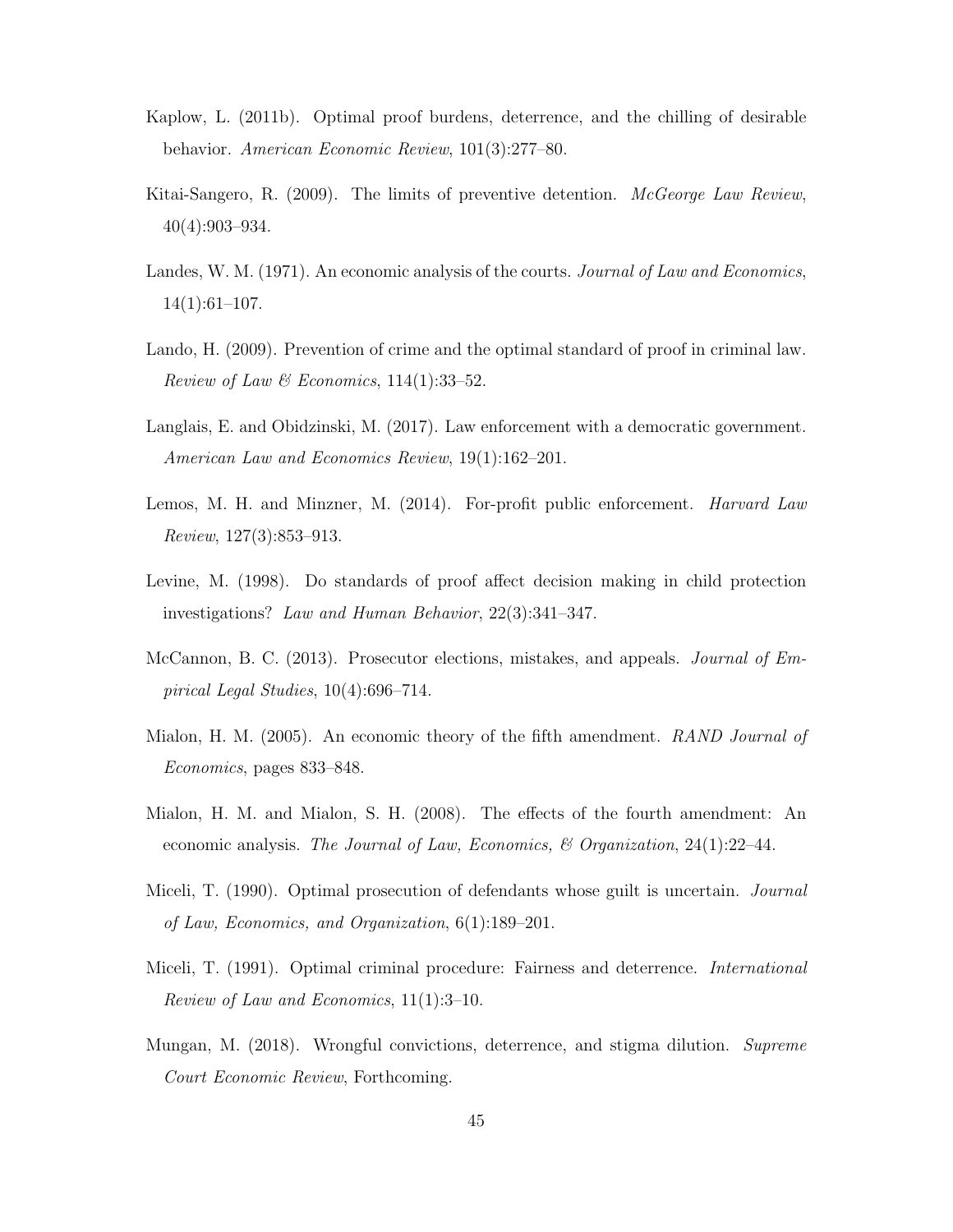- Mungan, M. C. (2011). A utilitarian justification for heightened standards of proof in criminal trials. Journal of Institutional and Theoretical Economics, 167(2):352–370.
- Nicita, A. and Rizzolli, M. (2014). In dubio pro reo. Behavioral explanations of prodefendant bias in procedures. CESifo Economic Studies, 60(3):554–580.
- Obidzinski, M. and Oytana, Y. (2017). How does the probability of wrongful conviction affect the standard of proof? Working paper.
- Png, I. P. L. (1986). Optimal subsidies and damages in the presence of judicial error. International Review of Law and Economics, 6(1):101–105.
- Posner, R. A. (1981). Rethinking the fourth amendment. The Supreme Court Review, 1981:49–80.
- Reinganum, J. F. (1988). Plea bargaining and prosecutorial discretion. American Economic Review, 78(4):713–728.
- Rizzolli, M. (2016). Adjudication type i and type ii errors. Forthcoming in the Encyclopedia of Law and Economics.
- Rizzolli, M. and Saraceno, M. (2013). Better that ten guilty persons escape: punishment costs explain the standard of evidence. Public Choice, 155(3):395–411.
- Rubinfeld, D. L. and Sappington, D. E. M. (1987). Efficient awards and standards of proof in judicial proceedings. RAND Journal of Economics, 18(2):308–315.
- Shin, H. S. (1994). The burden of proof in a game of persuasion. Journal of Economic Theory, 64(1):253–264.
- Shotts, K. W. and Wiseman, A. E. (2010). The politics of investigations and regulatory enforcement by independent agents and cabinet appointees. Journal of Politics, 92(1):209–226.
- Stephenson, M. C. (2008). Evidentiary standards and information acquisition in public law. American Law and Economics Review, 10(2):351–387.